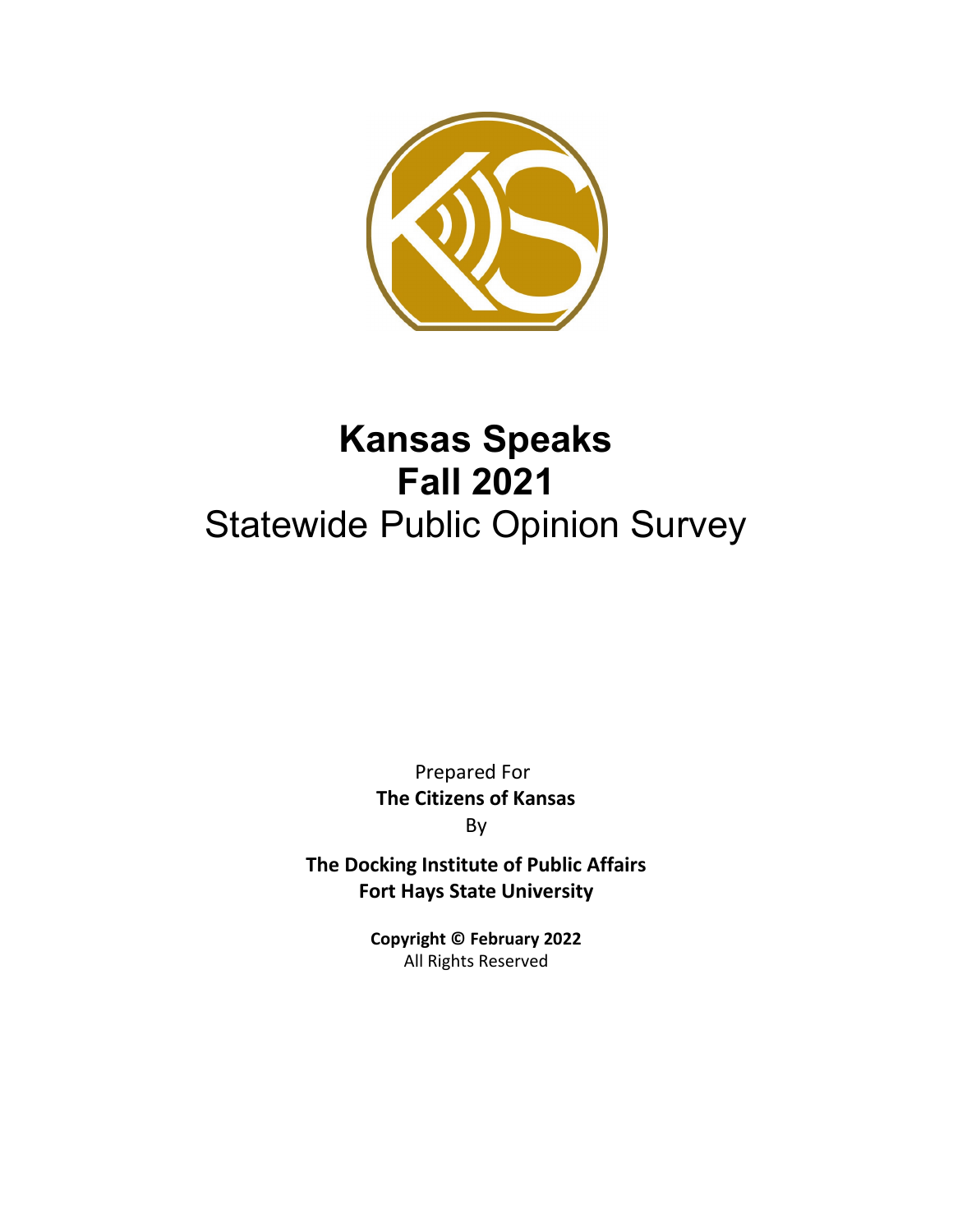

# **Fort Hays State University**

600 Park Street Hays, Kansas 67601-4099 Telephone: (785) 628-4197 FAX: (785) 628-4188 www.fhsu.edu/docking

Brett Zollinger, Ph.D. Jian Sun, PhD Director **Assistant Director** 

Michael S. Walker, MS Marisa Johnson, MBA Research Scientist **Administrative Specialist** 

Mission:

To Facilitate Effective Public Policy Decision-Making.

The staff of the Docking Institute of Public Affairs and its University Center for Survey Research are dedicated to serving the people of Kansas and surrounding states.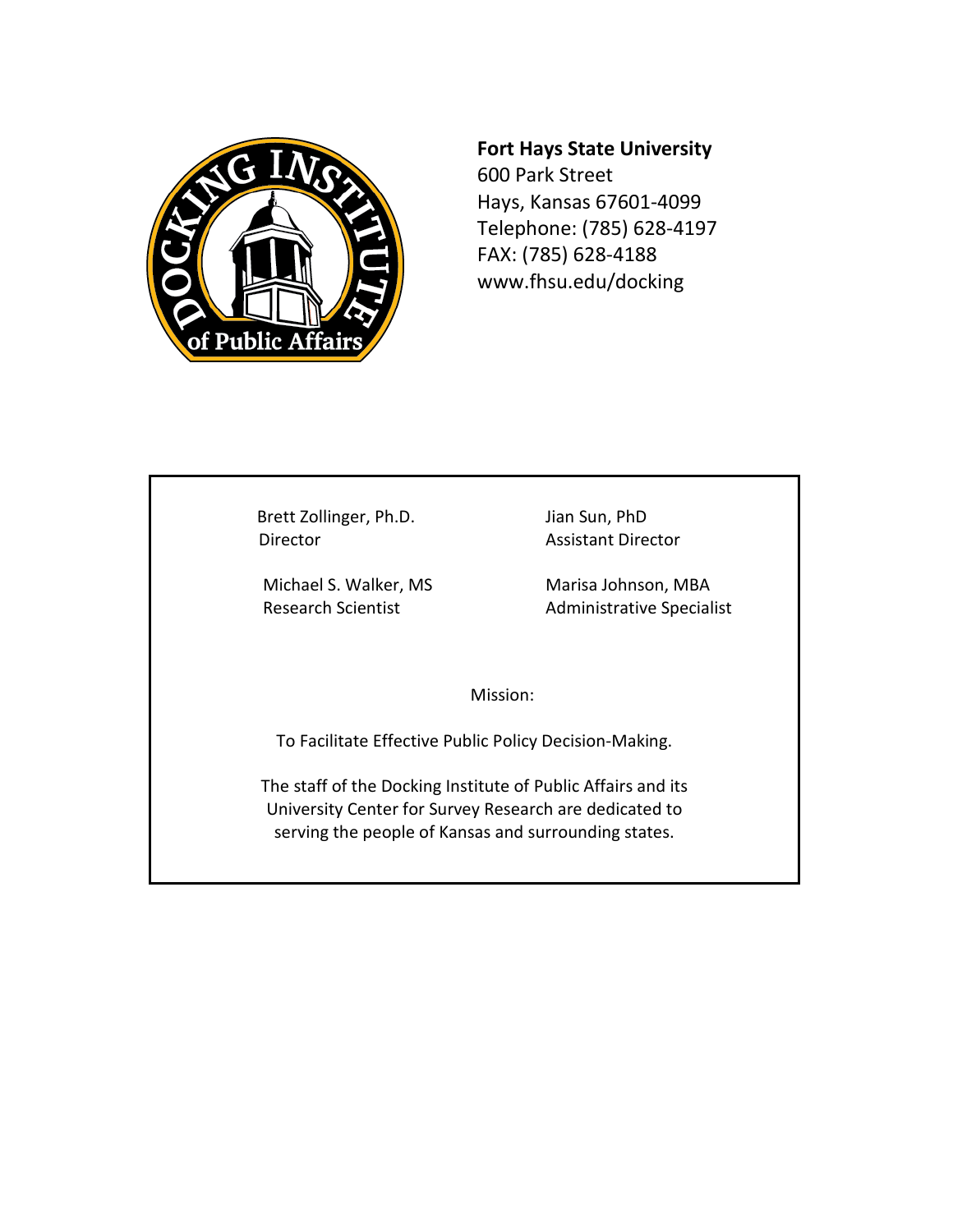# **Kansas Speaks Fall 2021**



**Prepared By:**

Assistant Director **Director** 

Jian Sun, Ph.D. Brett Zollinger, Ph.D.

**In service to Kansans, the Docking Institute of Public Affairs conducts the Kansas Speaks survey and offers this report of the survey's findings. The Institute is the sole sponsor of this surveying, funding it through operating reserves made possible by the Institute's applied research and organizational planning consulting work.**

**Prepared For:**

The Citizens of Kansas In pursuit of **Fort Hays State University's Public Affairs Mission**

> **Copyright © February 2022** All Rights Reserved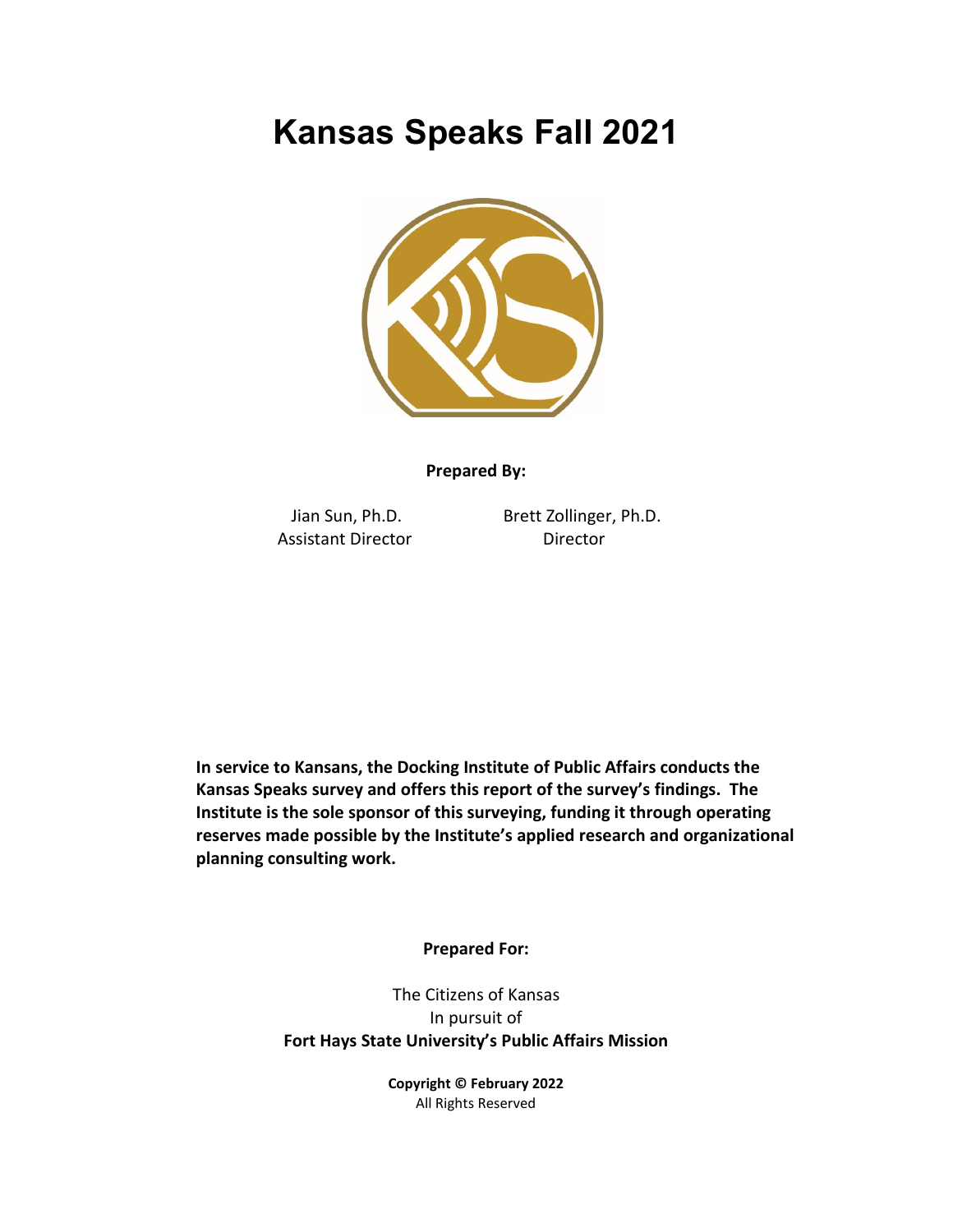# **Acknowledgement**

The Docking Institute would like to extend our thanks to the following policy fellows for their valuable contribution to the survey questionnaire development:

Patrick Miller, Ph.D. Michael Smith, Ph.D. Associate Professor **Professor** Professor University of Kansas **Emporia State University** 

Department of Political Science Department of Political Science

The Docking Institute also thanks the Institute for Policy and Social Research at the University of Kansas for contributing questions about broadband connectivity.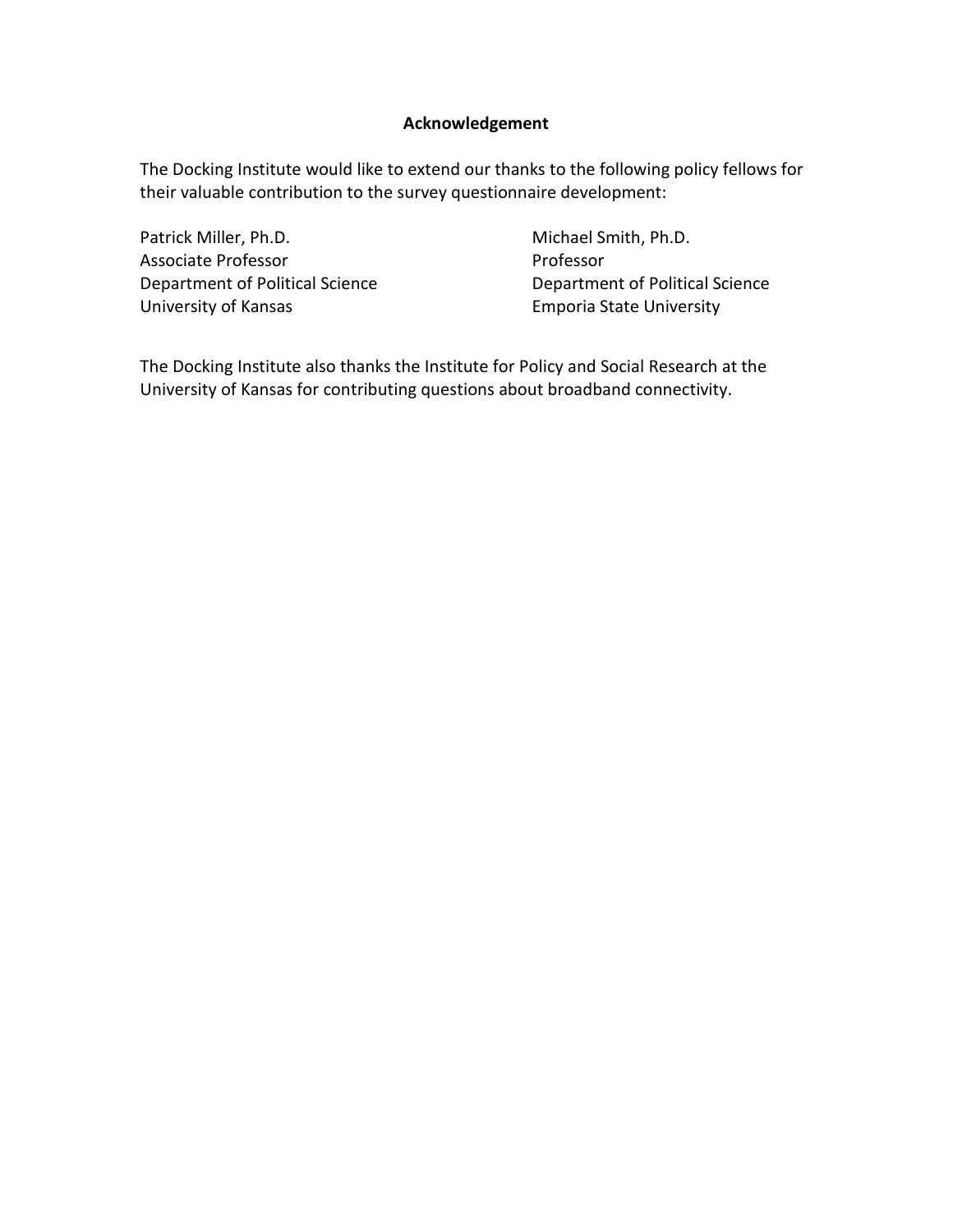# **Table of Contents**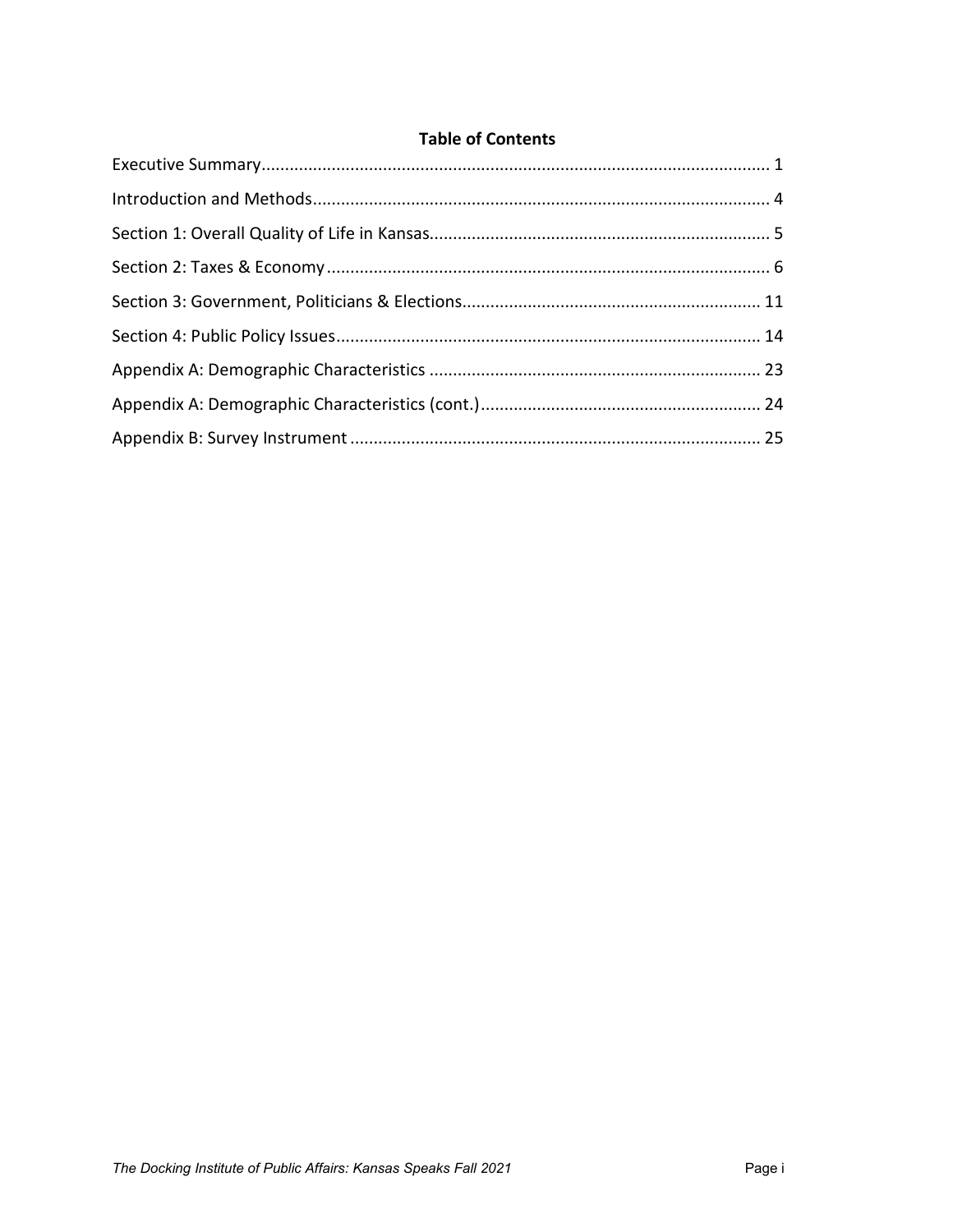# **List of Figures**

| Figure 5: Level of Concern that the Kansas Economy Will Seriously Threaten Individual's or Family's |  |
|-----------------------------------------------------------------------------------------------------|--|
|                                                                                                     |  |
|                                                                                                     |  |
|                                                                                                     |  |
|                                                                                                     |  |
| Figure 9: Taxes You Would Favor Increasing (of those favoring higher taxes and spending; n=109). 9  |  |
| Figure 10: Funding You Would Favor Increasing (of those favoring higher taxes and spending;         |  |
|                                                                                                     |  |
| Figure 11: Taxes You Would Favor Decreasing (of those favoring lower taxes and spending; n=226)     |  |
|                                                                                                     |  |
| Figure 12: Funding You Would Favor Decreasing (of those favoring lower taxes and spending;          |  |
|                                                                                                     |  |
|                                                                                                     |  |
|                                                                                                     |  |
|                                                                                                     |  |
|                                                                                                     |  |
| Figure 17: Importance of Options to Consider When Drawing Electoral Districts (n=508)  13           |  |
|                                                                                                     |  |
|                                                                                                     |  |
| Figure 21: Importance of Medicaid Expansion When Voting for the Kansas Legislature  15              |  |
|                                                                                                     |  |
|                                                                                                     |  |
|                                                                                                     |  |
| Figure 25: Most Applicable Reason for Not Being Vaccinated for COVID-19 (n=143)  18                 |  |
|                                                                                                     |  |
|                                                                                                     |  |
|                                                                                                     |  |
| Figure 29: Difficulty with Online Activities due to Inadequate Internet Connection (n=523)  22      |  |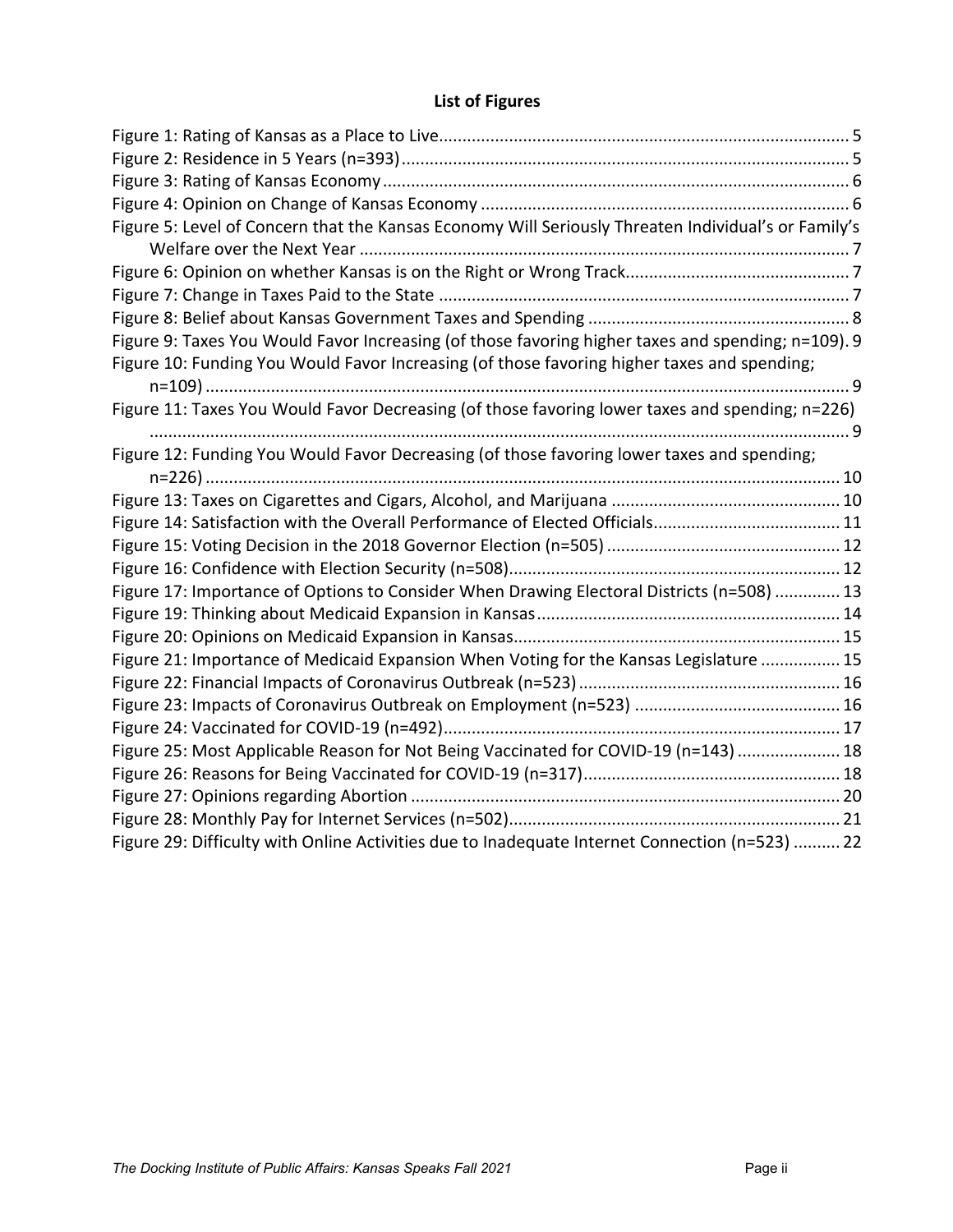# **Executive Summary**

<span id="page-6-0"></span>The 2021 Kansas Speaks fall survey was conducted from December 4 to December 17, 2021. A panel of 523 adult residents of Kansas age 18 and older were surveyed online to assess their attitudes and opinions regarding various issues of interest to Kansas citizens. The statewide online panel survey finds:

- 44.7% of respondents indicated Kansas was a "very good" or "excellent" place to live. 5% said Kansas was a "poor" or "very poor" place to live.
- Asked where they will be in 5 years, 64.9% of respondents said they would be living in the same community that they live in now, 16.8% said they would be moving to another location in Kansas, and 18.3% said they would relocate to a state other than Kansas
- 21.4% of respondents felt the state economy was "very good" or "excellent." 10.9% felt the economy was "poor" or "very poor."
- 24.5% of respondents felt that the Kansas economy was getting better in the last 12 months, 42.5% felt that it stayed the same, and 33% felt it was getting worse.
- 13% of respondents were "very concerned" about the future economy threatening their own or their family's welfare, and 26.7% were "moderately concerned."
- 66.2% of respondents felt Kansas was on the "right track." 33.8% felt Kansas was on the "wrong track" this year.
- When asked to compare what they paid in sales tax, property tax, and state income tax with the amount they paid two years ago, 65.7% of respondents felt that their tax burden had increased as compared with two years ago, 30.5% felt no change, and 3.9% felt their tax burden had decreased.
- 23.5% of respondents preferred higher taxes and spending, while 48.7% preferred lower state taxes and spending. 27.8% wanted to keep the current level of taxes and spending.
- Among those in favor of increases in taxes and spending, 45% favored increasing income tax, 28.4% favored increasing sales tax, and 23.9% favored increasing property tax. 62.4% supported increasing state funding for grades kindergarten through high school, 63.3% supported increasing spending for social services, 49.5% supported increasing funding for roads and highways, and 38.5% supported increasing funding for state colleges and universities.
- Among those who preferred lower taxes and spending, 48.7% favored lowering income tax, 62.8% favored lowering sales taxes, and 57.5% favored decreasing property tax. 50% favored cutting state funding for state colleges and universities, and 23.9% of respondents supported cutting funding for roads and highways. About 10% supported cutting funding for social services, and grades kindergarten through high school.
- 61.4% of respondents "strongly supported" or "somewhat supported" increasing taxes on cigarettes and cigars.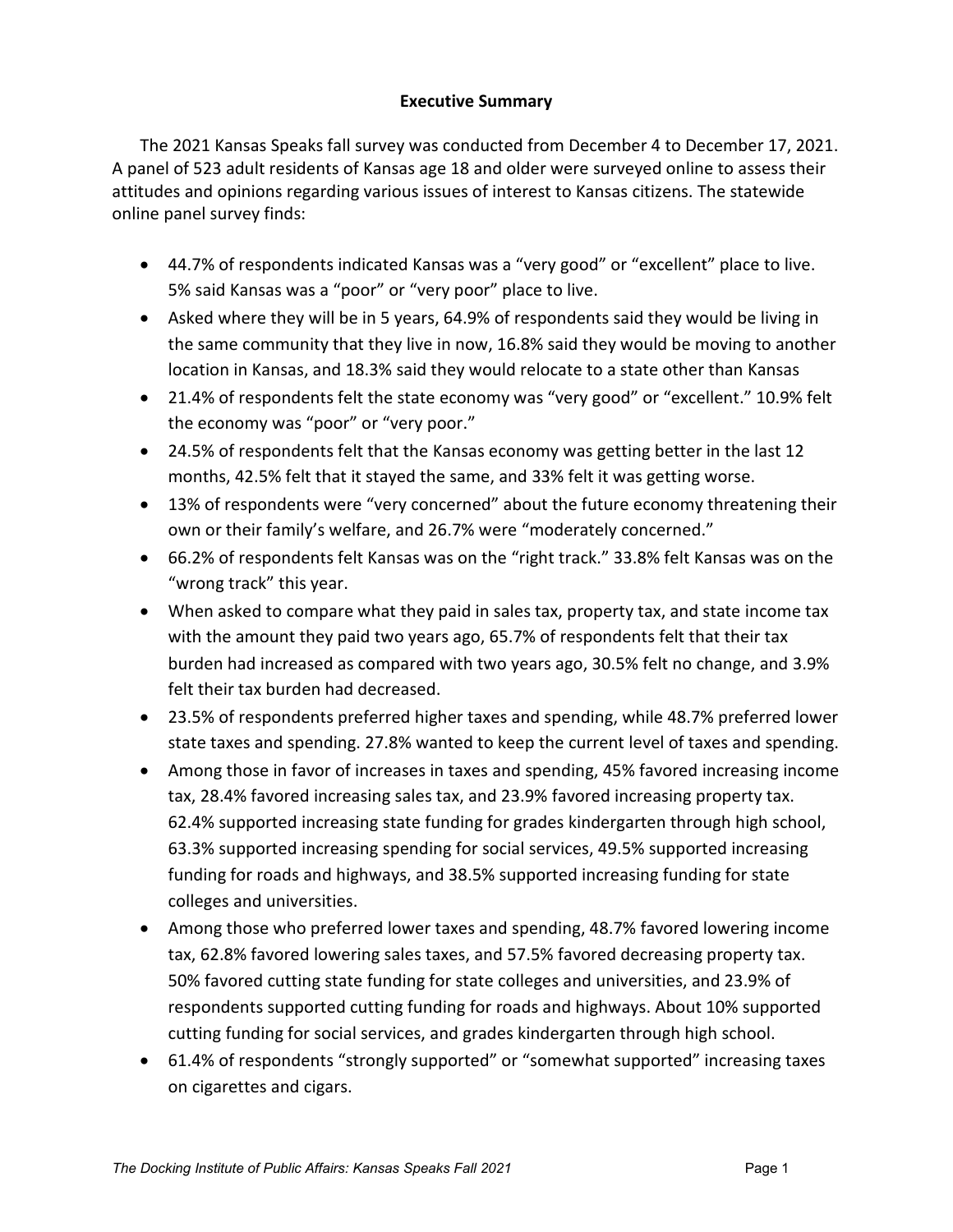- 62% of respondents "strongly supported" or "somewhat supported" increasing taxes on alcohol.
- 70.8% of respondents "strongly supported" or "somewhat supported" legalizing recreational marijuana for individuals 21 and older to allow taxation by the State of Kansas. 18.1% of respondents "somewhat opposed" or "strongly opposed."
- 45.4% of respondents were satisfied with the performance of Governor Laura Kelly, and 31.3% were dissatisfied.
- 29.4% of respondents were satisfied with the Kansas legislature, and 31.5% were dissatisfied.
- 35.6% of respondents were satisfied with President Biden, and 54.5% were dissatisfied.
- Among those respondents who voted in the 2018 Kansas election, 52.6% voted for Laura Kelly.
- 62.2% of respondents were confident with election security in Kansas elections. 44.3% were confident with election security in the past 2020 Presidential election.
- 43% of respondents felt that "keeping counties, cities, and towns together in the same district, rather than breaking them apart into different districts" was "very important" or "absolutely essential" to be considered by Kansas politicians when they draw electoral districts. Respondents also felt it was very important to draw as many competitive districts as possible where neither party has a clear election advantage (39.6% saying "very important" or "absolutely essential"). Of these and multiple other considerations for redistricting offered, electing as many Democrats or Republicans as possible was deemed the least important.
- In terms of amount of thought given to the issue, 30.8% of respondents thought "a great deal" or "a lot" of Medicaid expansion as a current political issue with the Kansas legislature.
- 74% of respondents agreed that expanding Medicaid would help rural Kansas hospital remain in business.
- 70% of respondents agreed that the Kansans who might obtain health insurance from expanding Medicaid deserve this benefit from the state.
- 72.8% of respondents supported expanding Medicaid in Kansas.
- 62.1% of respondents felt the issue of Medicaid expansion in Kansas was highly or extremely important as they decided who got their vote to represent them in the Kansas Legislature.
- More than thirty percent of respondents said since the start of the coronavirus outbreak, someone in their households had serious problems affording food or medical care, paying utilities, paying credit cards/loans/debt, paying mortgage/rent, or other serious problems.
- 35.8% of respondents said certain household members had wages or hours reduced since the start of the coronavirus outbreak, 33.5% said someone in the household lost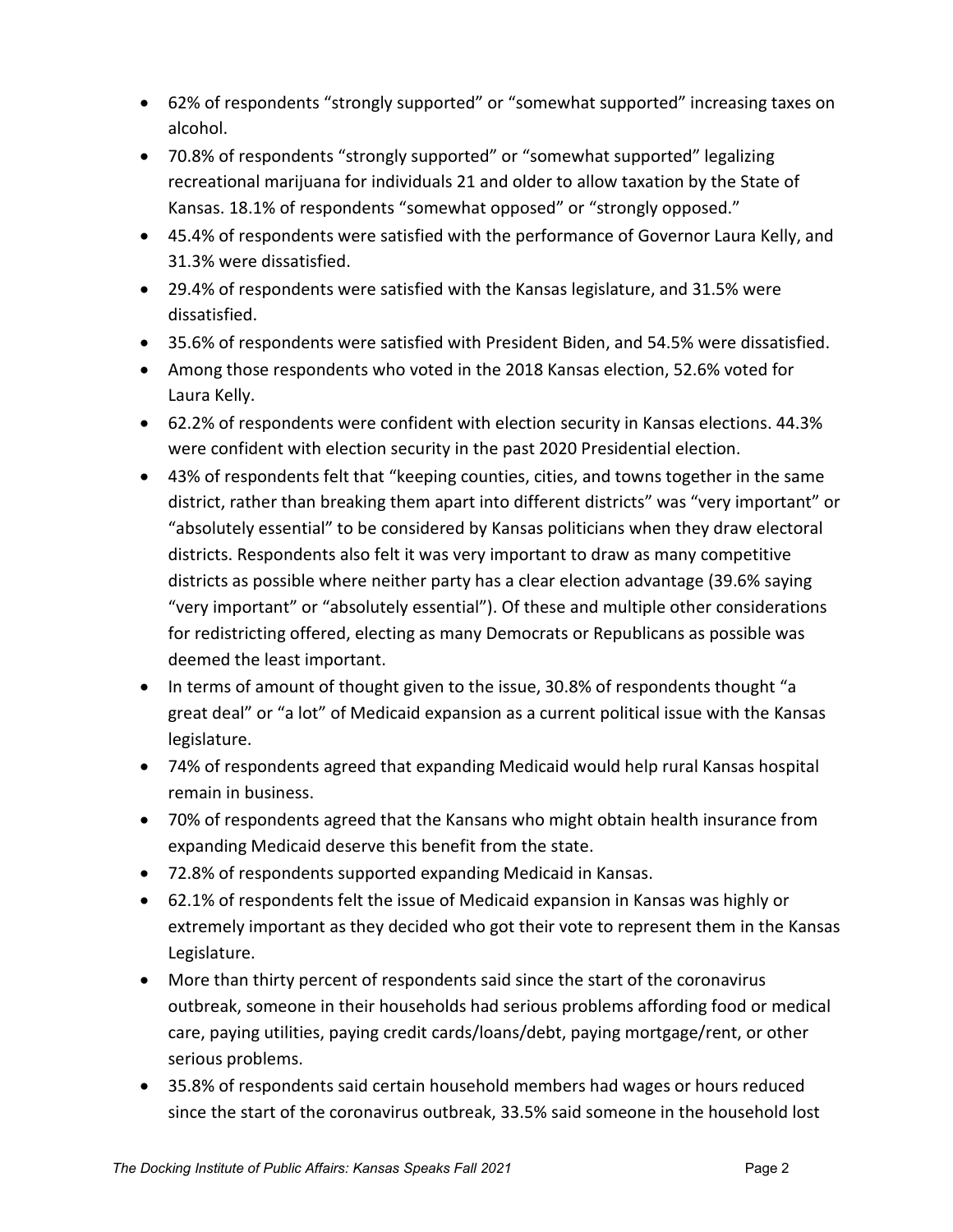their job, 18.4% said someone in the household had taken mandatory unpaid leave, and 14.3% said someone in the household had been furloughed.

- 64.4% of respondents had received all doses of a vaccine for COVID-19 to be fully vaccinated, 4.5% had received one dose of a two-dose course of the vaccine, and 31.1% had not been vaccinated.
- Among those who were not vaccinated for COVID-19, the reason most applicable for not being vaccinated in order are: 28% believed that the vaccines were probably harmful or dangerous, 26.6% felt they were not necessary, and 25.9% were waiting for more information.
- Among those who received all doses or one dose of COVID-19 vaccine, 69.9% believed that the vaccine would help protect them from the virus, 58.7% believed the vaccine would made it less likely for them to spread the virus, and 24.5% thought it would be easier to go to work, school, and/or public events if they could prove that they were fully vaccinated.
- 70.9% of respondents disagreed with the statement "a woman who gets an abortion is fundamentally a bad person." On each of three survey items more than 60% disagree that abortion should be completely illegal in Kansas, even in cases where a woman's life or health is at risk from a pregnancy, where a woman becomes pregnant due to incest, and where a woman becomes pregnant due to rape.
- 50.5% of respondents agreed that "the Kansas government should not place any regulations on the circumstances under which women can get abortions," while 25.4% disagreed.
- Respondents' opinions were somewhat polarized regarding whether life begins at conception (40.4% agree vs. 33.4% disagree), and whether abortion is murder (31% agree vs. 40.9% disagree).
- 42.4% of respondents paid \$60 or less per month for their internet service, 41.2% paid more than \$60 per month. 6% did not have internet service at home.
- 26.2% of respondents reported difficulty with streaming content due to an inadequate internet connection, 21.6% reported difficulty with videoconferencing, and 20.1% had difficulty with email. 48.9% of respondents had no difficulty participating in online activities.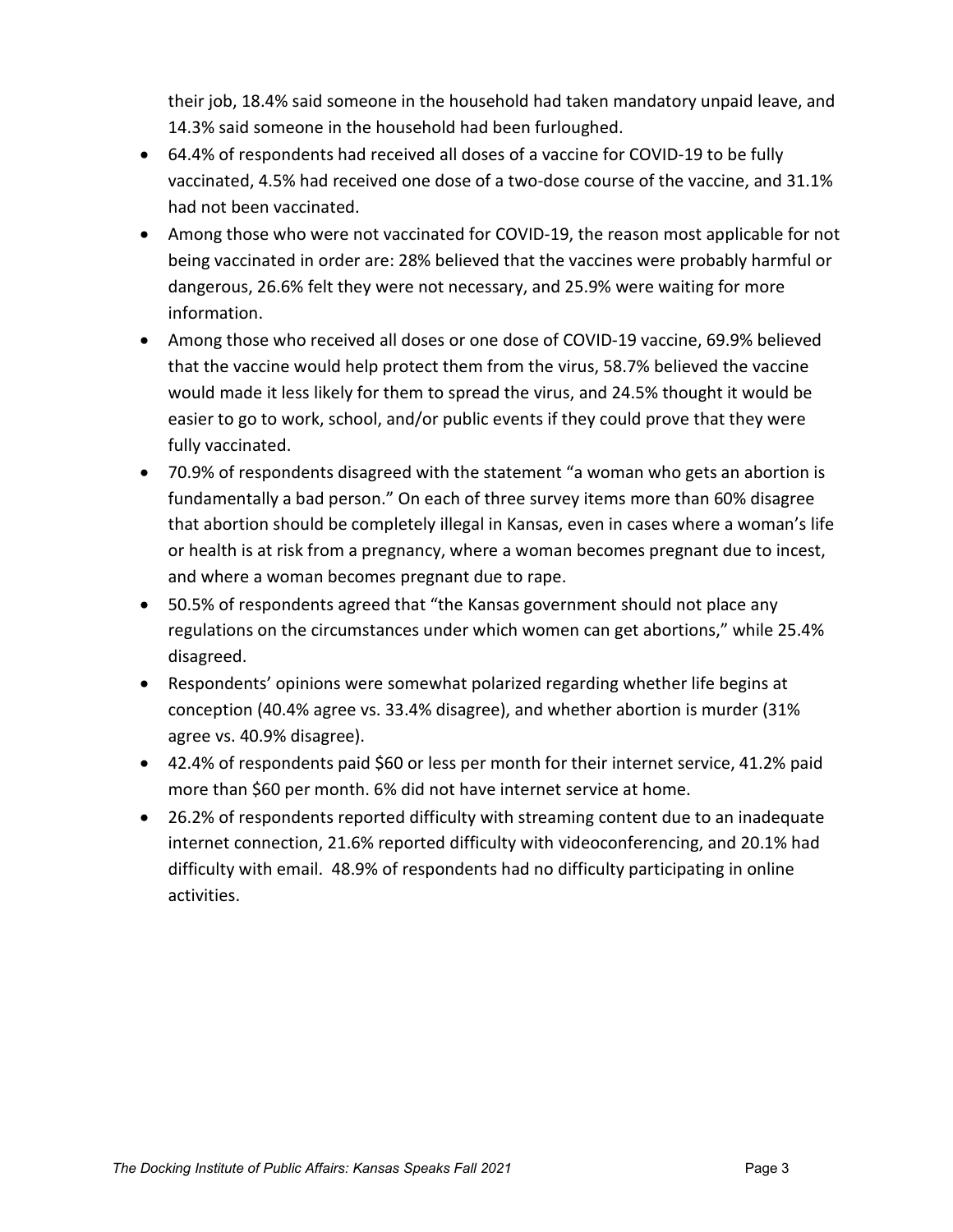# **Introduction and Methods**

<span id="page-9-0"></span>To assess attitudes and opinions of Kansans about public affairs matters, the Docking Institute (Institute) has conducted this survey every year since 2009. From that first year through 2019, the Institute used random telephone sampling to reach a cross-section of adults in Kansas. Beginning with the 2020 survey, the Institute has used an online survey panel of Kansans. For the 2021 survey, the Docking Institute developed the survey questionnaire (Appendix B) and contracted with QualtricsXM for data collection. QualtricsXM and its survey panel provider partners build and maintain online panels of adults on an ongoing basis that mirror the demographic characteristics of populations. Moreover, when conducting a statewide survey of Kansans, the Institute has QualtricsXM pursue demographically representative quotas by gender, age, and nonmetro/metro counties in order to further promote a representative sample of Kansas adults. QualtricsXM distributed the online questionnaire to a representative panel of Kansas residents from December 4 to December 17, and 523 respondents answered all or most of the survey questions.

Appendix A provides comparison of the Kansas population and the final panel respondents on a list of demographic characteristics, including the three quotas used during data collection (gender, age, and county population). The final set of panel respondents is within 5% of the Kansas population on the distribution of age and county population. Females are overrepresented in the final panel. Thus, the Institute weighted cases to increase the statistical presence of male respondents and decrease the presence of female respondents. After examining response distributions on all topical survey questions, differences between weighted and non-weighted distributions were negligible (all 3% and less). Therefore, the analyses contained throughout this report are not weighted.

The following analysis contains four sections:

- 1) **Overall Quality of Life in Kansas.** This section shows how Kansans generally feel about Kansas as a place to live.
- 2) **Taxes & Economy.** This section shows results on questions addressing various economic concerns to citizens and fair and effective personal and business taxation policies.
- 3) **Government, Politicians & Election.** This section presents the results of citizens' ratings of the state government in general, state elected officials, and the U.S president.
- 4) **Public Policy Issues.** This section looks at citizens' opinions on some contemporary state and/or national policies and issues.

These sections present descriptive analyses of respondents' answers to each question. Except for the questions asking about respondents' demographic information, all of the survey questions are displayed verbatim under those graphs presenting descriptive analyses. Survey questions can also be found in the questionnaire presented in Appendix D.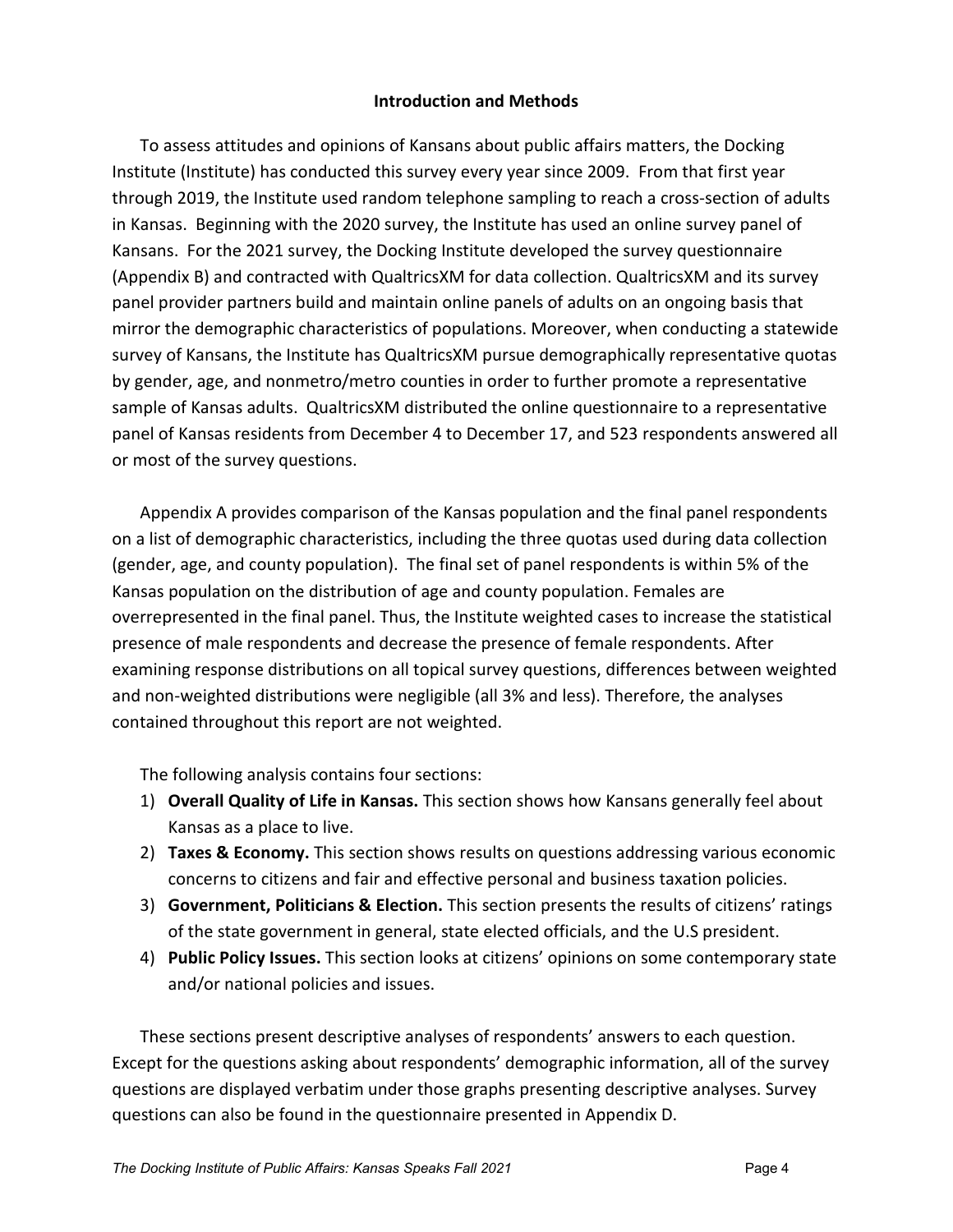# **Section 1: Overall Quality of Life in Kansas**

<span id="page-10-0"></span>When asked to rate Kansas as a place to live, less than half (44.7%) indicated Kansas was a "very good" or "excellent" place to live, while 5% said Kansas was a "poor" or "very poor" place to live (Figure 1). When asked where they will be in 5 years, 64.9% of respondents said they would be living in the same community that they live in now, 16.8% said they would be moving to another location in Kansas and 18.3% said they would relocate to a state other than Kansas (Figure 2).



<span id="page-10-1"></span>**Figure 1: Rating of Kansas as a Place to Live**

Question: *In general, how would you rate Kansas as a place to live?*



#### <span id="page-10-2"></span>**Figure 2: Residence in 5 Years (n=393)**

Question: *By your best guess, where will you be in 5 years? Are you likely to still be living in the same community you are in now, move to another location in Kansas, or relocate to a state other than Kansas?*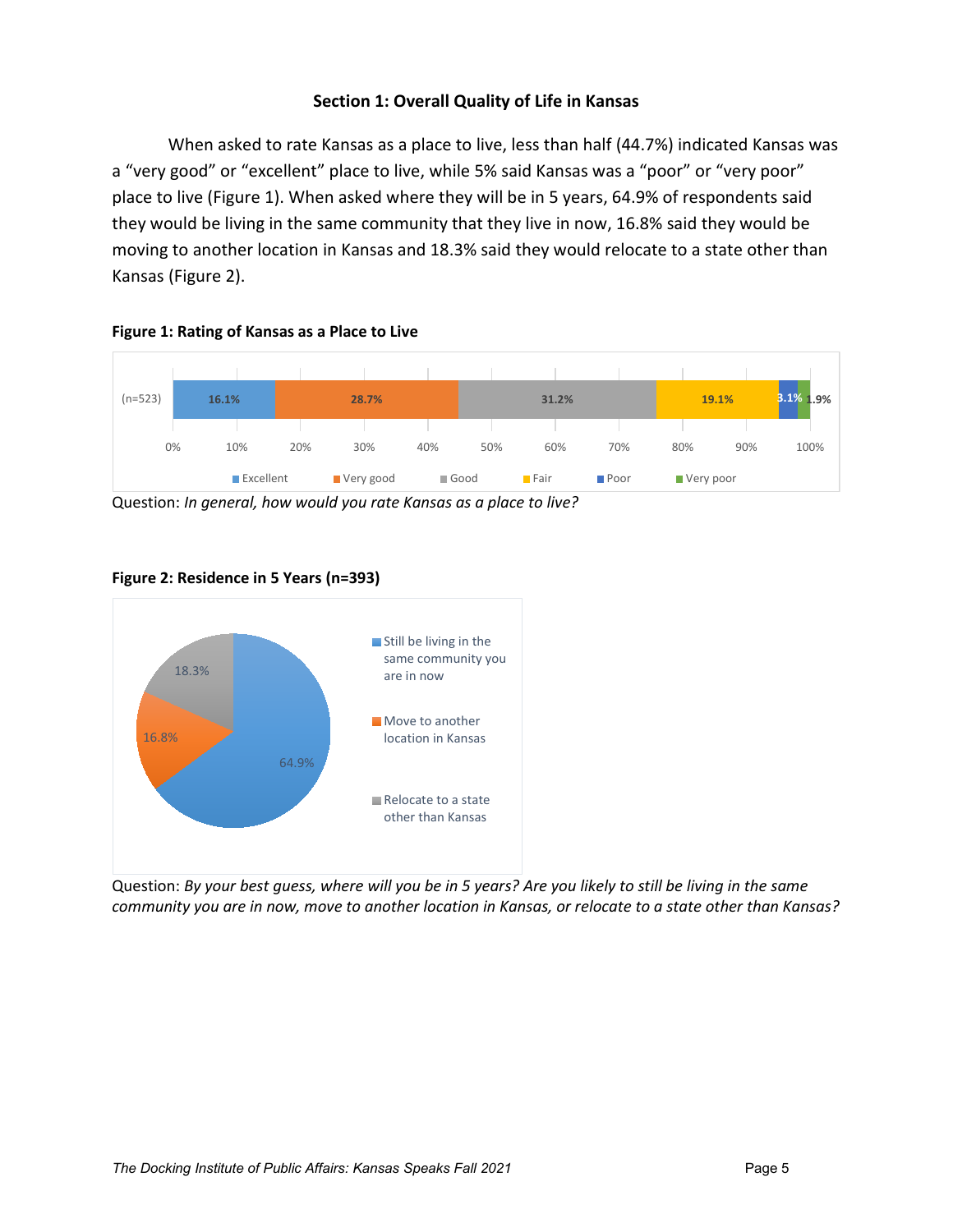# **Section 2: Taxes & Economy**

<span id="page-11-0"></span>Given the continuing coronavirus pandemic and high inflation in the year of 2021, ratings of economy in 2021 are compared with the same ratings found in the 2020 Kansas Speaks survey. When asked to rate the Kansas economy, 21.4% of respondents said they felt the state's economy was "very good" or "excellent," while 10.9% indicated they felt the economy was "poor" or "very poor" this year (Figure 3). These results are very similar to those in 2020. Figure 4 shows in 2021 about one-fourth (24.5%) of respondents felt that the Kansas economy was getting better over the past year, 42.5% felt that it stayed the same, and 33% felt that it was getting worse -- much lower than the 49.1% in 2020 who felt it was getting worse. In 2021, 39.7% of respondents were "very concerned" or "moderately concerned" that the Kansas economy would seriously threaten their own or their family's welfare (Figure 5), a decrease from 44.3% in 2020. Another 36.6% were "slightly concerned" in 2021 (similar to 2020), and 23.7% of respondents said they were "not concerned at all", up from 17.9% in 2020.

#### <span id="page-11-1"></span>**Figure 3: Rating of Kansas Economy**

|           |      |           |     |           |       |     |               |                     |       |             | 2.5% |
|-----------|------|-----------|-----|-----------|-------|-----|---------------|---------------------|-------|-------------|------|
| $(n=510)$ | 6.5% | 14.9%     |     |           | 38.2% |     |               |                     | 29.4% | 8.4%        |      |
|           |      |           |     |           |       |     |               |                     |       |             |      |
|           | 0%   | 10%       | 20% | 30%       | 40%   | 50% | 60%           | 70%                 | 80%   | 90%         | 100% |
|           |      | Excellent |     | Very good | Good  |     | <b>■</b> Fair | $\blacksquare$ Poor |       | ■ Very poor |      |

Question: *In general, how would you rate the Kansas economy?*

#### <span id="page-11-2"></span>**Figure 4: Opinion on Change of Kansas Economy**



Question: *Over the last 12 months, how would you say the Kansas economy has changed?*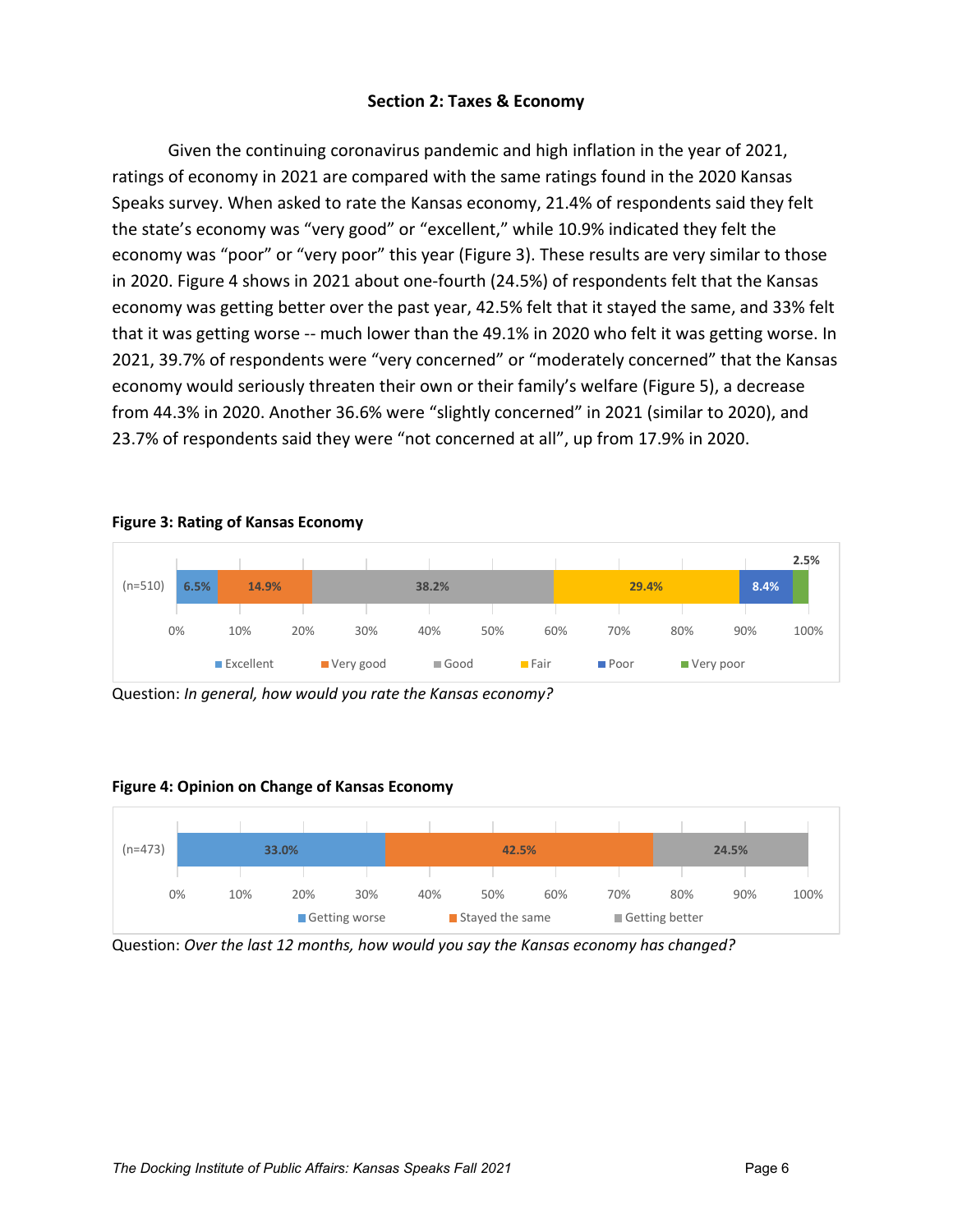<span id="page-12-0"></span>**Figure 5: Level of Concern that the Kansas Economy Will Seriously Threaten Individual's or Family's Welfare over the Next Year**



Question: *How concerned are you that the Kansas economy will seriously threaten you or your family's welfare in the coming year?*

In 2021 about two-thirds (66.2%) of respondents indicated they felt Kansas was on the "right track", and 33.8% of respondents believe Kansas is on the "wrong track" (Figure 6). These percentages were very similar to those in 2020.

<span id="page-12-1"></span>



Respondents were asked if there had been changes in amount of taxes paid to the state. More than sixty percent (65.7%) responded that the sales tax, property tax, and state income tax they paid had "increased" as compared to two years ago, 30.5% said the amount "remained the same," and 3.9% said the amount "decreased" (Figure 7).

<span id="page-12-2"></span>



Question: *Think about what you paid in sales tax, property tax, and state income tax together. Compared to two years ago, has the amount you pay in state taxes increased, remained the same, or decreased?*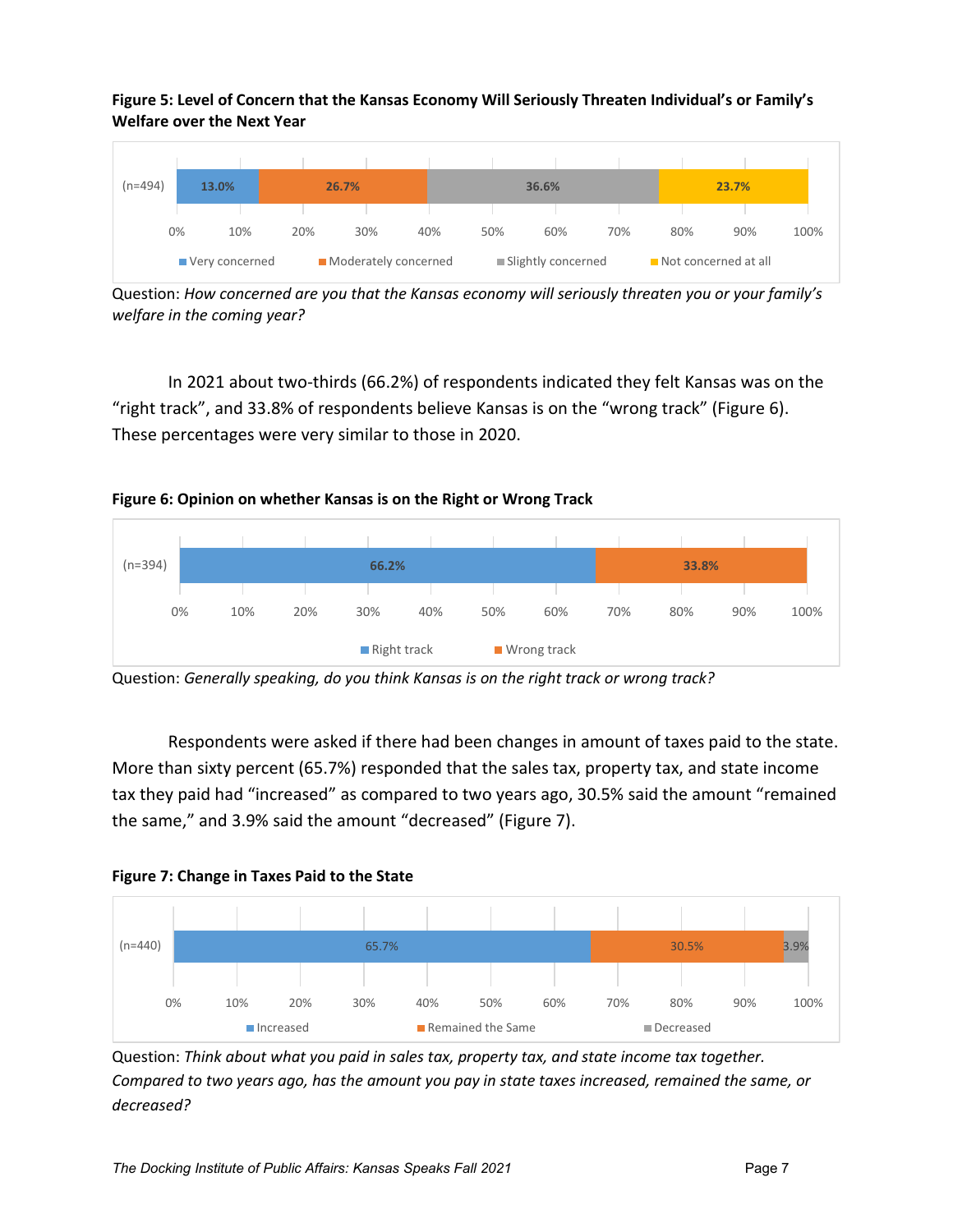When respondents were asked their preferences about state taxes and spending, 23.5% wanted to have higher taxes and spending, while 48.7% preferred lower taxes and spending. Almost twenty-eight percent (27.8%) would like to keep the current level of taxes and spending (Figure 8).

Among those respondents who preferred higher taxes and spending, 45% favored increasing income tax, 28.4% favored increasing sales tax, and 23.9% favored increasing property tax (Figure 9). In terms of their preferences for increased spending, 62.4% of those who prefer higher taxes and spending wanted to increase state education funding for grades kindergarten through high school and social services. About 63% want to increase social services spending. About 50% supported increasing funding for roads and highways. About 39% supported increasing funding for and state colleges and universities (Figure 10).

Among those who preferred lower taxes and spending, 62.8% favored decreasing sales tax, 57.5% favored decreasing property tax, and 48.7% favored decreasing income tax (Figure 11). In terms of preferences for decreased spending, 50% of those who preferred lower taxes and spending wanted to cut state education funding for state colleges and universities, 23.9% supported decreased state funding for roads and highways, 10.6% supported cutting state funding for grades kindergarten through high school and 9.6% supported cutting social services (Figure 12).



#### <span id="page-13-0"></span>**Figure 8: Belief about Kansas Government Taxes and Spending**

Question: *The Kansas government has to produce tax revenue for every dollar it spends. Some people would prefer the government to have lower taxes and less spending. Others favor higher taxes and more government spending. Which of the following do you favor?*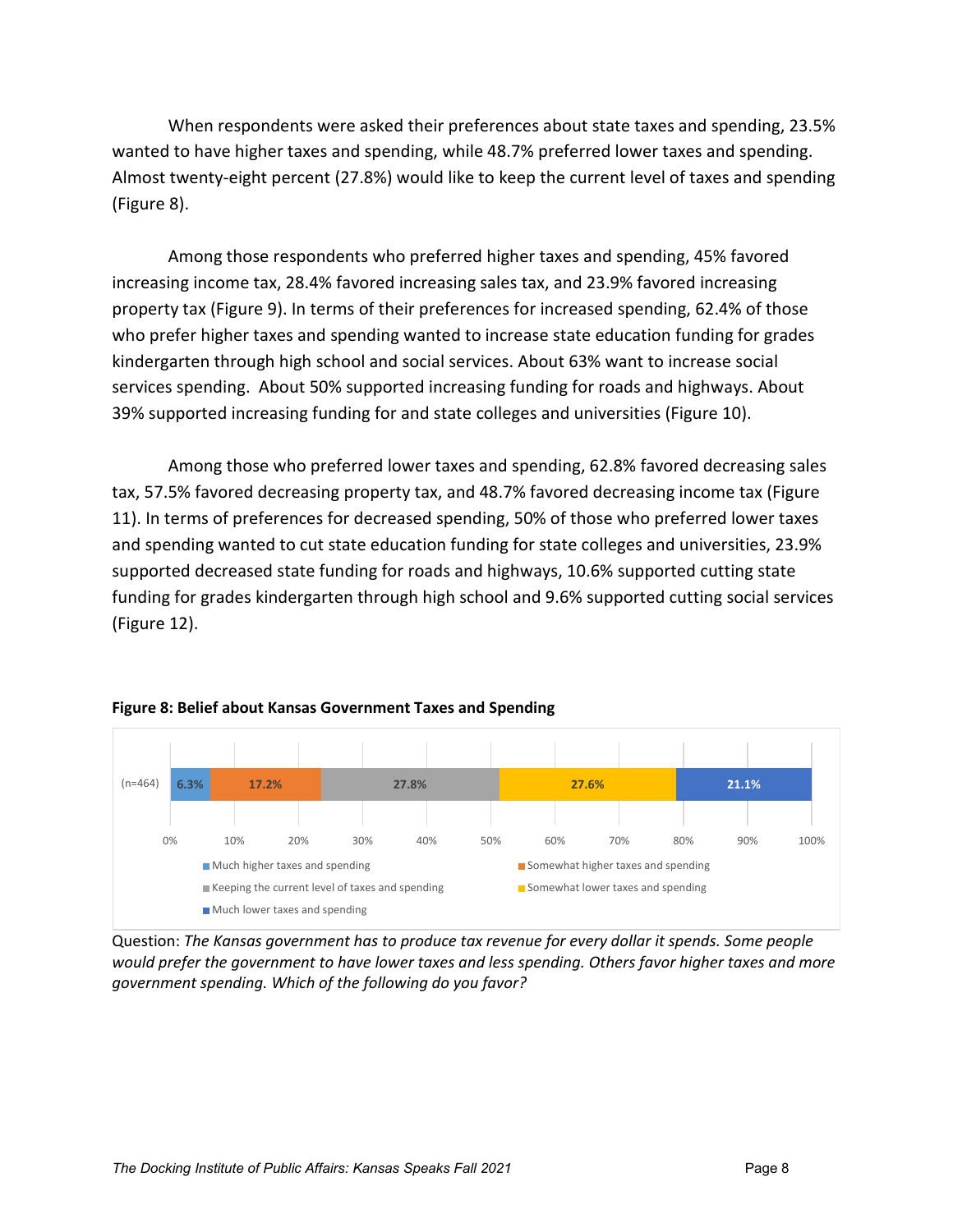

<span id="page-14-0"></span>**Figure 9: Taxes You Would Favor Increasing (of those favoring higher taxes and spending; n=109)**

<span id="page-14-1"></span>**Figure 10: Funding You Would Favor Increasing (of those favoring higher taxes and spending; n=109)**



Question: *Would you increase \_\_\_\_?*

<span id="page-14-2"></span>



Question: *Would you decrease \_\_\_\_?*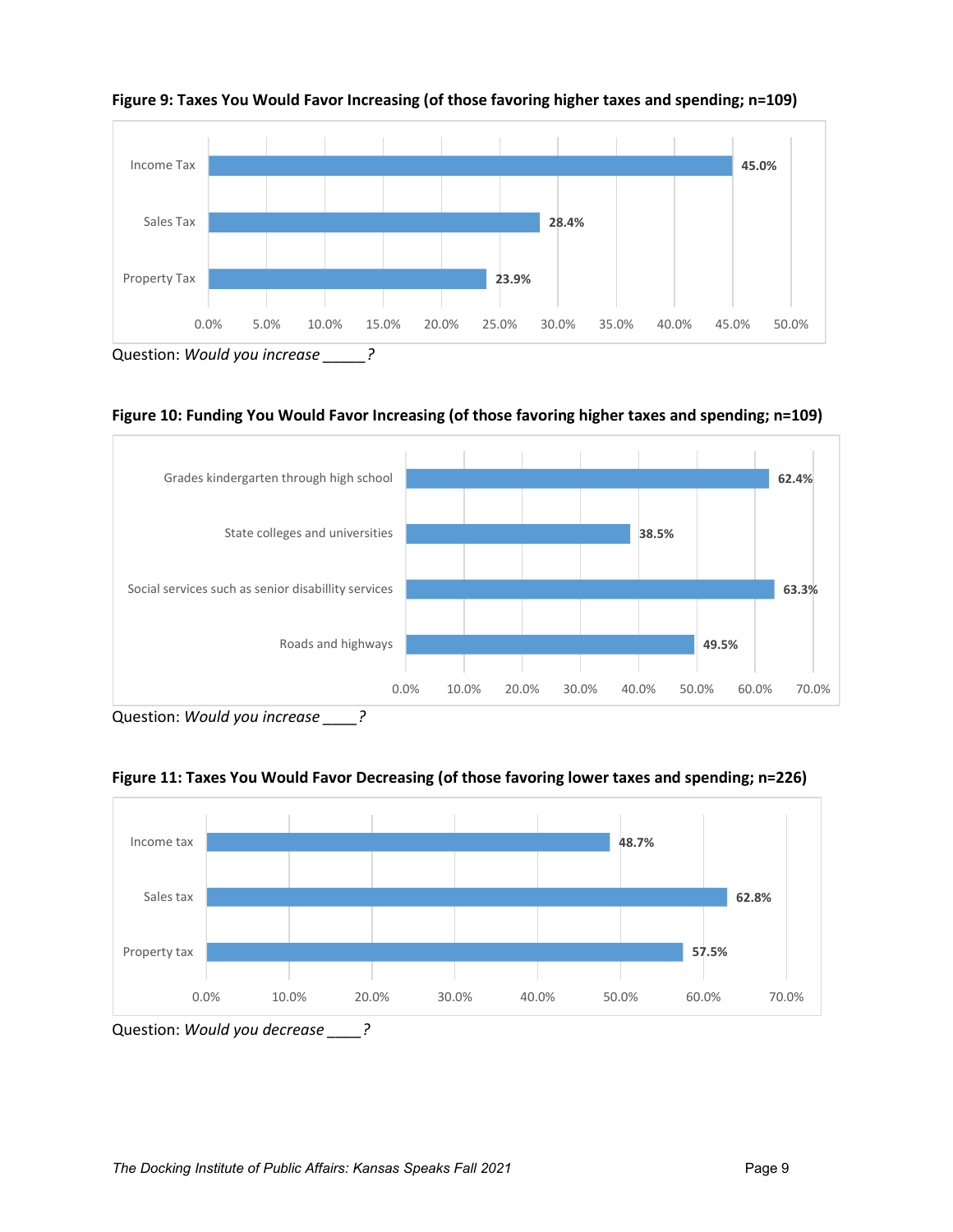

<span id="page-15-0"></span>**Figure 12: Funding You Would Favor Decreasing (of those favoring lower taxes and spending; n=226)**

Question: *Would you decrease\_\_\_\_?*

Respondents were given a few alternative options that Kansas could use to increase revenue. They were asked about increasing taxes on cigarettes and cigars, alcohol, and legalizing recreational marijuana to allow state taxation. More than sixty percent (61.4%) of respondents at least "somewhat supported" increasing taxes on cigarettes and cigars, and 62% supported increasing taxes on alcohol. More than seventy percent (70.8%) supported legalizing recreational marijuana for individuals 21 and older to allow state taxation (Figure 13).

<span id="page-15-1"></span>



Question: *There are other ways to increase the State of Kansas' revenue that would not include raising traditional taxes. Please tell me if you "Strongly Support", "Somewhat Support", "Neutral", "Somewhat Oppose", or "Strongly Oppose" the following alternative revenue sources: Increasing taxes on cigarettes and cigars, increasing taxes on alcohol, legalizing recreational marijuana for individuals 21 and older to allow taxation by the State of Kansas.*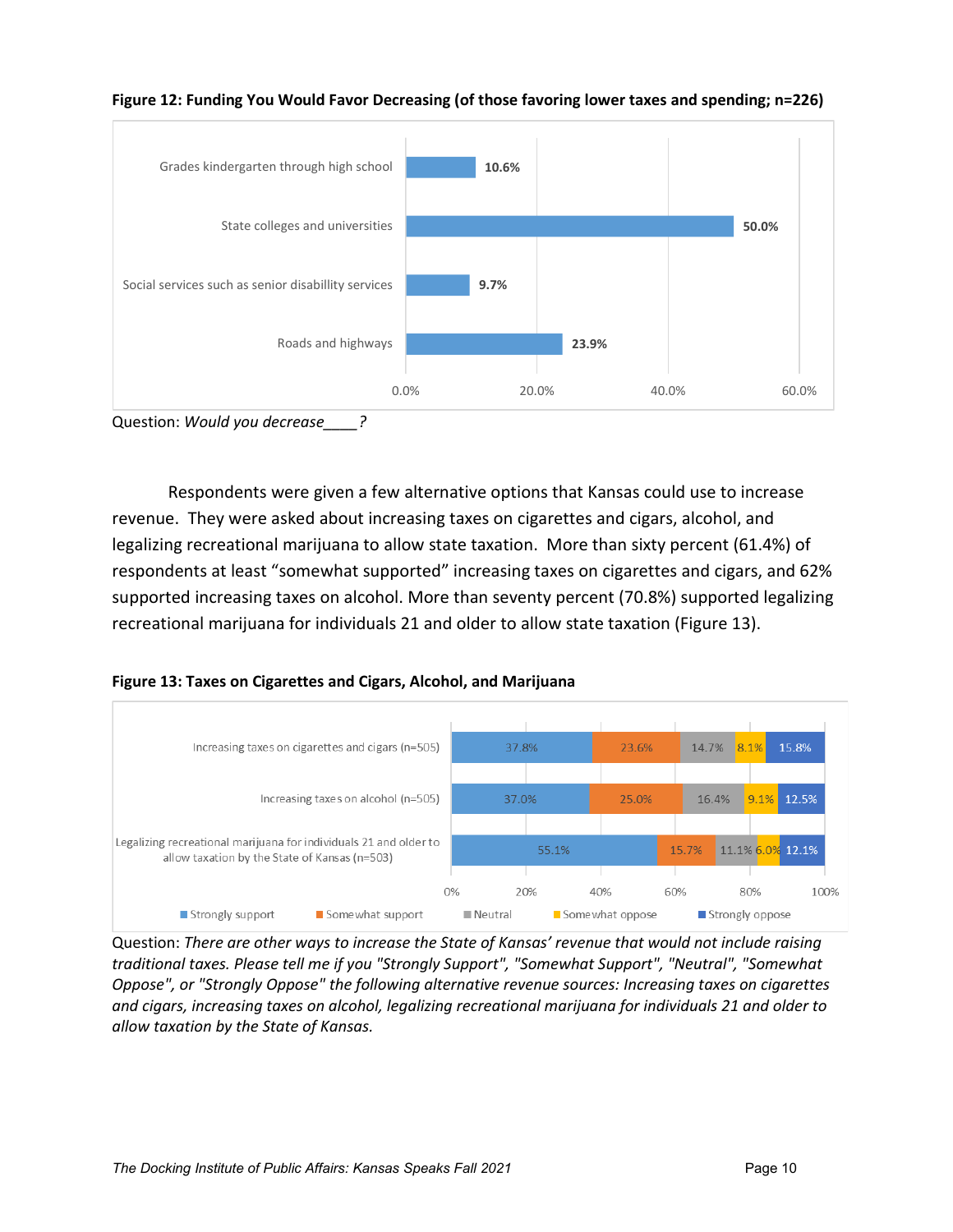# **Section 3: Government, Politicians & Elections**

<span id="page-16-0"></span>Respondents were asked about their satisfaction with important political figures or institutions. Satisfaction was highest with respect to Governor Laura Kelly, as 45.4% of respondents were satisfied with Governor Kelly. President Biden received the highest level of dissatisfaction from respondents, with 54.5% being dissatisfied. The U.S. Congress received the second highest dissatisfaction, with 52.6% being dissatisfied; and the satisfaction with the U.S. Congress was the lowest, with only 20% of respondents being satisfied (Figure 14)



### <span id="page-16-1"></span>**Figure 14: Satisfaction with the Overall Performance of Elected Officials**

Question: *How satisfied are you with the overall performance of the United States Congress? President Donald Trump? Kansas Supreme Court? Governor Laura Kelly? Senator Pat Roberts? Senator Jerry Moran? Kansas Legislature?*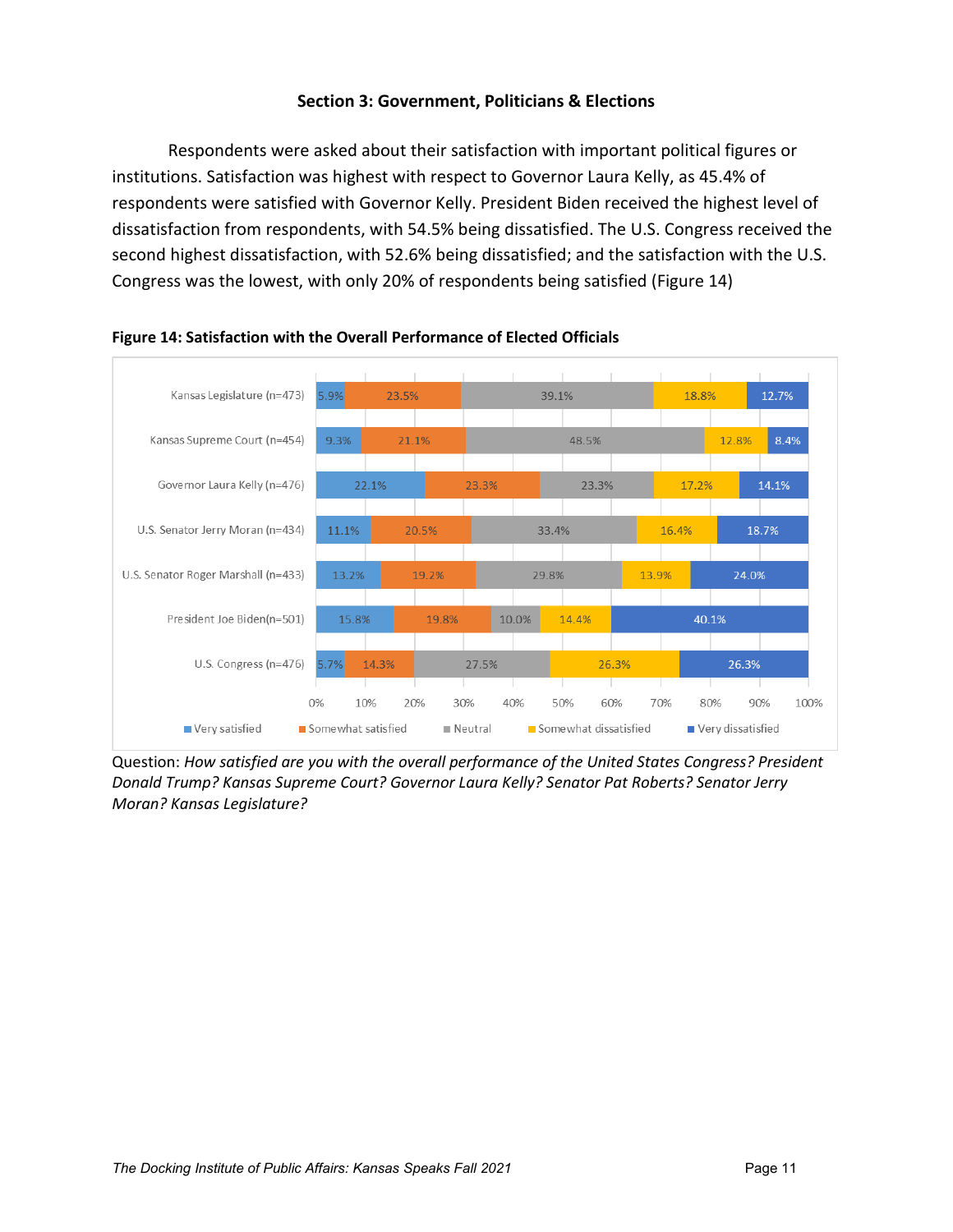When asked whether they voted for Laura Kelly in the 2018 gubernatorial election, 32.9% of respondents said "yes," and 29.7% said "No." More than a third (37.4%) of respondents did not vote in the 2018 gubernatorial election (Figure 15). Among those who voted, 52.6% voted for Laura Kelly.



<span id="page-17-0"></span>**Figure 15: Voting Decision in the 2018 Governor Election (n=505)** 

Question: *If you voted in the 2018 election for governor, did you vote for Laura Kelly?*

Respondents were asked if they were confident with election security in Kansas elections, elections in other states, and the 2020 Presidential election. Respondents were most confident with election security in Kansas elections, with 62.2% being "very confident" or "somewhat confident" (Figure 16). People's opinion was polarized regarding election security in the 2020 Presidential election, with 44.3% being confident and 43.1% being not too confident or not at all confident.

<span id="page-17-1"></span>



Question: *How confident are you in election security in Kansas elections, elections in other states, and the past 2020 Presidential election?*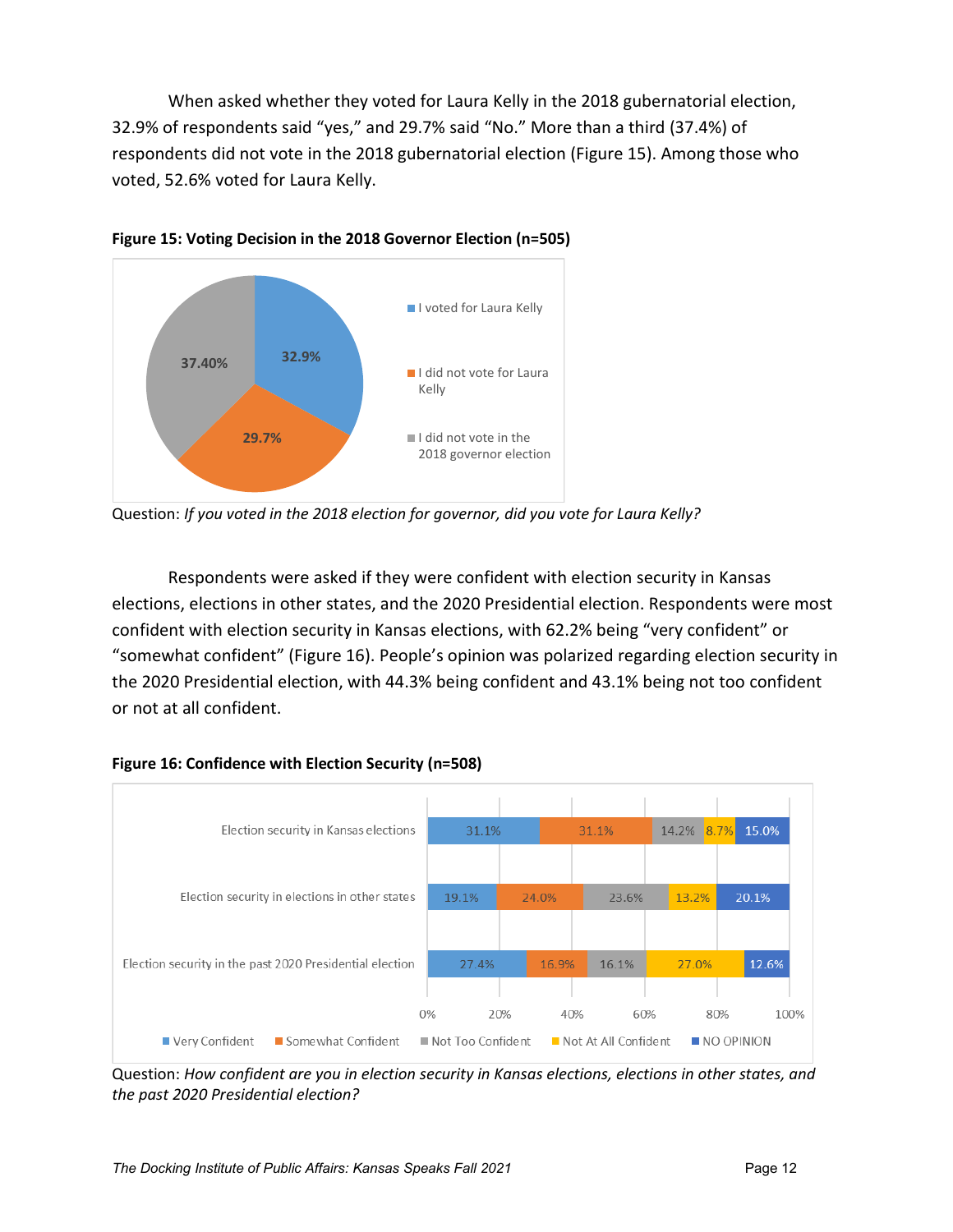Respondents were given a list of considerations and asked how important those considerations should be to Kansas politicians when they draw electoral districts. More than forty percent (43%) of respondents said that "keeping counties, cities, and towns together in the same district, rather than breaking them apart into different districts" was "very important" or "absolutely essential", making that consideration rank the highest in terms of importance (Figure 17). The consideration that ranked the second highest was "drawing as many competitive districts as possible where neither party has a clear election advantage," with 39.6% of respondents saying "very important" or "absolutely essential." The two considerations that respondents feel of the least importance were "electing as many Democrats as possible" (with 42.4% of respondents saying "not important at all" or "of little importance"), and "electing as many Republicans as possible" (with 39.8% of respondents saying "not important at all" or "of little importance").



### <span id="page-18-0"></span>**Figure 17: Importance of Options to Consider When Drawing Electoral Districts (n=508)**

Question: *As you might know, voters elect members of the Kansas legislature and the U.S. House from districts. Politicians in Topeka are responsible for drawing these districts in a process called "redistricting." There are many different considerations that they might have in redistricting. The only concrete rule that they must follow is that districts must have roughly equal population. Beyond that, they are generally free to draw districts however they like, and can "gerrymander" districts to favor certain political or social groups. Below, you will see a list of considerations that politicians might have in drawing districts. Please rate how important you think that each consideration should be to politicians when they draw districts.*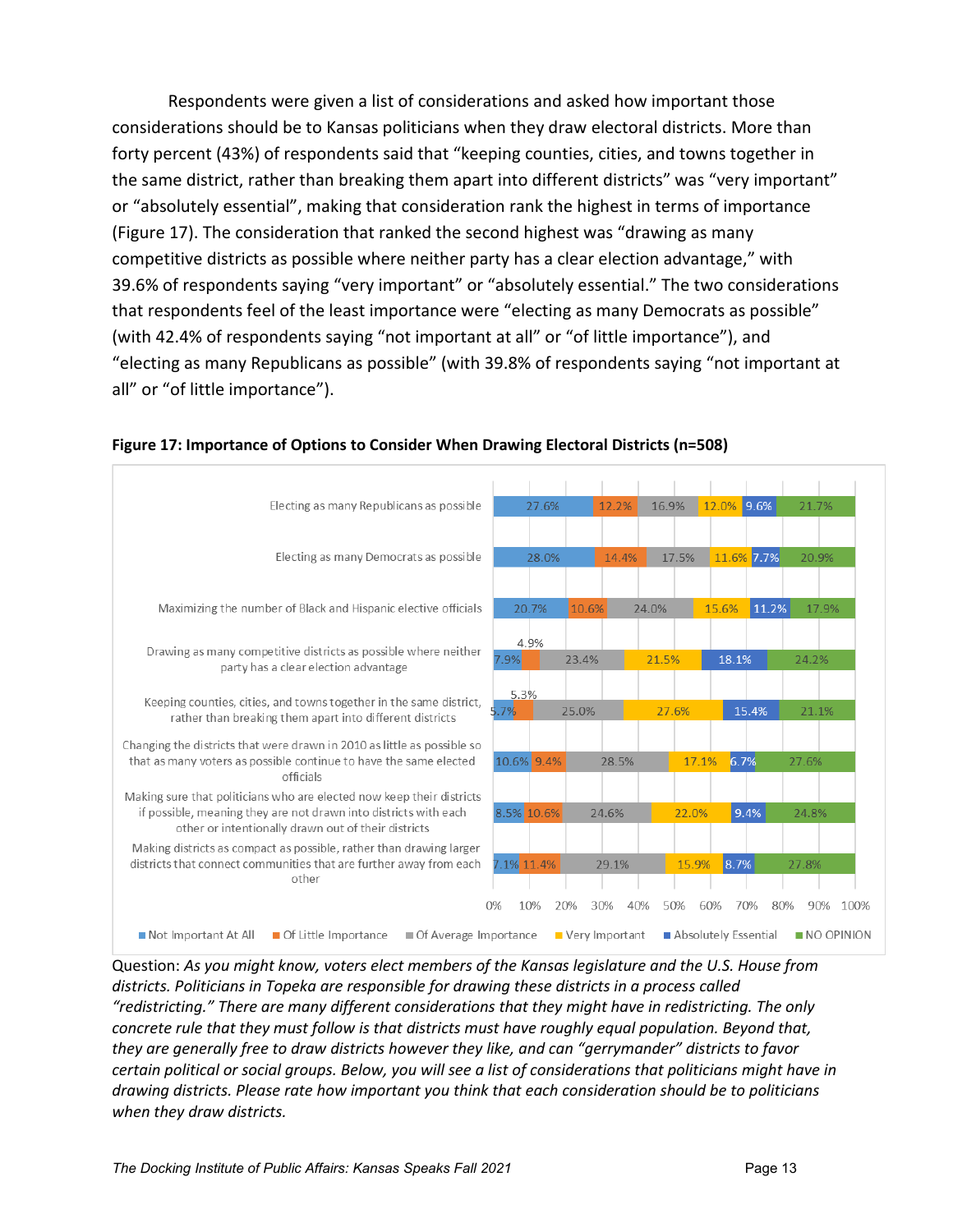The survey continued asking those respondents who indicated electing Republicans was at least "of little importance" how important it was to elect as many moderate Republicans and to elect as many conservative Republicans as possible in the primary. More than forty percent (42.3%) of those respondents said it was "very important" or "absolutely essential" to elect "as many conservative Republicans as possible in the primary," and 38.4% said it was "very important" or "absolutely essential" to elect "as many moderate Republicans as possible in the primary" (Figure 18).





Question: *Previously, you expressed that electing Republicans was of importance. Please rate how important you think the following statements are.* 

# **Section 4: Public Policy Issues**

<span id="page-19-0"></span>When asked how much they think about Medicaid expansion, 30.8% of respondents think "a great deal" or "a lot" about Medicaid expansion as a current political issue with the Kansas legislature. About forty percent (40.7%) of respondents thought "a little" or "not at all" of this issue (Figure 19).

<span id="page-19-1"></span>



Question: *Medicaid expansion is a current political issue with the Kansas Legislature. How much do you think about this issue?*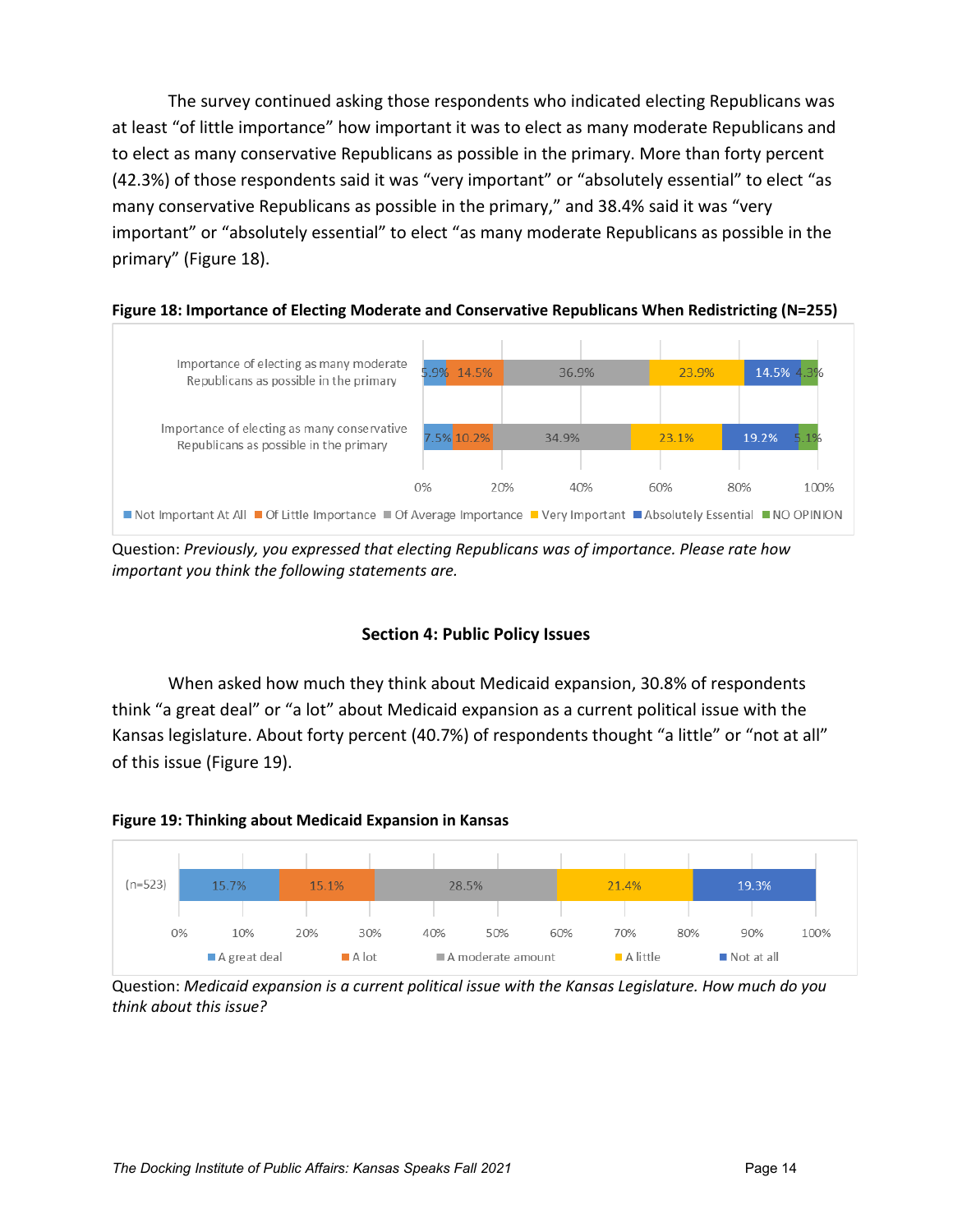Turning to opinions on expansion, 74% of respondents strongly or somewhat agreed that expanding Medicaid would help rural Kansas hospital remain in business, and 70% strongly or somewhat agreed that the Kansans who might obtain health insurance from expanding Medicaid deserve this benefit from the state. More than seventy percent (72.8%) of respondents supported expanding Medicaid in Kansas (Figure 20). More than sixty percent (62.1%) of respondents felt the issue of Medicaid expansion in Kansas was highly or extremely important as they decided who got their vote to represent them in the Kansas Legislature (Figure 21).



#### <span id="page-20-0"></span>**Figure 20: Opinions on Medicaid Expansion in Kansas**

Question: *If Kansas expands Medicaid under the Affordable Care Act, about 10% of the expansion would be paid by Kansas, and 90% by the federal government. Studies estimate that expanding Medicaid would provide health coverage to approximately 150,000 Kansans and financially benefit rural hospitals. Please tell me if you strongly agree, somewhat agree, are neutral, somewhat disagree or strongly disagree with the following statements.*

<span id="page-20-1"></span>



Question: *As you decide who gets your vote to represent you in the Kansas Legislature, how important is the issue of Medicaid expansion in Kansas?*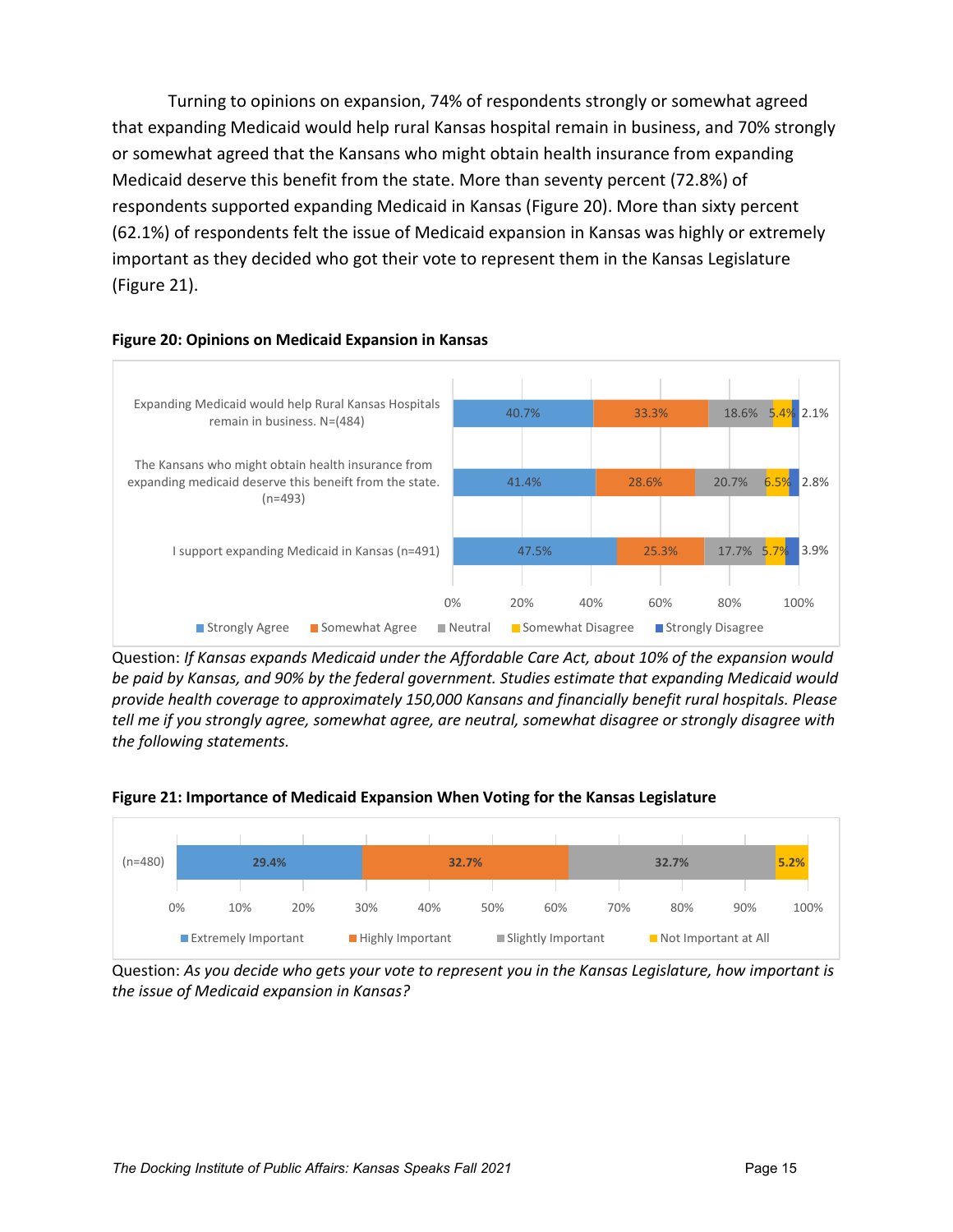When asked about the financial impacts of the coronavirus outbreak on their households, more than thirty percent of respondents said since the start of the coronavirus outbreak, someone in their households had serious problems affording food or medical care, paying utilities, paying credit cards/loans/debt, paying mortgage/rent, or other serious problems (Figure 22). Regarding the impacts on employment, 35.8% of respondents said certain household members had wages or hours reduced since the start of the coronavirus outbreak, 33.5% said someone in the household lost their job, 18.4% said someone in the household had taken mandatory unpaid leave, 14.3% said someone in the household had been furloughed, and 8% said someone in the household lost their business (Figure 23). $<sup>1</sup>$  $<sup>1</sup>$  $<sup>1</sup>$ </sup>



#### <span id="page-21-0"></span>**Figure 22: Financial Impacts of Coronavirus Outbreak (n=523)**

Question: *At any point since the start of the coronavirus outbreak, has anyone living in your household had serious problems \_\_\_?*

<span id="page-21-1"></span>



Question: *At any point since the start of the coronavirus outbreak, have any adults living in your household \_\_\_?*

<span id="page-21-2"></span><sup>1</sup> Source of questions in Figures 22 and 23: https://www.hsph.harvard.edu/news/press-releases/poll-half-of-households-in-the-fourlargest-u-s-cities-new-york-city-los-angeles-chicago-and-houston-report-facing-serious-financial-problems-during-the-coronavirusoutbreak/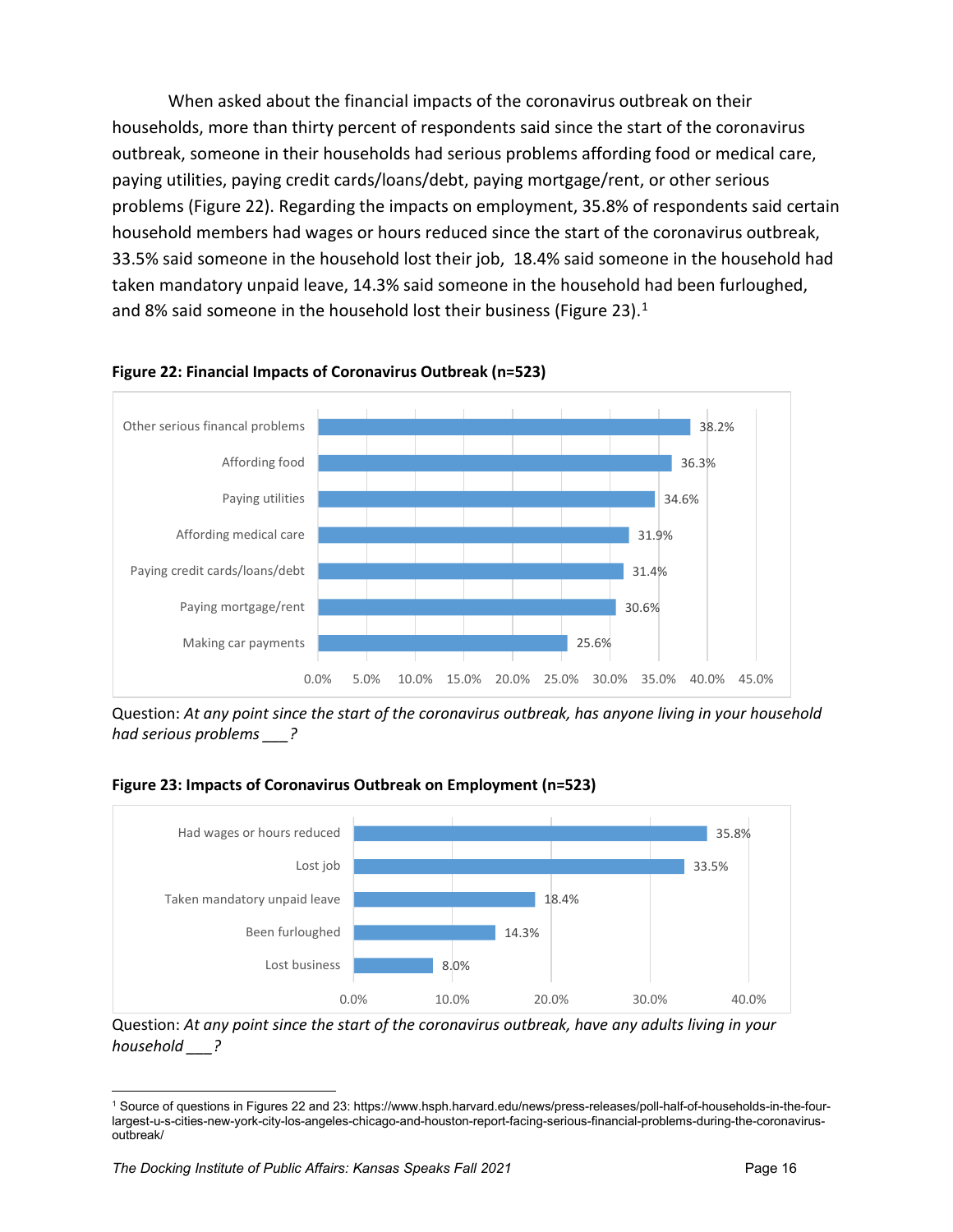When asked whether they had been vaccinated for COVID-19, 64.4% of respondents said they had received all doses of a vaccine to be fully vaccinated, 4.5% of respondents had received one dose of a two-dose course of the vaccine, and 31.1% had not been vaccinated (Figure 24). Those who had not been vaccinated were asked to select the reason that most applied to their for not being vaccinated. Close to thirty percent (28%) of respondents said they believed the vaccines were probably harmful or dangerous, 26.6% said they did not necessarily believe the vaccines are harmful or dangerous but felt they were not necessary, and 25.9% of respondents were waiting for more information about the vaccines (Figure 25). Those respondents who received all doses or one dose of COVID-19 vaccine were asked about their reasons for being vaccinated. About seventy percent (69.9%) of them said they believed the vaccine would help protect them from the virus, 58.7% believed the vaccine would make it less likely for them to spread the virus to others, and 24.5% thought it would be easier to go to work, school, and/or public events if they could prove that they were fully vaccinated (Figure 26).



#### <span id="page-22-0"></span>**Figure 24: Vaccinated for COVID-19 (n=492)**

Question: *Have you been vaccinated for COVID-19?*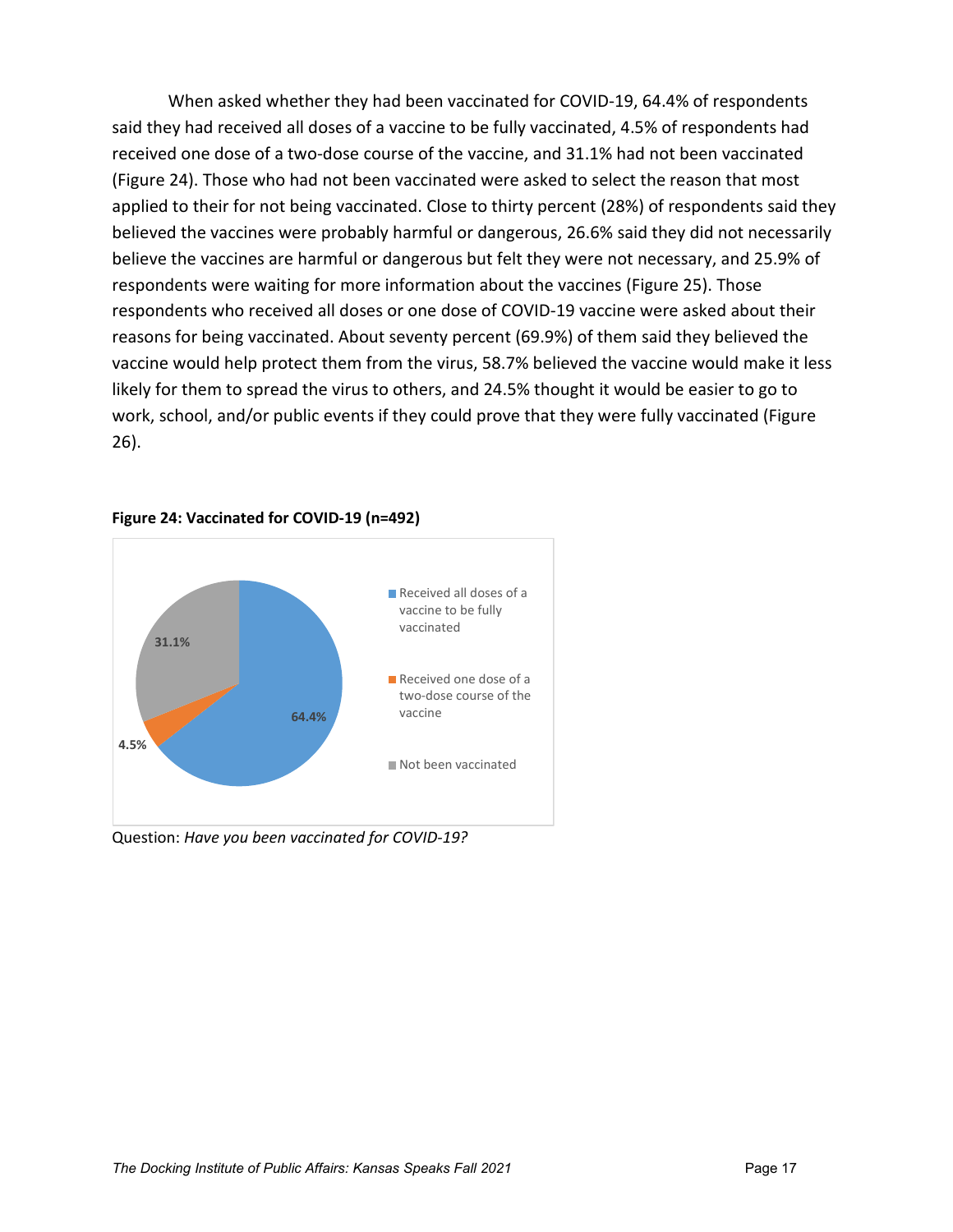

<span id="page-23-0"></span>**Figure 25: Most Applicable Reason for Not Being Vaccinated for COVID-19 (n=143)** 

Question: *If you are NOT vaccinated for COVID-19, what are your reasons for not being vaccinated? Please choose the best answer…*

#### <span id="page-23-1"></span>**Figure 26: Reasons for Being Vaccinated for COVID-19 (n=317)**

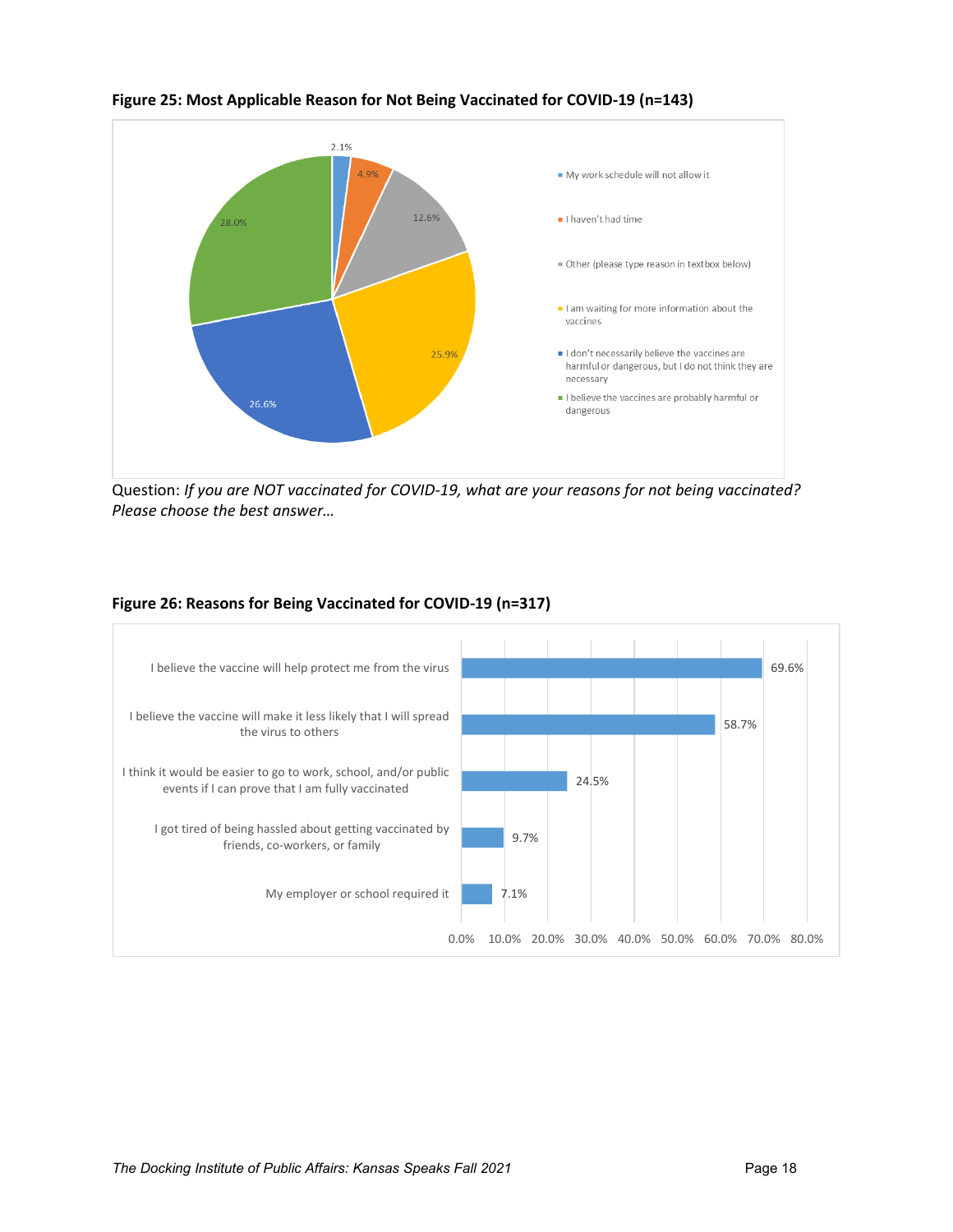The survey measured respondents' attitudes on a list of statements related to abortion. The statement that received the highest disagreement was "a woman who gets an abortion is fundamentally a bad person," with 70.9% of respondents choosing "disagree" or "strongly disagree" with the statement, and 9.4% saying "agree" or "strongly agree" (Figure 27). Respondents also expressed high levels of disagreement (more than 60% saying "disagree" or "strongly disagree") with the following three statements:

- Abortion should be completely illegal in Kansas, even in cases where a woman's life or health is at risk from a pregnancy.
- Abortion should be completely illegal in Kansas, even in cases where a woman becomes pregnant due to incest.
- Abortion should be completely illegal in Kansas, even in cases where a woman becomes pregnant due to rape.

About half (50.5%) of respondents felt that "the Kansas government should not place any regulations on the circumstances under which women can get abortions." Respondents' opinions were somewhat polarized regarding the following statement:

- Life begins at conception, meaning the moment that a man's sperm fertilizes a woman's egg after sex (40.4% agree vs. 33.4% disagree).
- Abortion is murder (31% agree vs. 40.9% disagree).
- My opinion on abortion aside, I feel conflicted about it in that I find value in both pro-choice and pro-life arguments about the issue (41.2% agree vs. 30.4% disagree).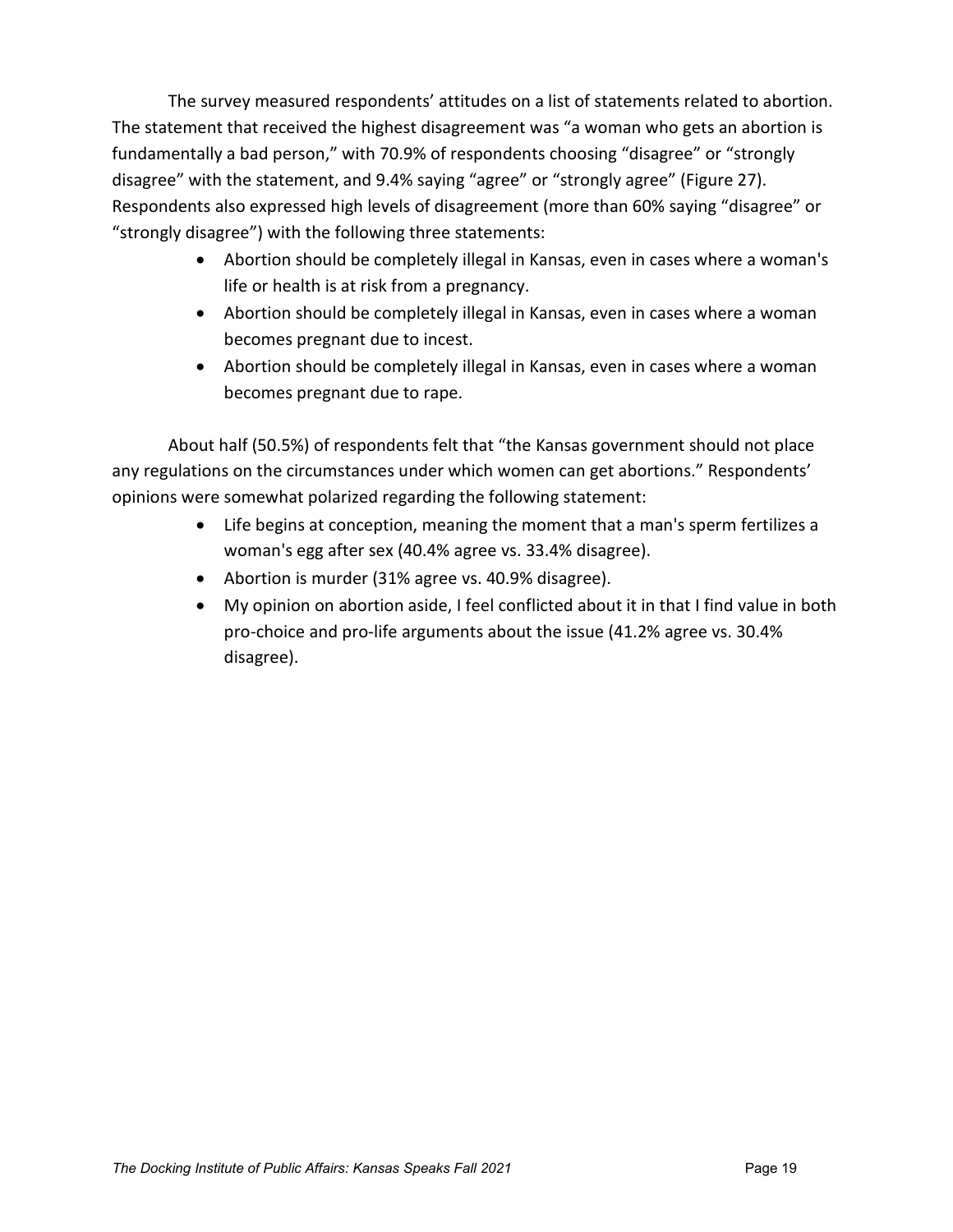#### <span id="page-25-0"></span>**Figure 27: Opinions regarding Abortion**



Question: *As you might know, the Kansas Supreme Court has ruled that the Kansas constitution allows women a basic right to abortion, and that the legislature still has the right to regulate abortion. In August 2022, Kansas voters will be voting on a proposed constitutional amendment which would overturn that Supreme Court ruling. The amendment would give the Kansas legislature the absolute authority to regulate abortion no matter what the Kansas constitution says, and even to ban abortion under all circumstances in Kansas should federal law on abortion change and if the legislature wants to do so. With this proposed amendment in mind, how strongly do you agree or disagree with these statements:*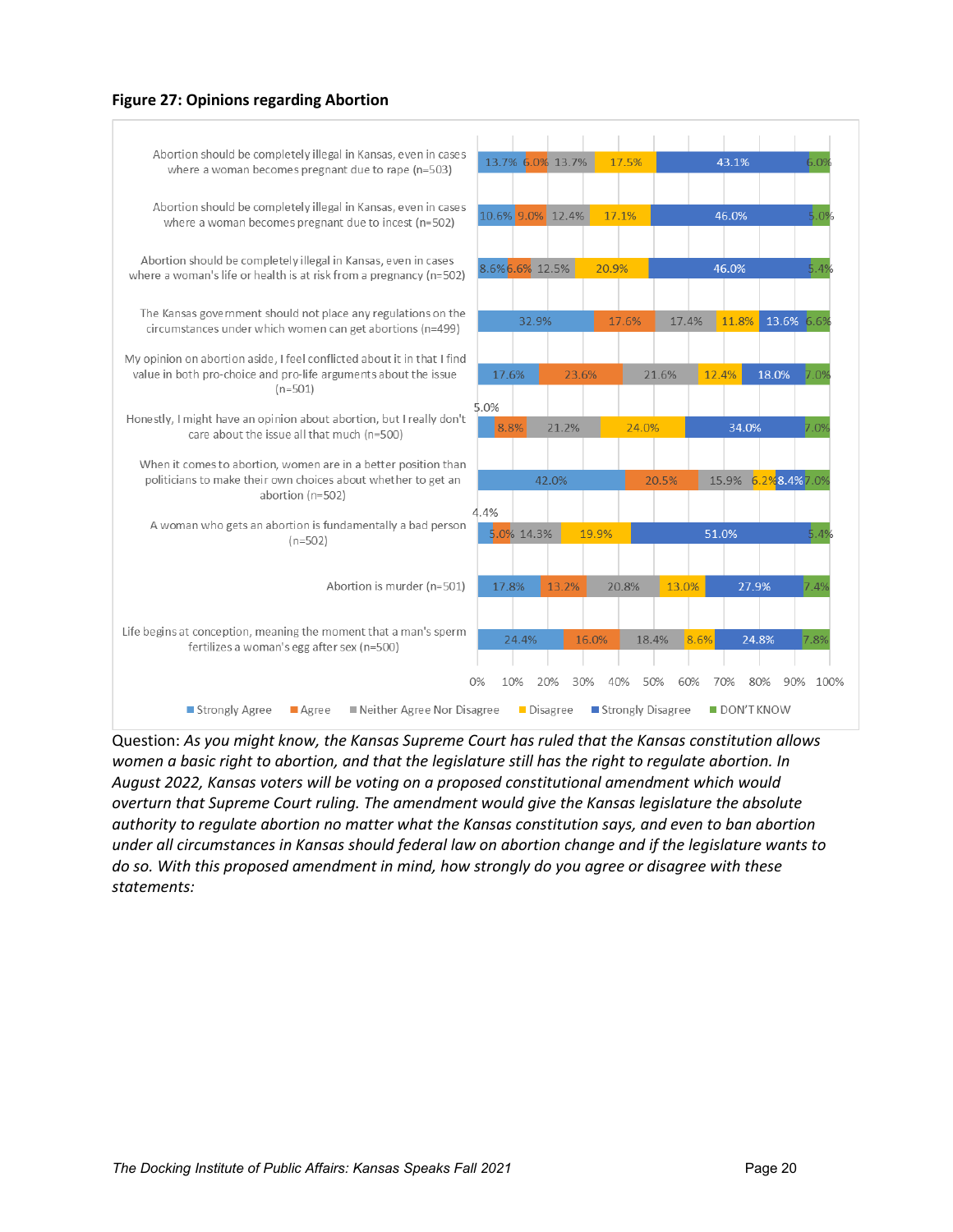Respondents were asked about their internet connectivity<sup>[2](#page-26-1)</sup>. About five percent (4.8%) of respondents paid \$10-20 per month for their internet services. Less than one-fourth (23.3%) paid \$21-50 per month, 34.7% paid \$51-80 per month, and 20.8% paid more than \$80 per month. Six percent (6%) of respondents did not have internet service at home (Figure 28). The survey then asked about online activities respondents had difficulty participating in because of an inadequate internet connection. Almost half of the respondents (48.9%) indicated that they did not have difficulties, 26.2% had difficulties with streaming content, 25.2% had difficulties with downloading content, 21.6% had difficulties with videoconferencing or video calls, and 20.1% had difficulties with email (Figure 29). Less than twenty percent of respondents had difficulties with other activities listed in the survey.



### <span id="page-26-0"></span>**Figure 28: Monthly Pay for Internet Services (n=502)**

Question: *How much do you pay for internet service at home per month?*

<span id="page-26-1"></span> $2$  Source of questions in Figures 28 and 29 is the Institute for Policy and Social Research at the University of Kansas.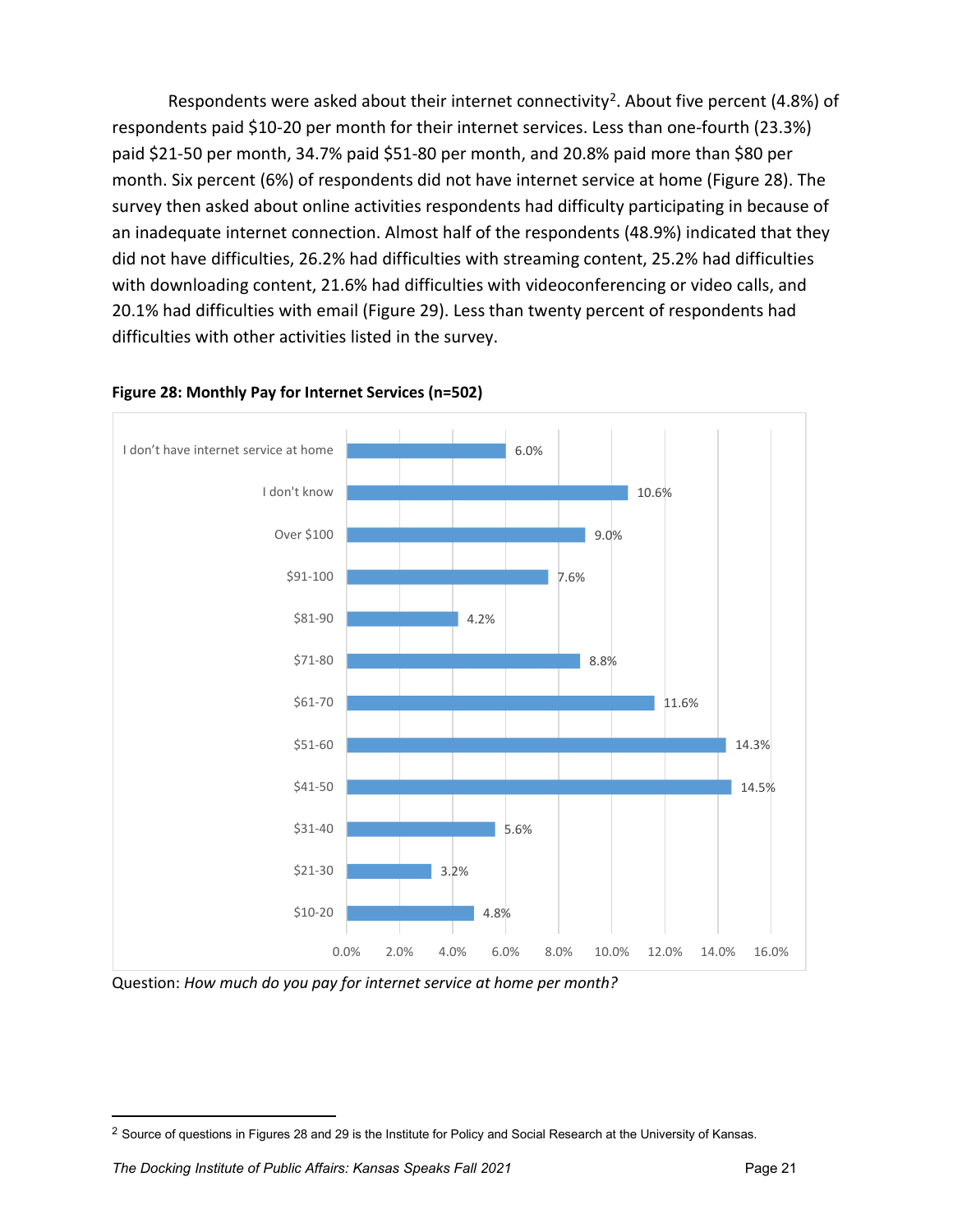

<span id="page-27-0"></span>**Figure 29: Difficulty with Online Activities due to Inadequate Internet Connection (n=523)**

Question: *What online activities do you have difficulty participating in because of an inadequate internet connection? Please select all that apply.*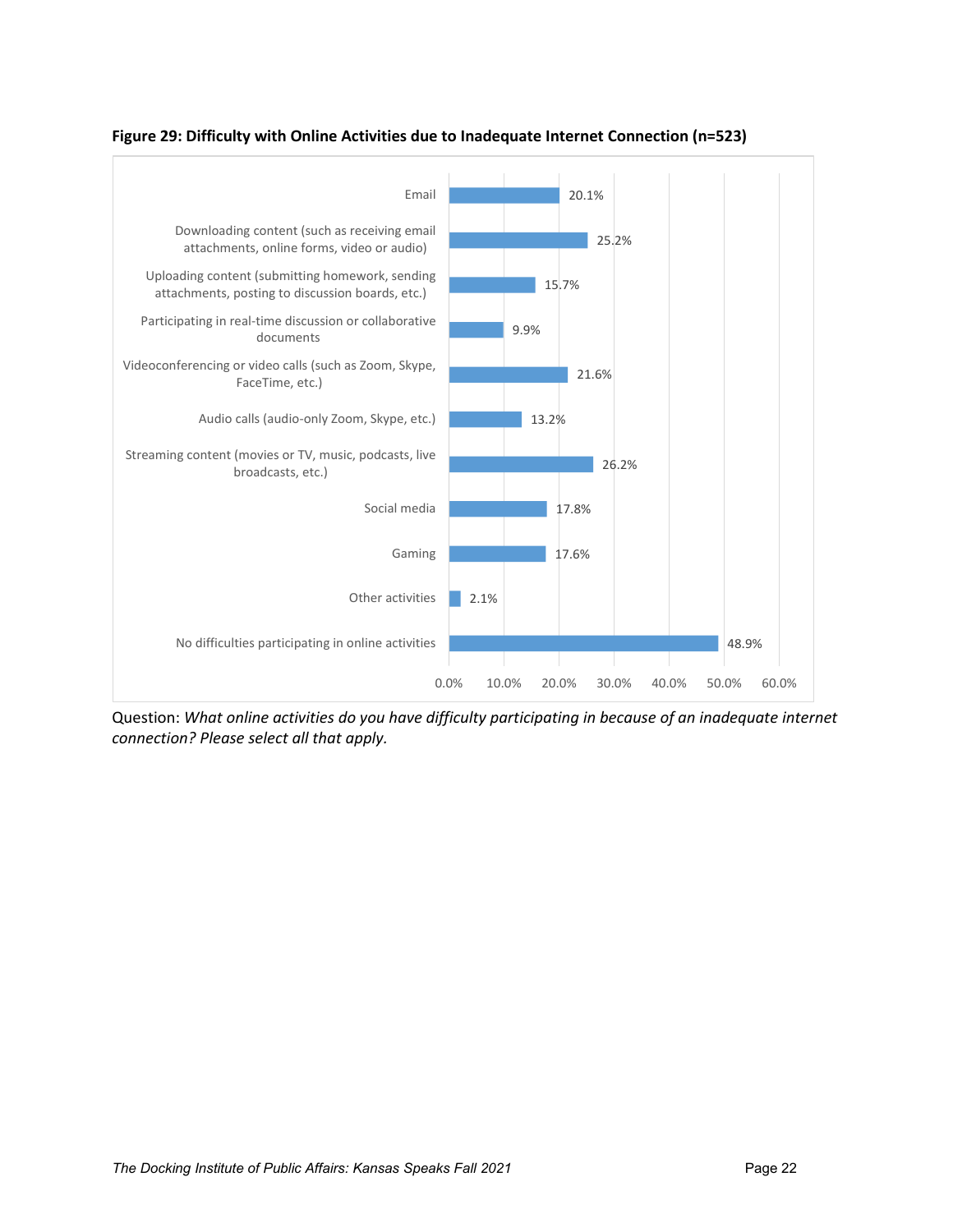|                          | <b>Social Indicators</b>                   | <b>Survey Sample</b> | <b>Kansas Population*</b> |
|--------------------------|--------------------------------------------|----------------------|---------------------------|
|                          |                                            | $(n=523)$            |                           |
|                          | 18-24 Years Old                            | 12.4%                | 13.3%                     |
|                          | 25-34 Years Old                            | 19.5%                | 17.1%                     |
| Age                      | 35-44 Years Old                            | 19.5%                | 16.4%                     |
|                          | 45-54 Years Old                            | 13.4%                | 14.8%                     |
|                          | 55-64 Years Old                            | 15.9%                | 16.8%                     |
|                          | 65 Years and Older                         | 19.3%                | 21.6%                     |
|                          |                                            | $(n=523)$            |                           |
| Gender                   | Male                                       | 40.2%                | 49.3%                     |
|                          | Female                                     | 58.7%                | 50.7%                     |
|                          | Gender fluid/transgender/prefer not to say | 1.1%                 |                           |
|                          |                                            | $(n=523)$            |                           |
|                          | Johnson County                             | 16.4%                | 20.8%                     |
|                          | Sedgwick County                            | 16.6%                | 17.8%                     |
|                          | Shawnee County                             | 6.9%                 | 6.1%                      |
| <b>County Population</b> | <b>Wyandotte County</b>                    | 5.2%                 | 5.8%                      |
|                          | Douglas County                             | 4.2%                 | 4.0%                      |
|                          | Leavenworth County                         | 3.3%                 | 2.8%                      |
|                          | <b>Riley County</b>                        | 1.9%                 | 2.5%                      |
|                          | <b>Butler County</b>                       | 2.3%                 | 2.3%                      |
|                          | <b>Other Counties</b>                      | 43.2%                | 38.0%                     |
|                          |                                            | $(n=474)$            |                           |
|                          | Less than \$10,000                         | 10.1%                | 5.1%                      |
|                          | \$10,000-\$24,999                          | 20.3%                | 12.6%                     |
|                          | \$25,000-\$34,999                          | 11.8%                | 8.9%                      |
| Household Income         | \$35,000-\$49,999                          | 16.5%                | 13.3%                     |
|                          | \$50,000-\$74,999                          | 19.6%                | 19.3%                     |
|                          | \$75,000-\$99,999                          | 11.6%                | 13.6%                     |
|                          | \$100,000-\$149,000                        | 6.8%                 | 15.4%                     |
|                          | \$150,000 or more                          | 3.4%                 | 11.7%                     |
|                          |                                            | $(n=494)$            |                           |
|                          | Less Than High School                      | 3.6%                 | 8.7%                      |
| Education                | High School Diploma                        | 25.3%                | 26.9%                     |
|                          | Some College or Associate's Degree         | 43.3%                | 33.5%                     |
|                          | Bachelor's Degree or higher                | 27.7%                | 30.9%                     |

# <span id="page-28-0"></span>**Appendix A: Demographic Characteristics**

Continues one the next page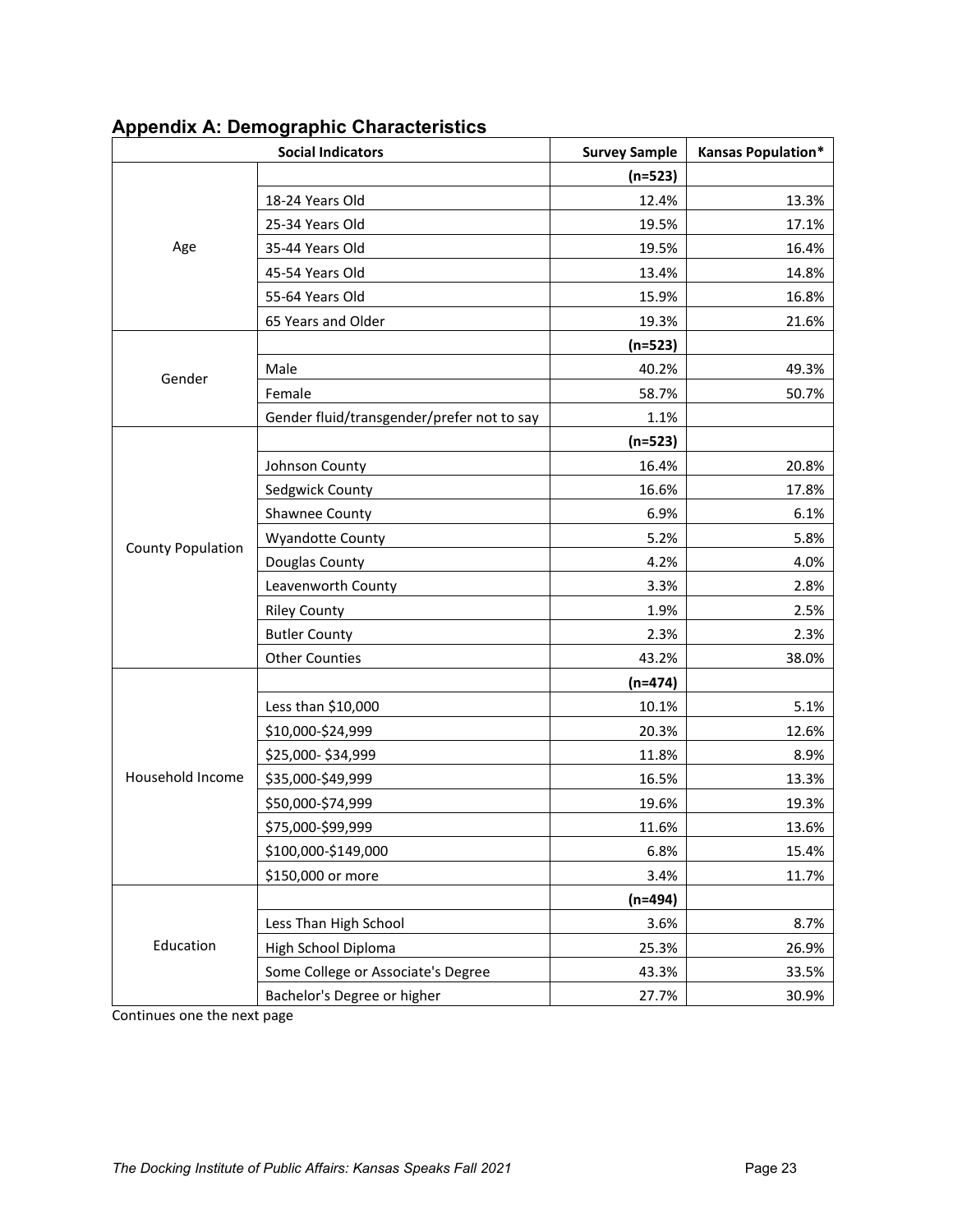|                          | <b>Social Indicators</b>            | <b>Survey Sample</b> | <b>Kansas Population*</b> |
|--------------------------|-------------------------------------|----------------------|---------------------------|
|                          |                                     | $(n=489)$            |                           |
| Hispanic Origin          |                                     | 7.4%                 | 10.8%                     |
|                          |                                     | $(n=492)$            |                           |
|                          | White                               | 82.3%                | 75.6%                     |
|                          | <b>Black or African American</b>    | 8.5%                 | 5.7%                      |
| Race                     | Asian or Pacific Islander           | 2.6%                 | 3.1%                      |
|                          | American Indian or Alaska Native    | 1.2%                 | 1.1%                      |
|                          | Some other race alone               | 2.2%                 | 4.9%                      |
|                          | Two or more races                   | 3.0%                 | 9.5%                      |
|                          |                                     | $(n=443)$            |                           |
|                          | <b>Strong Republican</b>            | 18.5%                |                           |
|                          | Moderate Republican                 | 13.5%                |                           |
| <b>Political Party</b>   | Independent Leaning Republican      | 9.5%                 |                           |
| Affiliation              | Independent                         | 21.9%                |                           |
|                          | <b>Independent Leaning Democrat</b> | 7.9%                 |                           |
|                          | Moderate Democrat                   | 13.1%                |                           |
|                          | <b>Strong Democrat</b>              | 15.6%                |                           |
| <b>Registered Voters</b> |                                     | $(n=387)$            |                           |
|                          |                                     | 84.6%                | 86.5%                     |

# <span id="page-29-0"></span>**Appendix A: Demographic Characteristics (cont.)**

\* The percentage of registered voters in Kansas is estimated using election statistics from the Kansas Secretary of State website and Kansas population estimate from U.S. Census; County population, Hispanic origin and race information is obtained from the 2020 Decennial Census. All other information is obtained from the 2019 American Community Survey, 1 year estimates.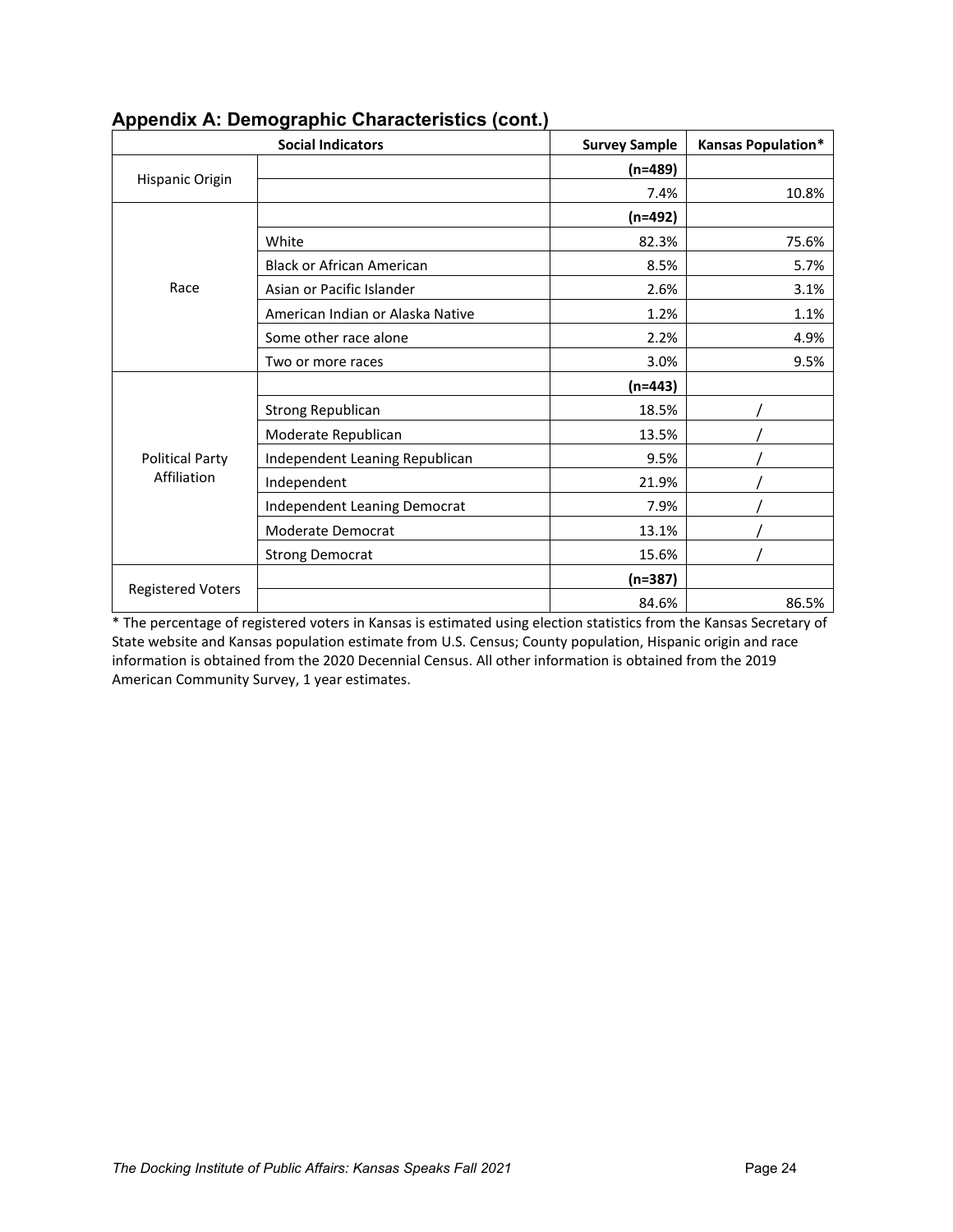# <span id="page-30-0"></span>**Appendix B: Survey Instrument**

Q1

Welcome to the 2021 Kansas Speaks survey conducted by the Docking Institute of Public Affairs at Fort Hays State University. Kansas Speaks is a statewide survey measuring Kansans' opinions on public affairs issues and their evaluations of elected officials. The survey has been conducted annually since 2009, and survey results have been reported in local, state, and national news media. Your opinions matter. By participating in this survey you will give voice to thousands of Kansans similar to you. You are assured complete confidentiality. For more information about the Kansas Speaks survey, please visit our website: www.fhsu.edu/docking/Kansas-Speaks

Should you have concerns with the survey, please contact Dr. Jian Sun via his email address: jsun@fhsu.edu

\_\_\_\_\_\_\_\_\_\_\_\_\_\_\_\_\_\_\_\_\_\_\_\_\_\_\_\_\_\_\_\_\_\_\_\_\_\_\_\_\_\_\_\_\_\_\_\_\_\_\_\_\_\_\_\_\_\_\_\_\_\_\_\_

# **Please select the arrow below to begin the survey.**

Q2 Do you currently reside in the state of Kansas?

 $\bigcirc$  Yes (1)

 $\bigcirc$  No (4)

Q3 Are you at least 18 years of age or older?

 $\bigcirc$  Yes (1)

 $\bigcirc$  No (2)

Q4 What year were you born?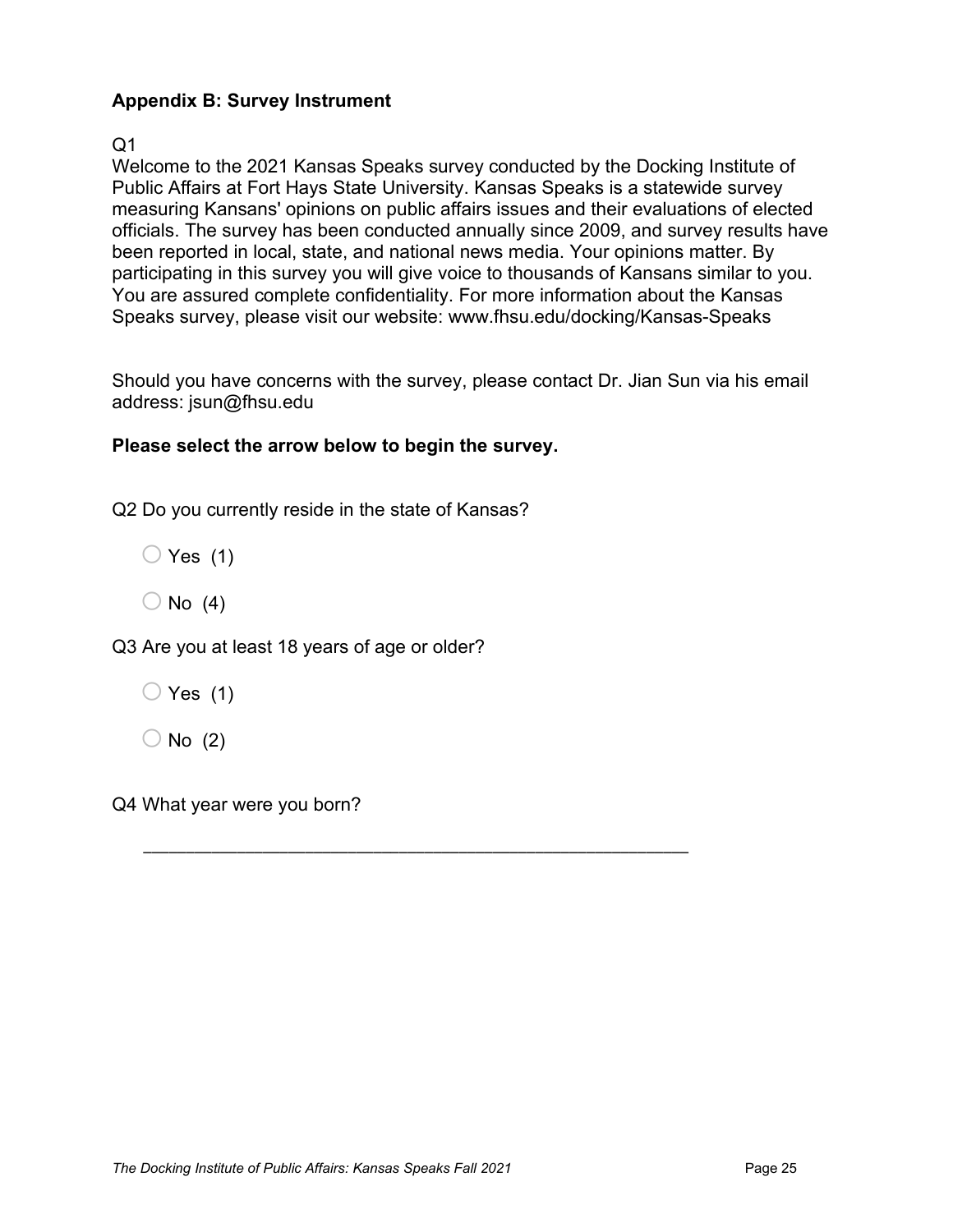Q5 What is your gender?

- $\bigcirc$  Male (1)
- $\bigcirc$  Female (2)
- $\bigcirc$  Gender-fluid/transgender (3)

# Q6 In which Kansas county do you primarily reside?

▼ Allen (4) ... Wyandotte (108)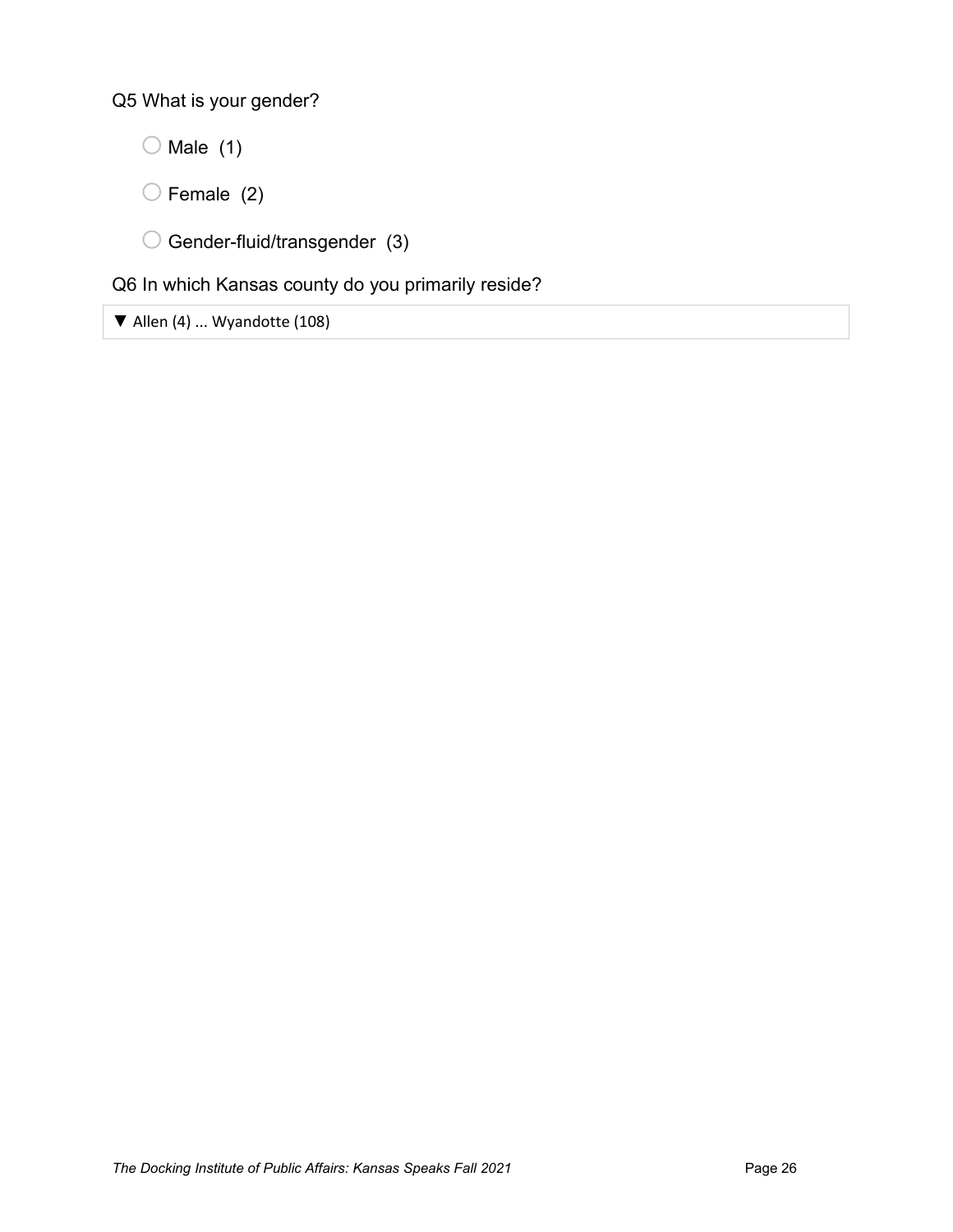Q7 In general, how would you rate Kansas as a place to live?

- $\bigcirc$  Excellent (1)
- $\bigcirc$  Very Good (2)
- $\bigcirc$  Good (3)
- $\bigcirc$  Fair (4)
- $\bigcirc$  Poor (5)
- $\bigcirc$  Very Poor (6)
- $\bigcirc$  Don't Know (7)

Q8 Generally speaking, do you feel Kansas is on the right track or wrong track?

- $\bigcirc$  Right Track (1)
- $\bigcirc$  Wrong Track (2)
- $\bigcirc$  Don't Know (3)

Q9 In general, how would you rate the Kansas economy? Would you say it is...

- $\bigcirc$  Excellent (1)
- $\bigcirc$  Very Good (2)
- $\bigcirc$  Good (3)
- $\bigcirc$  Fair (4)
- $\bigcirc$  Poor (5)
- $\bigcirc$  Very Poor (6)
- $\bigcirc$  Don't Know (7)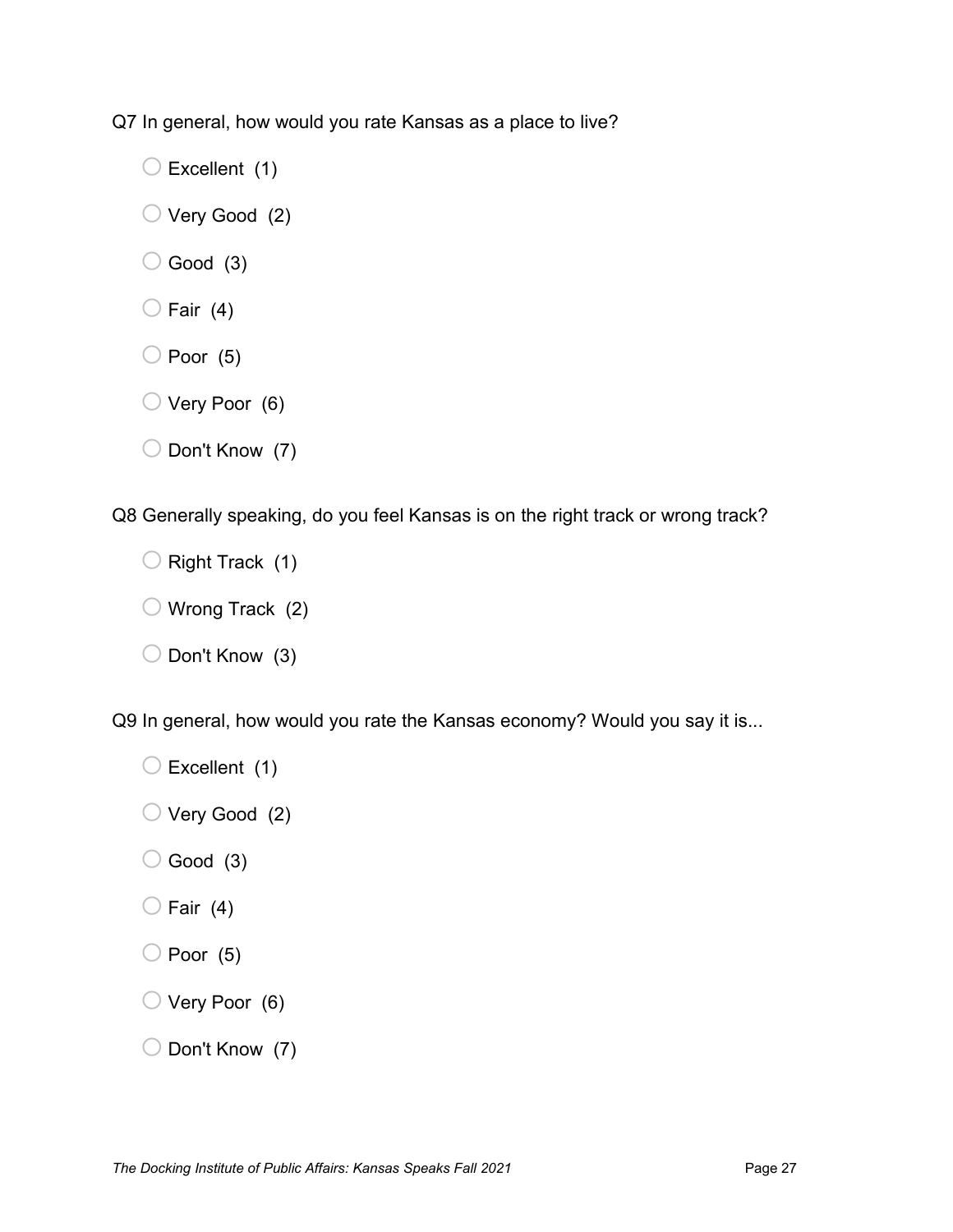Q10 Over the last 12 months, how would you say the Kansas economy has changed? Would you say it is...

 $\bigcirc$  Getting Worse (1)

- $\bigcirc$  Staying the Same (2)
- $\bigcirc$  Getting Better (3)
- $\bigcirc$  Don't Know (4)

Q11 How concerned are you that the Kansas economy will seriously threaten you or your family's well-being over the next year? Would you say...

- $\bigcirc$  Very Concerned (1)
- $\bigcirc$  Moderately Concerned (2)
- $\bigcirc$  Slightly Concerned (3)
- $\bigcirc$  Not Concerned at all (4)
- $\bigcirc$  Don't Know (5)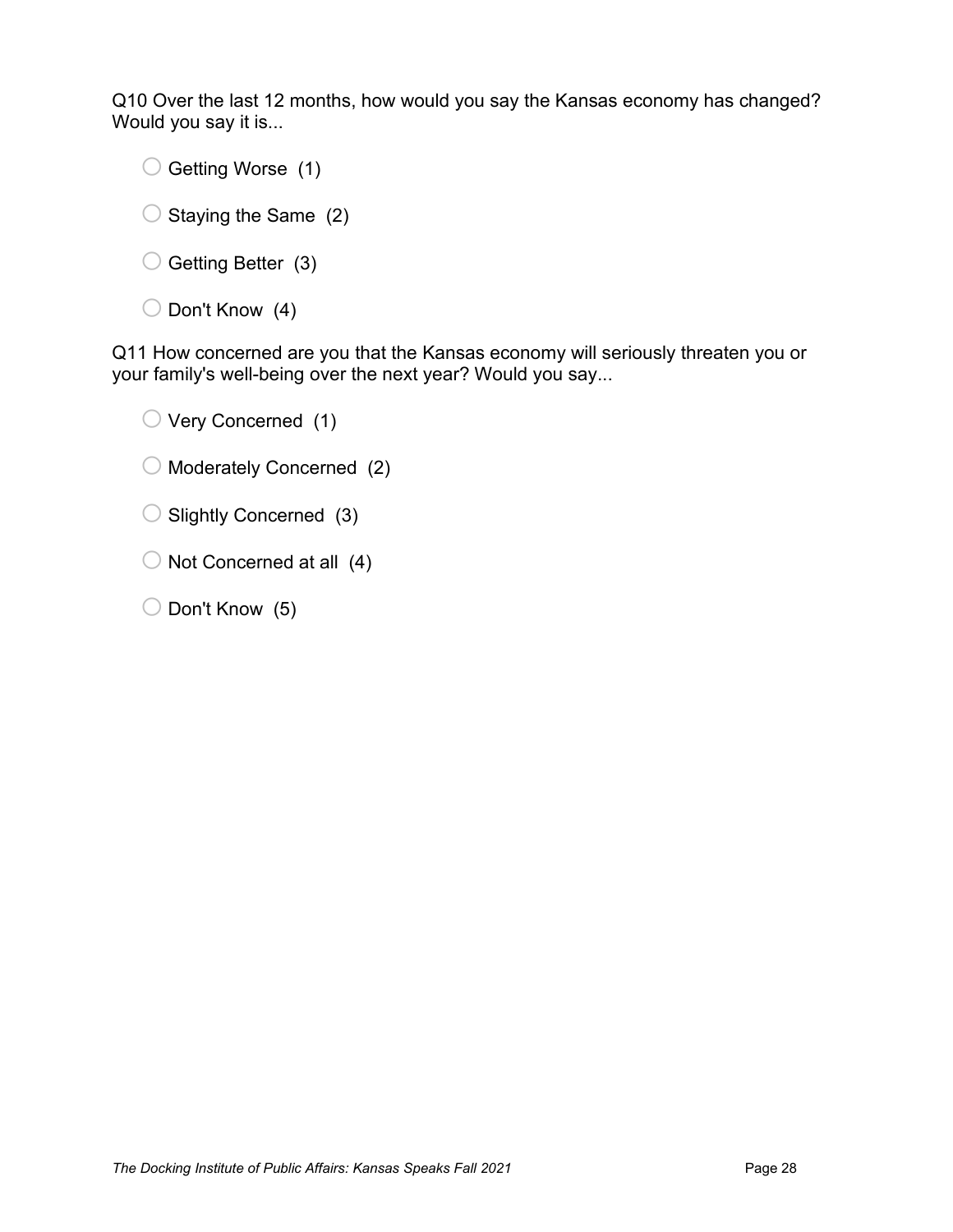Very **Satisfied** (1) Somewhat **Satisfied** (2) **Neutral** (3) Somewhat Dissatisfied (4) Very **Dissatisfied** (5) DON'T KNOW (6) The Kansas Legislature in general (1) o o o o o o U.S. **Senator Jerry** Moran (2) o o o o o o U.S. **Senator** Roger Marshall (3) o o o o o o **Governor** Laura Kelly (4) o o o o o o President Joe Biden (5) o o o o o o The Kansas Supreme Court (6) o o o o o o The United **States Congress** in general (7) o o o o o o

Q12 Please indicate if you are "Very satisfied," "Somewhat Satisfied," "Neutral," "Somewhat Dissatisfied," or "Very Dissatisfied" with the following public entities/officials.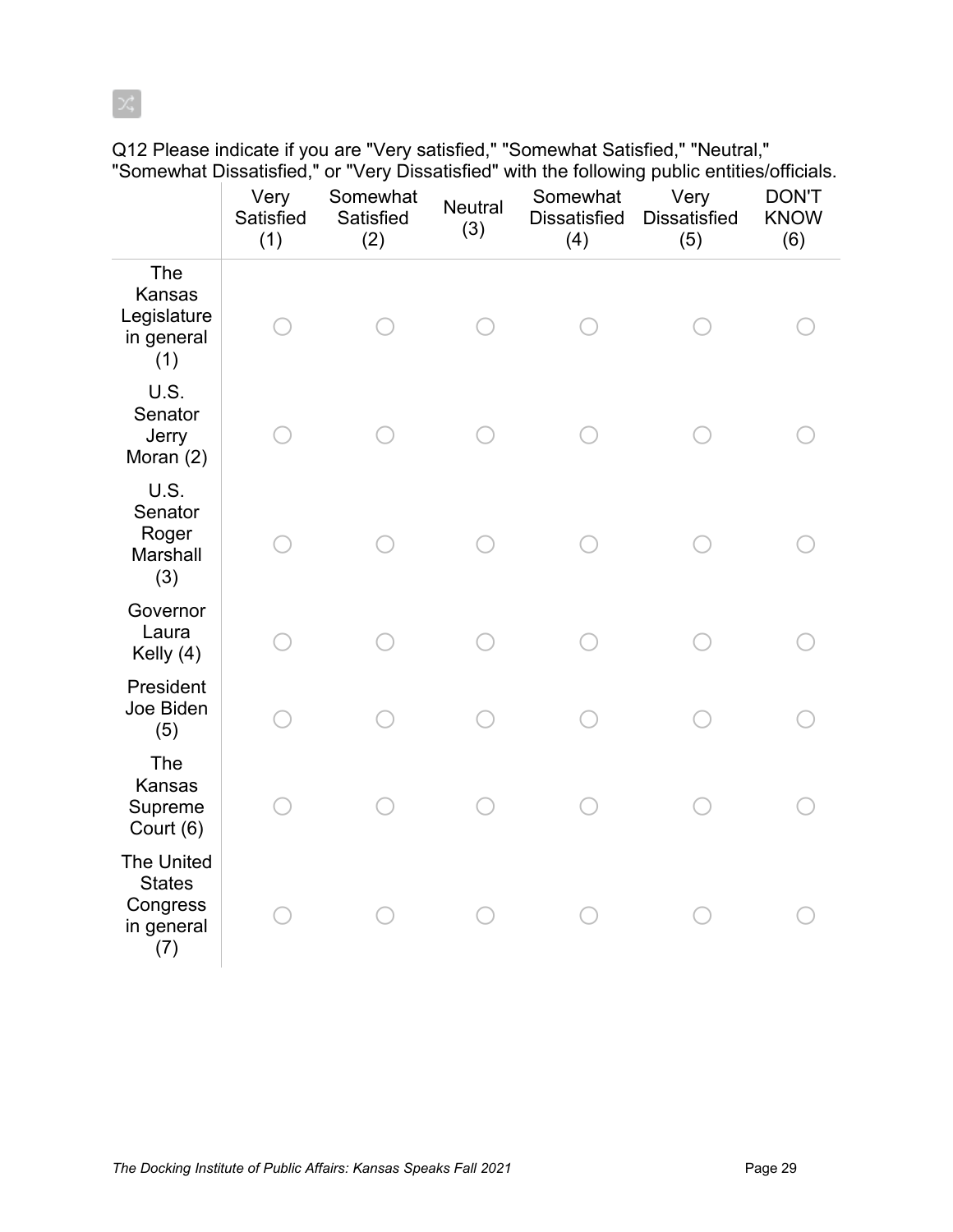Q13 Medicaid expansion is a current political issue with the Kansas Legislature. How much do you think about this issue?

 $\bigcirc$  A great deal (1)

 $\bigcirc$  A lot (2)

 $\bigcirc$  A moderate amount (3)

 $\bigcirc$  A little (4)

 $\bigcirc$  None at all (5)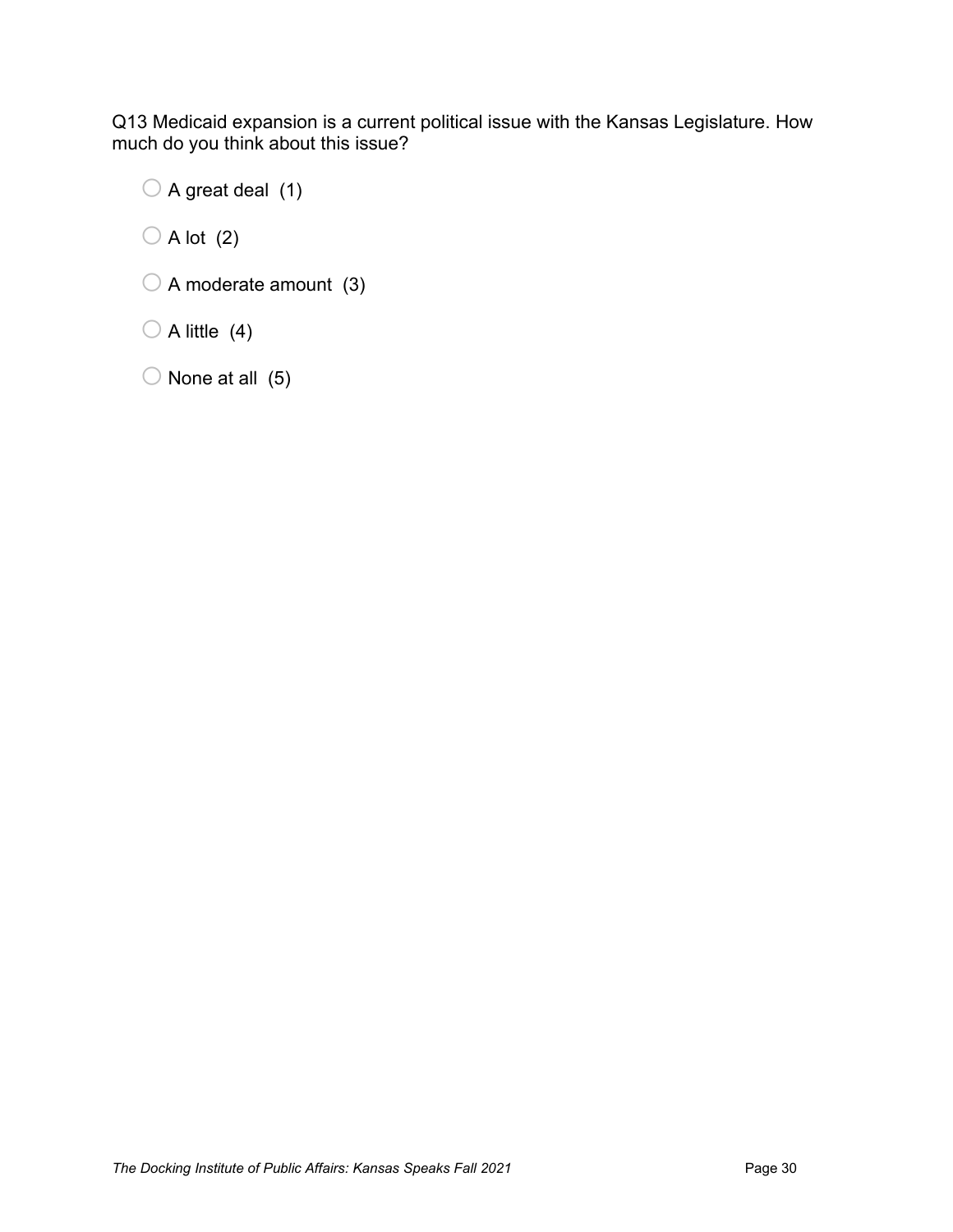Q14 If Kansas expands Medicaid under the Affordable Care Act, about 10% of the expansion would be paid by Kansas, and 90% by the federal government. Studies estimate that expanding Medicaid would provide health coverage to approximately 150,000 Kansans and financially benefit rural hospitals. Do you "Strongly Agree," "Somewhat Agree," are "Neutral," "Somewhat Disagree," or "Strongly Disagree" with the following statements:

|                                                                                                                                                         | <b>Strongly</b><br>Agree (1) | Somewhat<br>Agree (2) | <b>Neutral</b><br>(3) | Somewhat<br><b>Disagree</b><br>(4) | Strongly<br><b>Disagree</b><br>(5) | <b>DON'T</b><br><b>KNOW</b><br>(6) |
|---------------------------------------------------------------------------------------------------------------------------------------------------------|------------------------------|-----------------------|-----------------------|------------------------------------|------------------------------------|------------------------------------|
| Expanding<br>Medicaid<br>would<br>help rural<br>Kansas<br>hospitals<br>remain in<br>business.<br>(1)                                                    |                              |                       |                       |                                    |                                    |                                    |
| The<br>Kansans<br>who might<br>obtain<br>health<br>insurance<br>from<br>expanding<br>Medicaid<br>deserve<br>this<br>benefit<br>from the<br>State. $(2)$ |                              |                       |                       |                                    |                                    |                                    |
| I support<br>expanding<br>Medicaid<br>in Kansas.<br>(3)                                                                                                 |                              |                       |                       |                                    |                                    |                                    |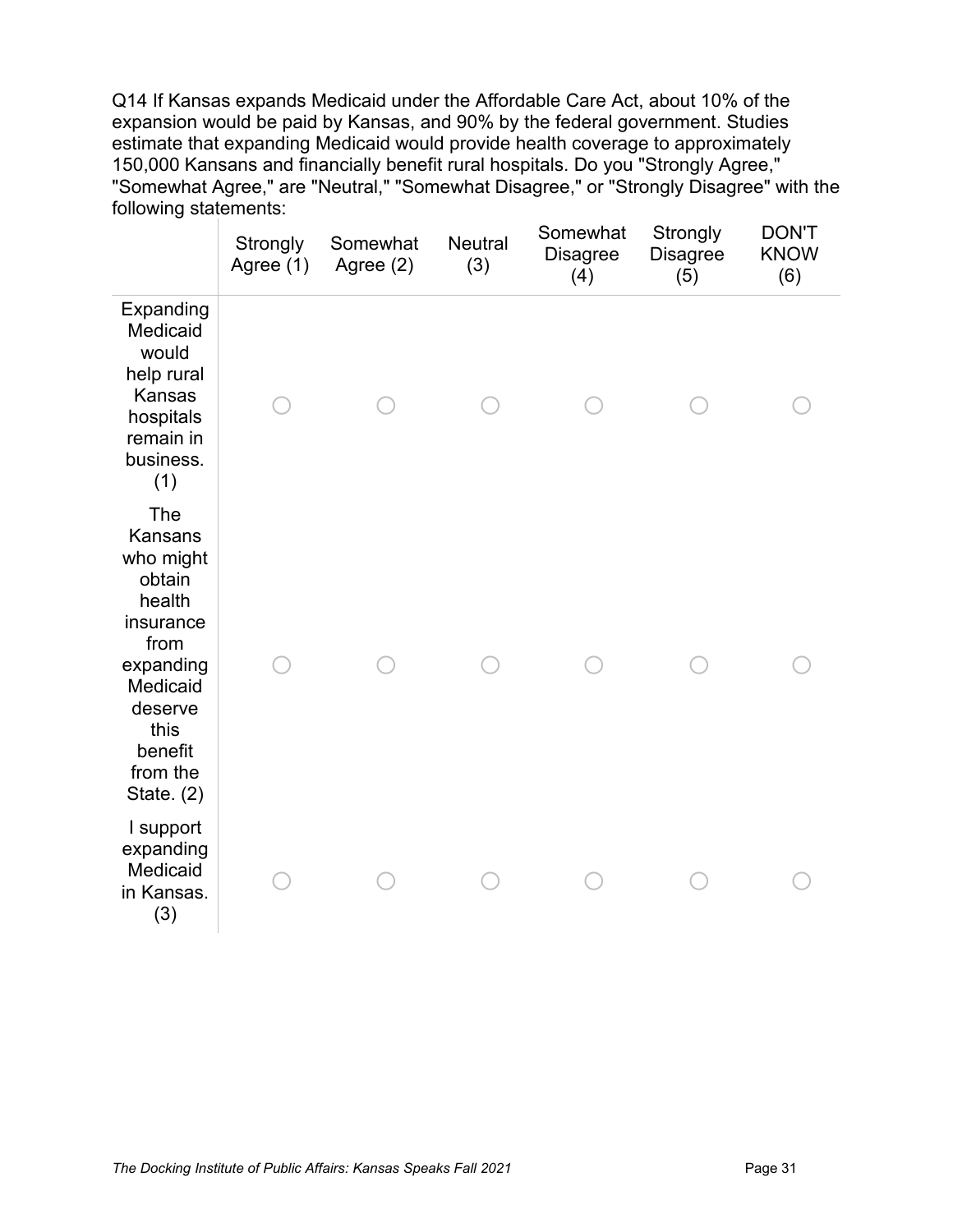Q15 As you decide who gets your vote to represent you in the Kansas Legislature, how important is the issue of Medicaid expansion in Kansas?

 $\bigcirc$  Extremely Important (1)

- $\bigcirc$  Highly Important (2)
- $\bigcirc$  Slightly Important (3)
- $\bigcirc$  Not Important at All (4)
- $\bigcirc$  Don't Know (5)

Q16 Think about what you paid in sales tax, property tax, and state income tax together. Compared to two years ago, has the amount you paid in state taxes increased, remained the same, or decreased?

 $\bigcirc$  Increased (1)

- $\bigcirc$  Remained the Same (2)
- $\bigcirc$  Decreased (3)
- $\bigcirc$  Don't Know (4)

Q17 The Kansas government has to produce tax revenue for every dollar it spends. Some people would prefer the government to have lower taxes and less spending. Others favor higher taxes and more government spending. Which of the following do you favor?

- $\bigcirc$  Much higher taxes and spending (1)
- $\bigcirc$  Somewhat higher taxes and spending (2)
- $\bigcirc$  Keeping the current level of taxes and spending (3)
- $\bigcirc$  Somewhat lower taxes and spending (4)
- $\bigcirc$  Much lower taxes and spending (5)
- $\bigcirc$  Don't Know (6)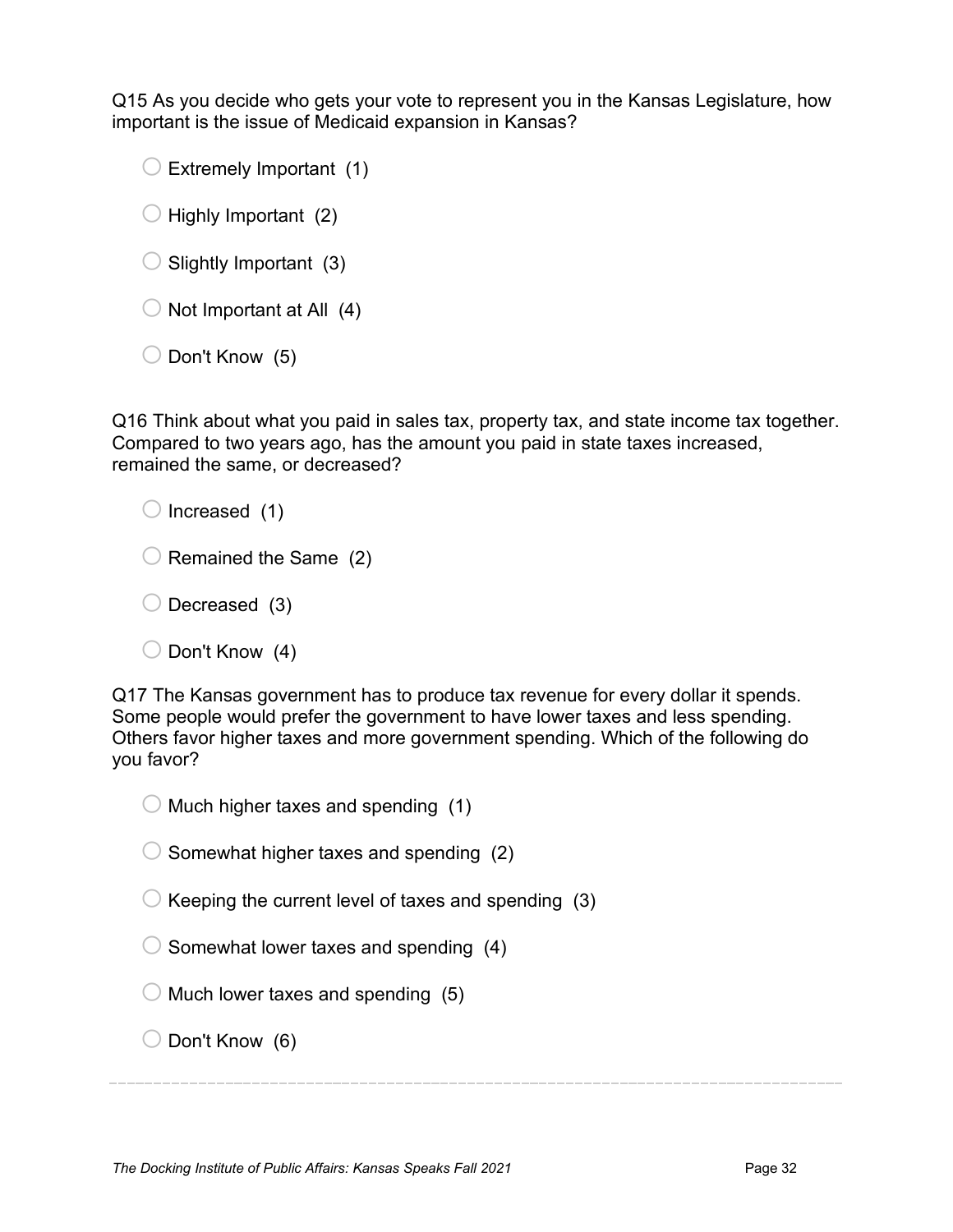*If The Kansas government has to produce tax revenue for every dollar it spends. Some people would pr...* = *Much higher taxes and spending*

*Or The Kansas government has to produce tax revenue for every dollar it spends. Some people would pr... = Somewhat higher taxes and spending*

Q18 Which of the following taxes would you favor increasing? (select all that apply)

| Income Tax (1)          |
|-------------------------|
| Sales Tax (2)           |
| Property Tax (3)        |
| <b>S</b> Don't Know (4) |

#### *Display This Question:*

*If The Kansas government has to produce tax revenue for every dollar it spends. Some people would pr...* = *Much higher taxes and spending*

*Or The Kansas government has to produce tax revenue for every dollar it spends. Some people would pr... = Somewhat higher taxes and spending*

Q19 In which of the following areas would you favor increasing state funding? (select all that apply)

| Grades kindergarten through high school (1)                |
|------------------------------------------------------------|
| State colleges and universities (2)                        |
| Social services such as senior and disability services (3) |
| Roads and highways (4)                                     |
| on't Know (5)                                              |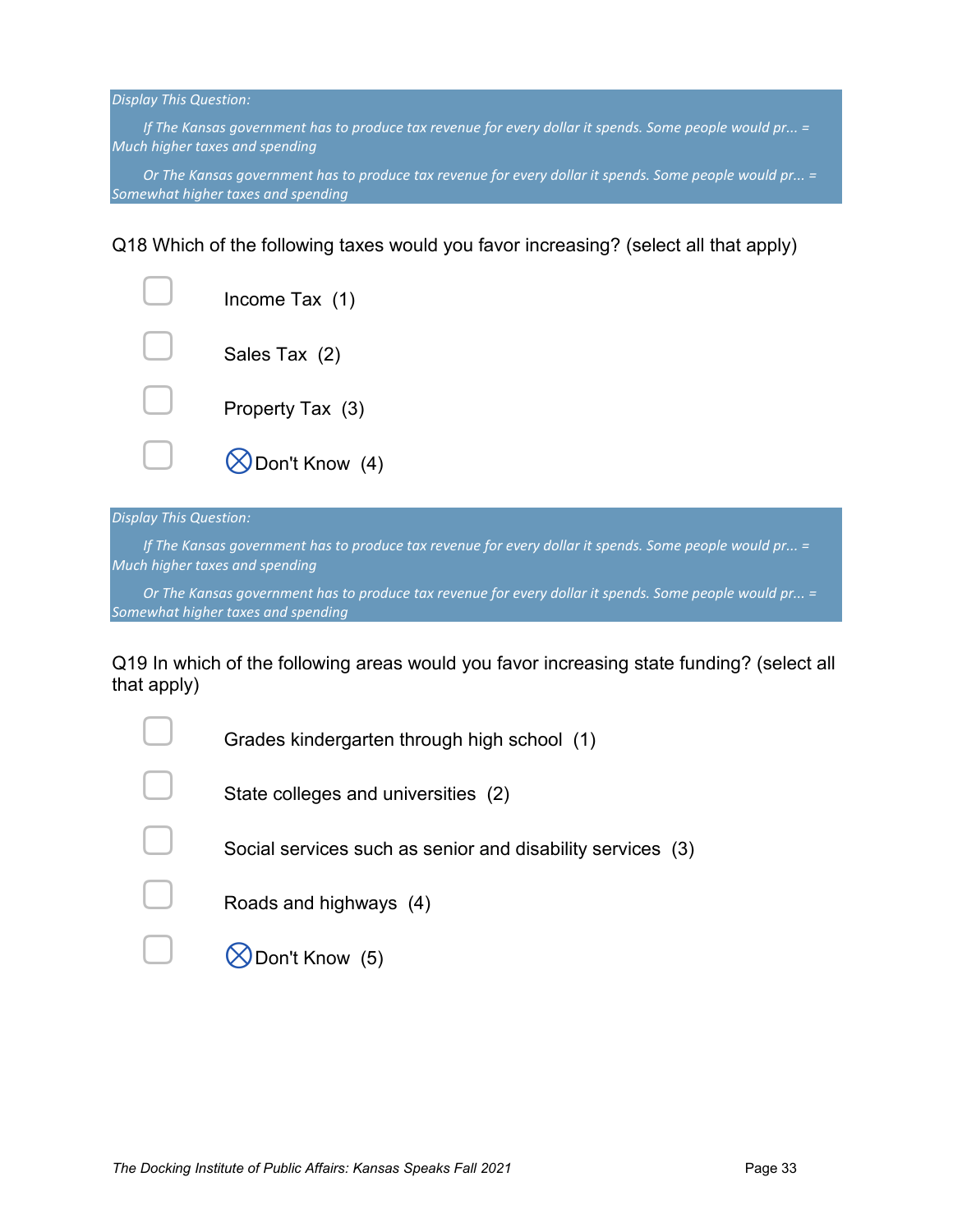*If The Kansas government has to produce tax revenue for every dollar it spends. Some people would pr...* = *Somewhat lower taxes and spending*

*Or The Kansas government has to produce tax revenue for every dollar it spends. Some people would pr... = Much lower taxes and spending*

Q20 Which of the following taxes would you favor decreasing? (select all that apply)

| Income Tax (1)              |
|-----------------------------|
| Sales Tax (2)               |
| Property Tax (3)            |
| $\bigotimes$ Don't Know (4) |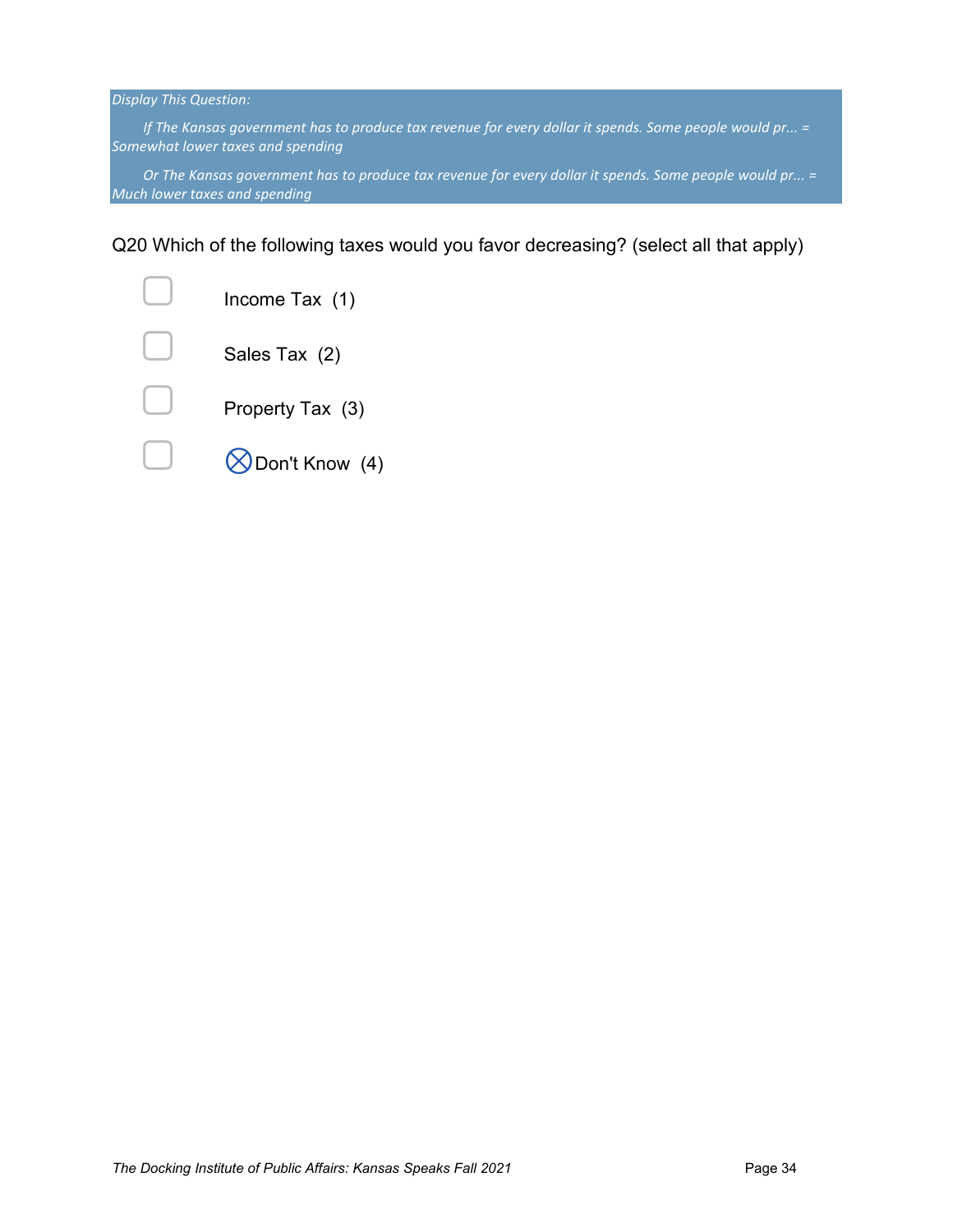*If The Kansas government has to produce tax revenue for every dollar it spends. Some people would pr...* = *Somewhat lower taxes and spending*

*Or The Kansas government has to produce tax revenue for every dollar it spends. Some people would pr... = Much lower taxes and spending*

Q21 In which of the following areas would you favor decreasing state funding? (select all that apply)

| Grades kindergarten through high school (1)                |
|------------------------------------------------------------|
| State colleges and universities (2)                        |
| Social services, such as senior and disability service (3) |
| Roads and highways (4)                                     |
| Don't Know (5)                                             |
|                                                            |

Q22 There are other ways to increase the state of Kansas's revenue that would not include raising traditional taxes. Do you "Strongly Support", "Somewhat Support", "are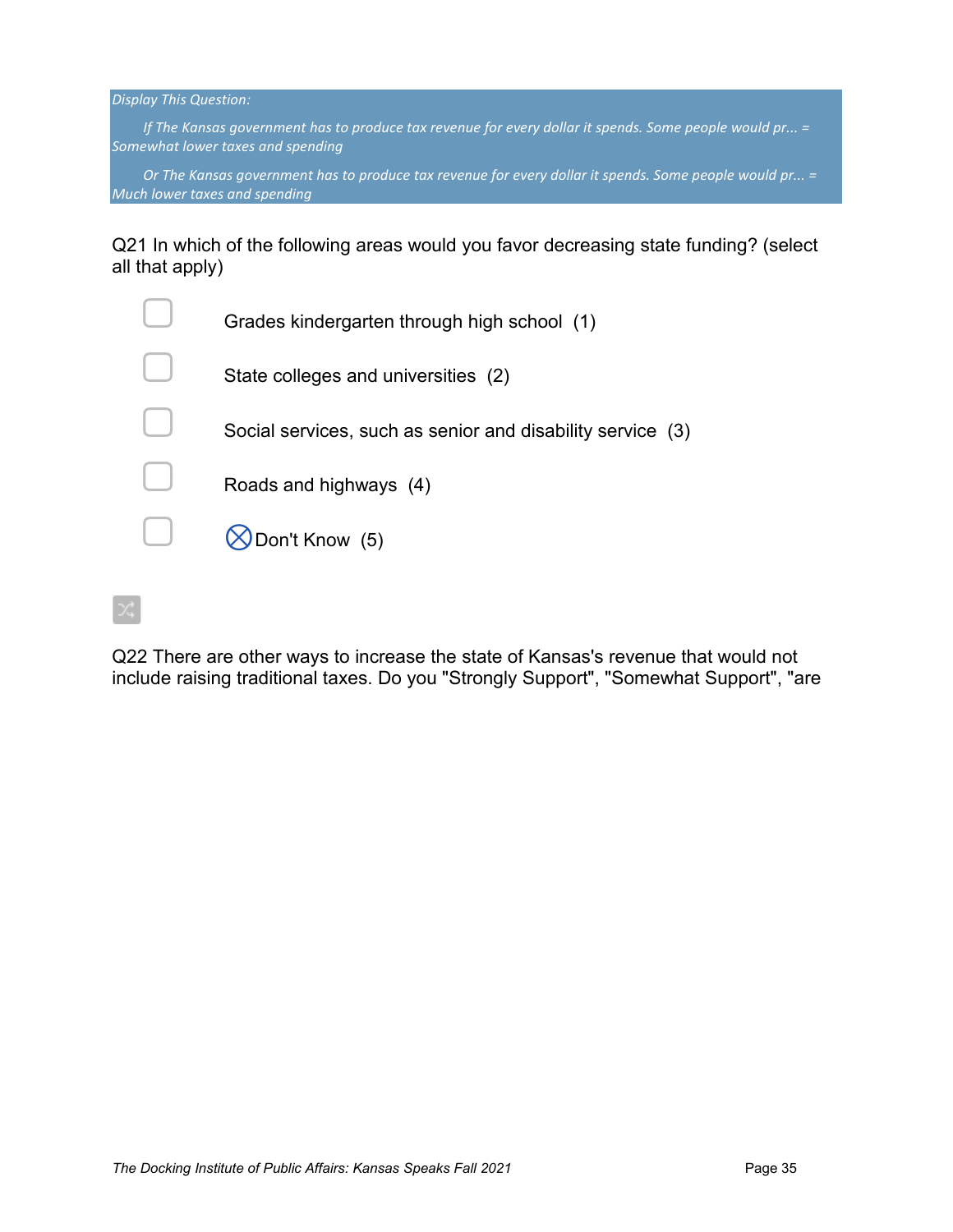|                                                                                                                                           | Strongly<br>Support<br>(1) | Somewhat<br>Support<br>(2) | <b>Neutral</b><br>(3) | Somewhat<br>Oppose<br>(4) | Strongly<br>Oppose<br>(5) | <b>DON'T</b><br><b>KNOW</b><br>(6) |
|-------------------------------------------------------------------------------------------------------------------------------------------|----------------------------|----------------------------|-----------------------|---------------------------|---------------------------|------------------------------------|
| Increasing<br>taxes on<br>cigarettes<br>and cigars<br>(1)                                                                                 |                            |                            |                       |                           |                           |                                    |
| Increasing<br>taxes on<br>alcohol (2)                                                                                                     |                            |                            |                       |                           |                           |                                    |
| Legalizing<br>recreational<br>marijuana<br>for<br>individuals<br>21 and<br>older to<br>allow<br>taxation by<br>the State of<br>Kansas (3) |                            |                            |                       |                           |                           |                                    |

Neutral", "Somewhat Oppose", or "Strongly Oppose" the following alternative revenue sources:

Q23 If you voted in the 2018 election for governor, did you vote for Laura Kelly?

 $\bigcirc$  Yes (1)

 $\bigcirc$  No (2)

 $\bigcirc$  Did not vote in the 2018 governor election (3)

 $\bigcirc$  Don't Know (4)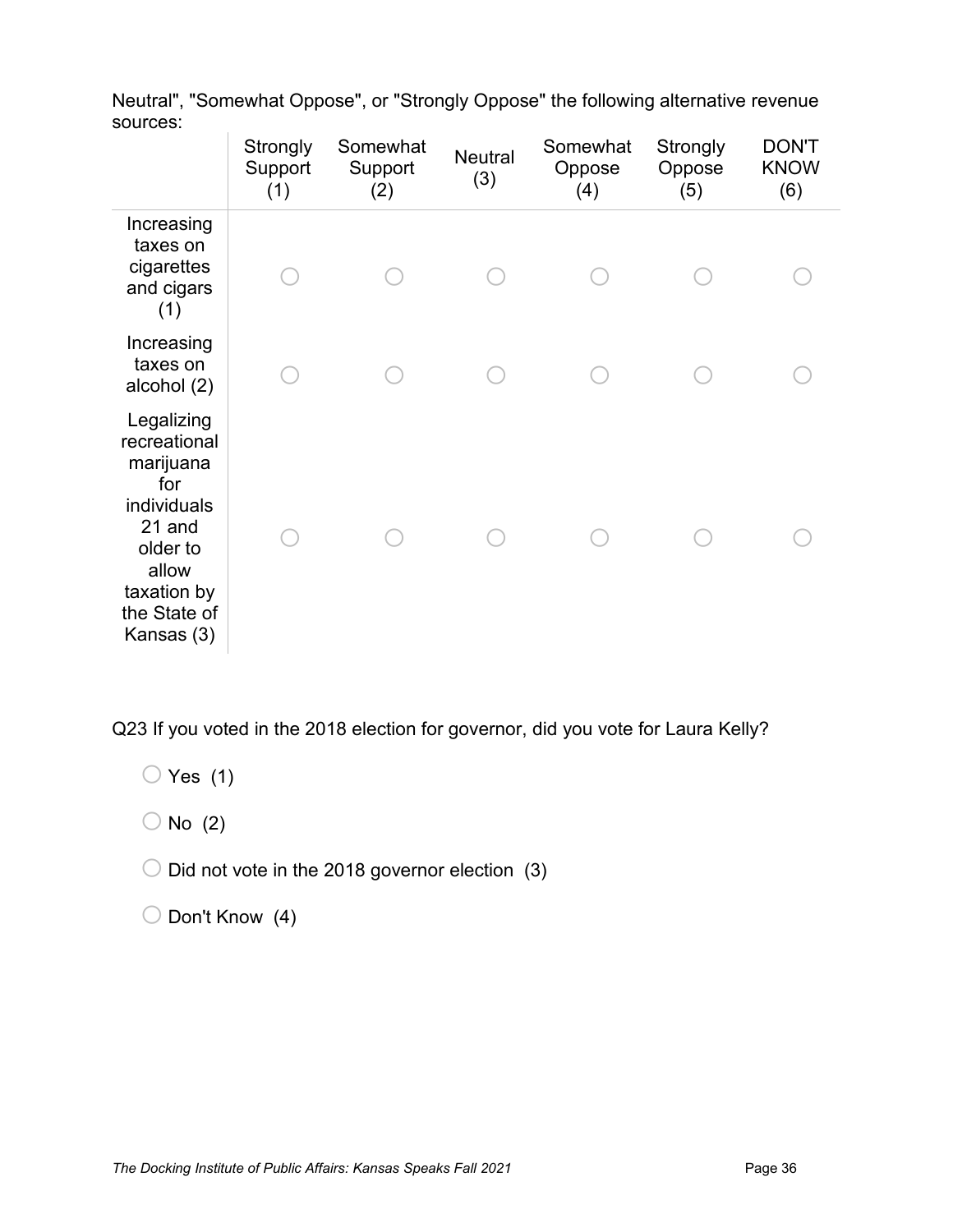Q24 At any point since the start of the coronavirus outbreak, has anyone living in your household had:

|                                                           | Yes (1) | No(2) | DON'T KNOW (3) |
|-----------------------------------------------------------|---------|-------|----------------|
| Serious problems<br>paying credit<br>cards/loans/debt (1) |         |       |                |
| Serious problems<br>paying<br>mortgage/rent (2)           |         |       |                |
| Serious problems<br>paying utilities (3)                  |         |       |                |
| Serious problems<br>affording food (4)                    |         |       |                |
| Serious problems<br>making car<br>payments (5)            |         |       |                |
| Serious problems<br>affording medical<br>care $(6)$       |         |       |                |
| Other serious<br>financial problems<br>(7)                |         |       |                |

Q25 At any point since the start of the coronavirus outbreak, have any adults living in your household:

|                                     | Yes $(1)$ | No(2) | DON'T KNOW (3) |
|-------------------------------------|-----------|-------|----------------|
| Lost their job (1)                  |           |       |                |
| Lost their business<br>(2)          |           |       |                |
| Been furloughed (3)                 |           |       |                |
| Taken mandatory<br>unpaid leave (4) |           |       |                |
| Had wages or<br>hours reduced (5)   |           |       |                |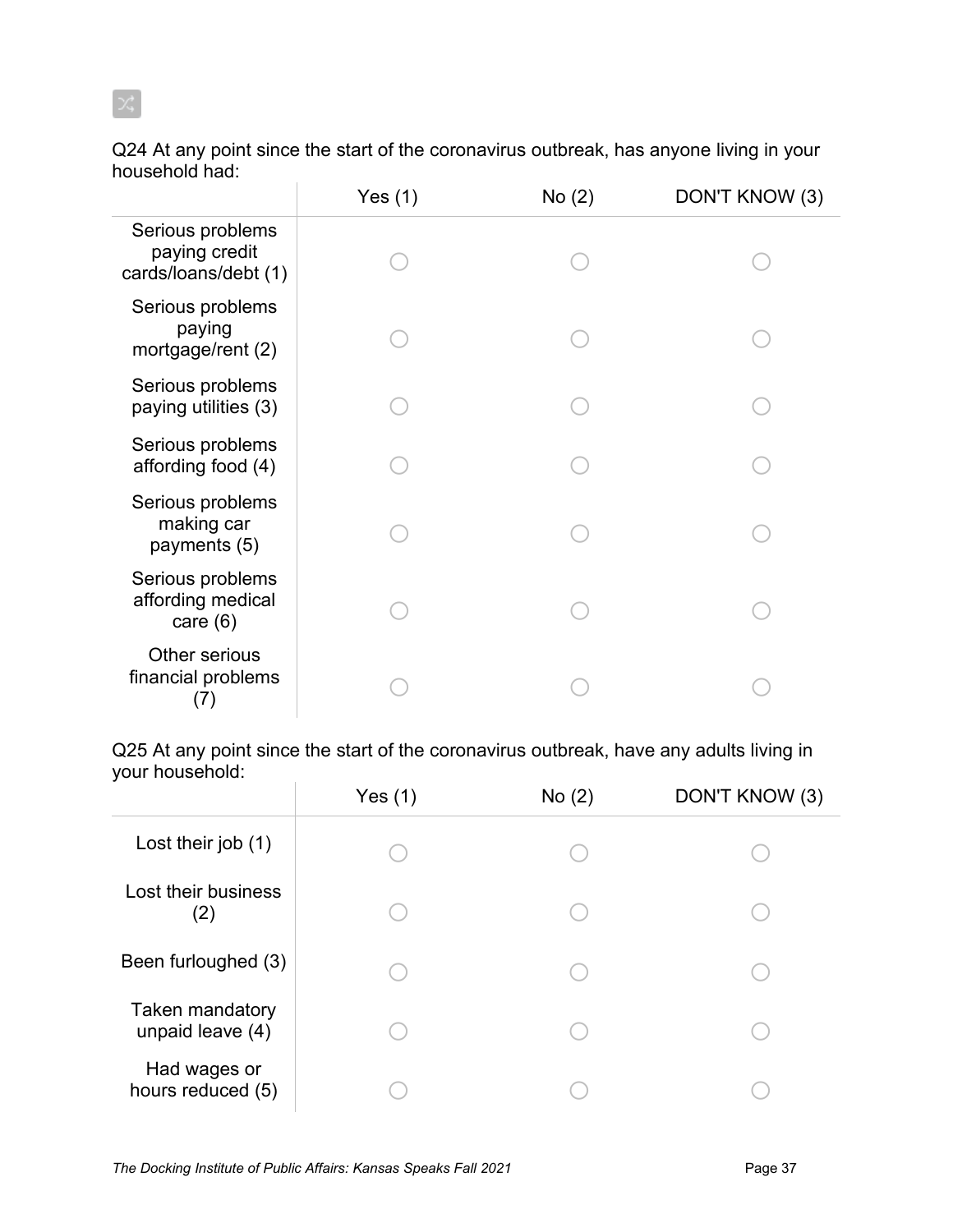Q26 Have you been vaccinated for COVID-19? Specifically, have you…

 $\bigcirc$  Received all doses of a vaccine to be fully vaccinated? (1)

 $\bigcirc$  Received one dose of a two-dose course of the vaccine? (2)

 $\bigcirc$  Not been vaccinated (3)

 $\bigcirc$  Prefer to not answer (4)

*Display This Question:*

*If Have you been vaccinated for COVID-19? Specifically, have you… = Not been vaccinated*

Q27 If you are NOT vaccinated for COVID-19, what are your reasons for not being vaccinated? Please choose the best answer…

 $\bigcirc$  I believe the vaccines are probably harmful or dangerous (1)

 $\bigcirc$  I don't necessarily believe the vaccines are harmful or dangerous, but I do not think they are necessary (2)

 $\bigcirc$  I haven't had time (3)

 $\bigcirc$  My work schedule will not allow it (4)

 $\bigcirc$  I am waiting for more information about the vaccines (5)

\_\_\_\_\_\_\_\_\_\_\_\_\_\_\_\_\_\_\_\_\_\_\_\_\_\_\_\_\_\_\_\_\_\_\_\_\_\_\_\_\_\_\_\_\_\_\_\_

 $\bigcirc$  Other (please type reason in textbox below) (6)

 $\bigcirc$  Prefer to not answer (8)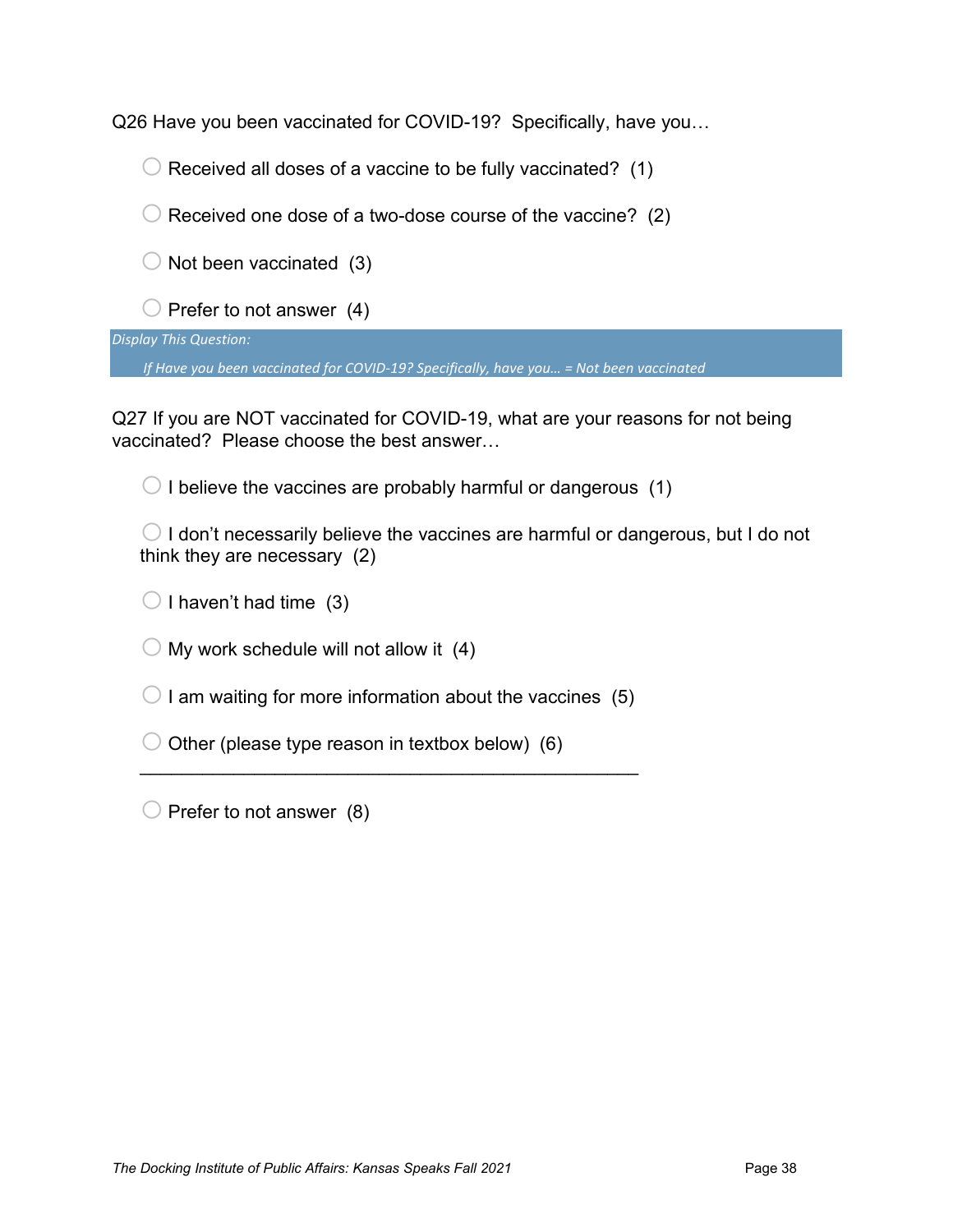*If Have you been vaccinated for COVID-19? Specifically, have you… = Received all doses of a vaccine to be fully vaccinated?*

*Or Have you been vaccinated for COVID-19? Specifically, have you… = Received one dose of a two-dose course of the vaccine?*

Q28 If you ARE vaccinated, what are your reasons for being vaccinated? You may choose more than one answer…

|              | I believe the vaccine will help protect me from the virus (1)                                   |
|--------------|-------------------------------------------------------------------------------------------------|
| others $(2)$ | I believe the vaccine will make it less likely that I will spread the virus to                  |
| $\Box$       | I got tired of being hassled about getting vaccinated by friends, co-<br>workers, or family (3) |
|              | I think it would be easier to go to work, school, and/or public events if I can                 |

▢ I think it would be easier to go to work, school, and/or public events if I can prove that I am fully vaccinated (4)

My employer or school required it (5)

Prefer to not answer (6)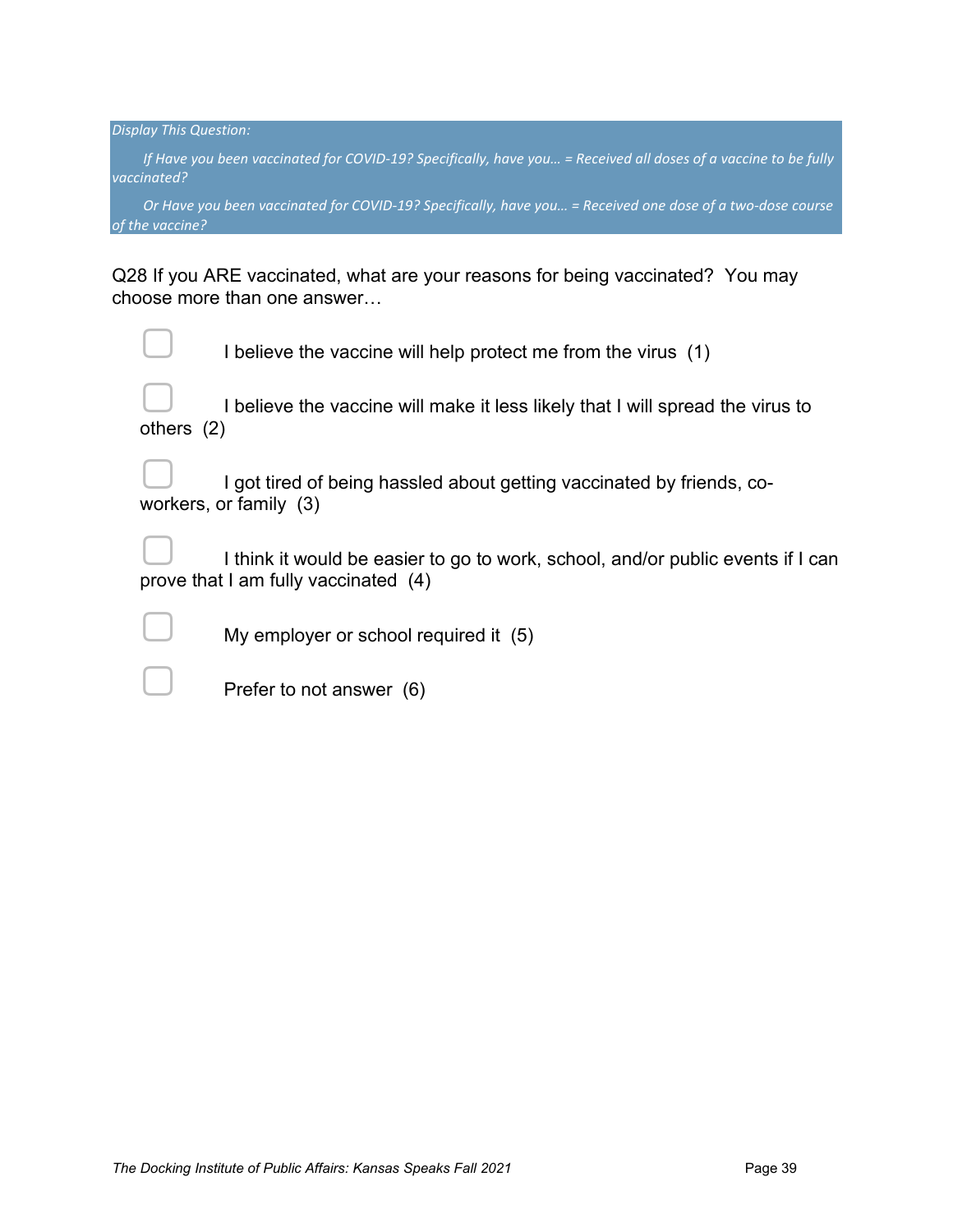Q29 Some people say that election security is a concern, while others disagree and say our elections are already secure. How about you? How confident are you in election security in…

|                                                   | Very<br>Confident<br>(1) | Somewhat<br>Confident<br>(2) | Not Too<br>Confident<br>(3) | Not At All<br>Confident<br>(4) | <b>NO</b><br><b>OPINION</b><br>(5) |
|---------------------------------------------------|--------------------------|------------------------------|-----------------------------|--------------------------------|------------------------------------|
| <b>Kansas</b><br>elections?<br>(1)                |                          |                              |                             |                                |                                    |
| Elections in<br>other<br>states? $(2)$            |                          |                              |                             |                                |                                    |
| The past<br>2020<br>Presidential<br>election? (3) |                          |                              |                             |                                |                                    |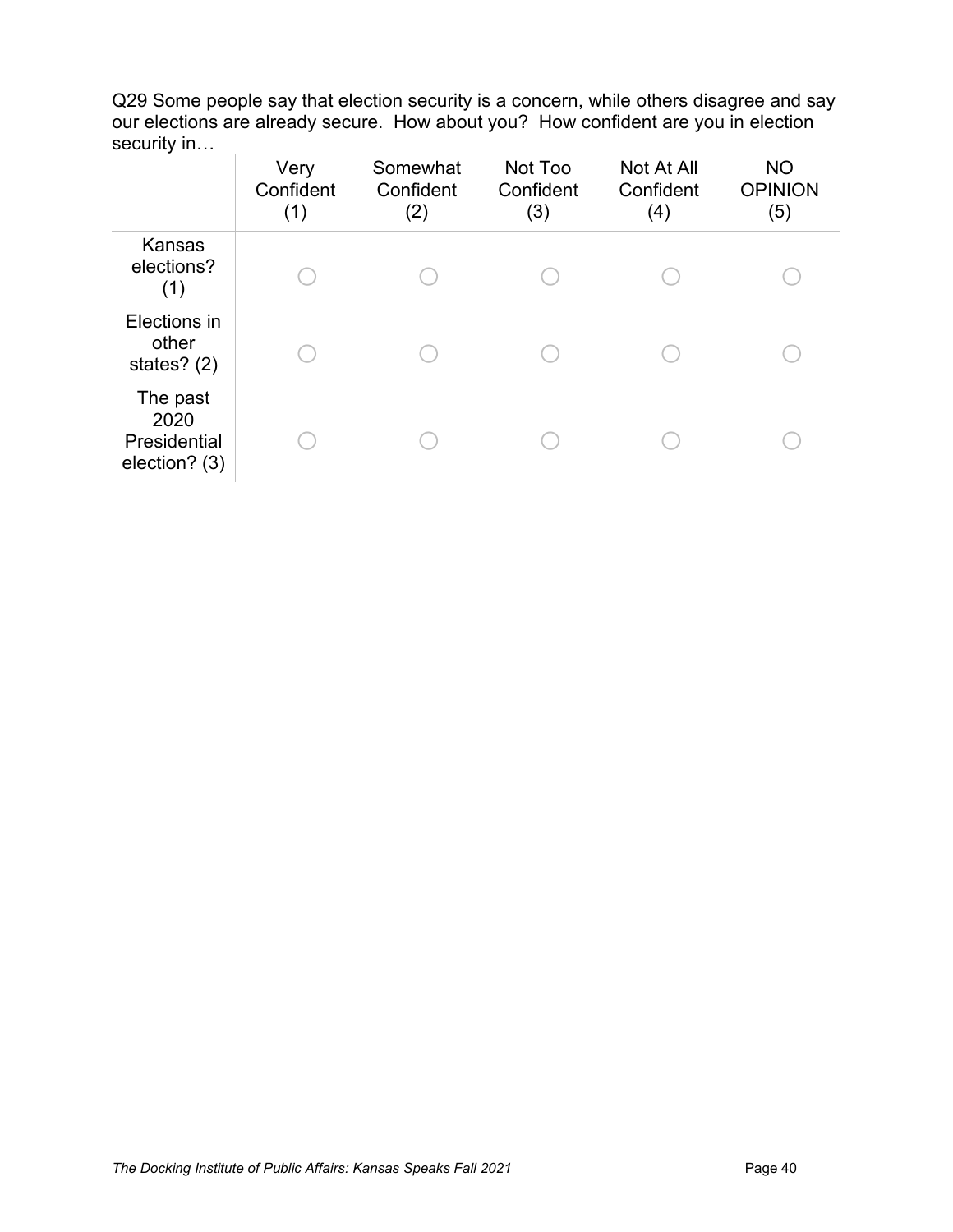# Q30

As you might know, voters elect members of the Kansas legislature and the U.S. House from districts. Politicians in Topeka are responsible for drawing these districts in a process called "redistricting." There are many different considerations that they might have in redistricting. The only concrete rule that they must follow is that districts must have roughly equal population. Beyond that, they are generally free to draw districts however they like, and can "gerrymander" districts to favor certain political or social groups. Below, you will see a list of considerations that politicians might have in drawing districts. Please rate how important you think that each consideration should be to politicians when they draw districts.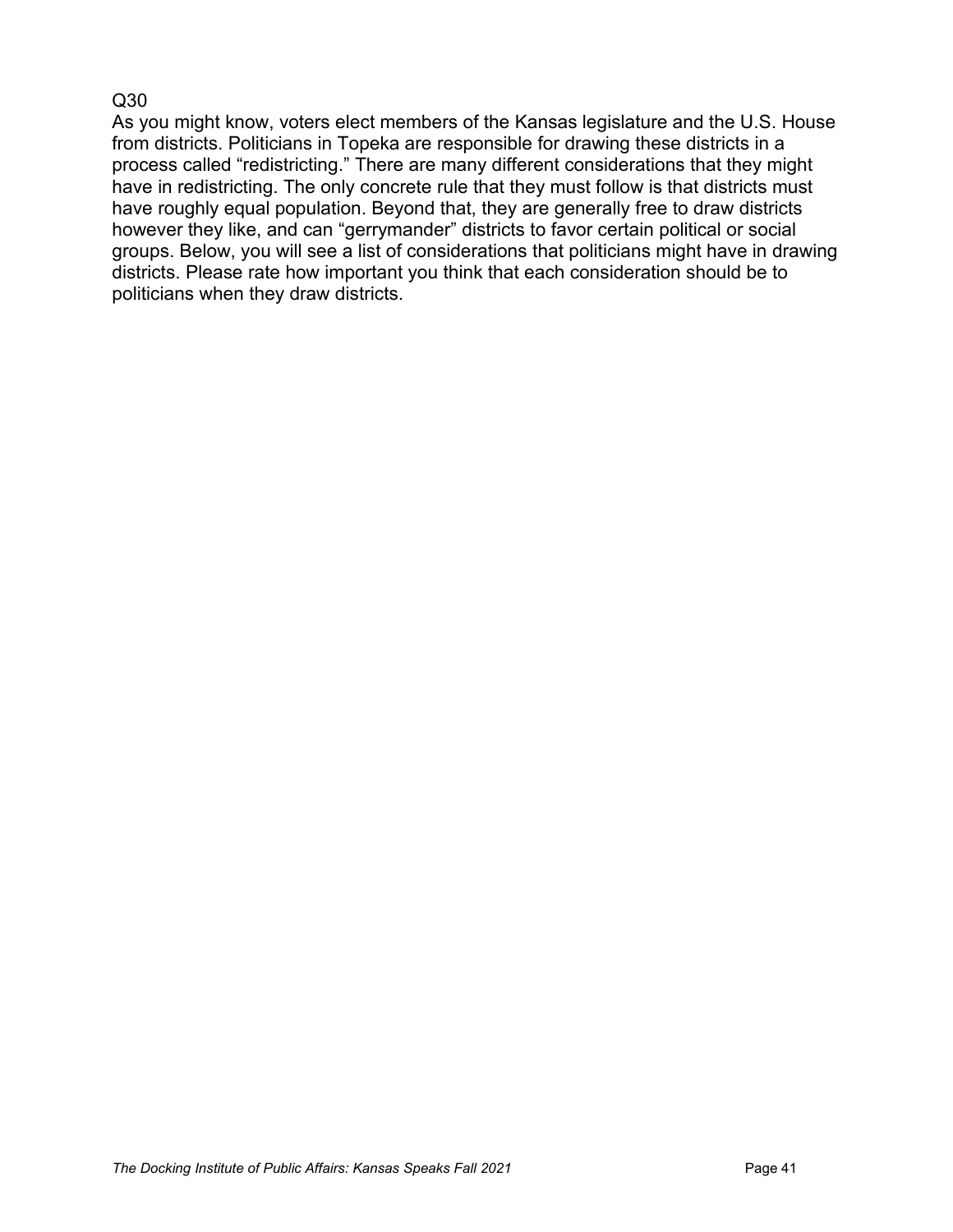|                                                                                                                                                                  | <b>Not</b><br>Importan<br>t At All<br>(1) | Of Little<br>Importanc<br>e(2) | Of<br>Average<br>Importanc<br>e(3) | Very<br>Importan<br>t(4) | Absolutel<br>y<br><b>Essential</b><br>(5) | <b>NO</b><br><b>OPINIO</b><br>N(6) |
|------------------------------------------------------------------------------------------------------------------------------------------------------------------|-------------------------------------------|--------------------------------|------------------------------------|--------------------------|-------------------------------------------|------------------------------------|
| Electing as<br>many<br>Republicans<br>as possible<br>(1)                                                                                                         |                                           |                                |                                    |                          |                                           |                                    |
| Electing as<br>many<br>Democrats<br>as possible<br>(2)                                                                                                           |                                           |                                |                                    |                          |                                           |                                    |
| Maximizing<br>the number<br>of Black and<br>Hispanic<br>elected<br>officials (3)                                                                                 |                                           |                                |                                    |                          |                                           |                                    |
| Drawing as<br>many<br>competitive<br>districts as<br>possible<br>where<br>neither<br>party has a<br>clear<br>election<br>advantage<br>(4)                        |                                           |                                |                                    |                          |                                           |                                    |
| Keeping<br>counties,<br>cities, and<br>towns<br>together in<br>the same<br>district,<br>rather than<br>breaking<br>them apart<br>into different<br>districts (5) |                                           |                                |                                    |                          |                                           |                                    |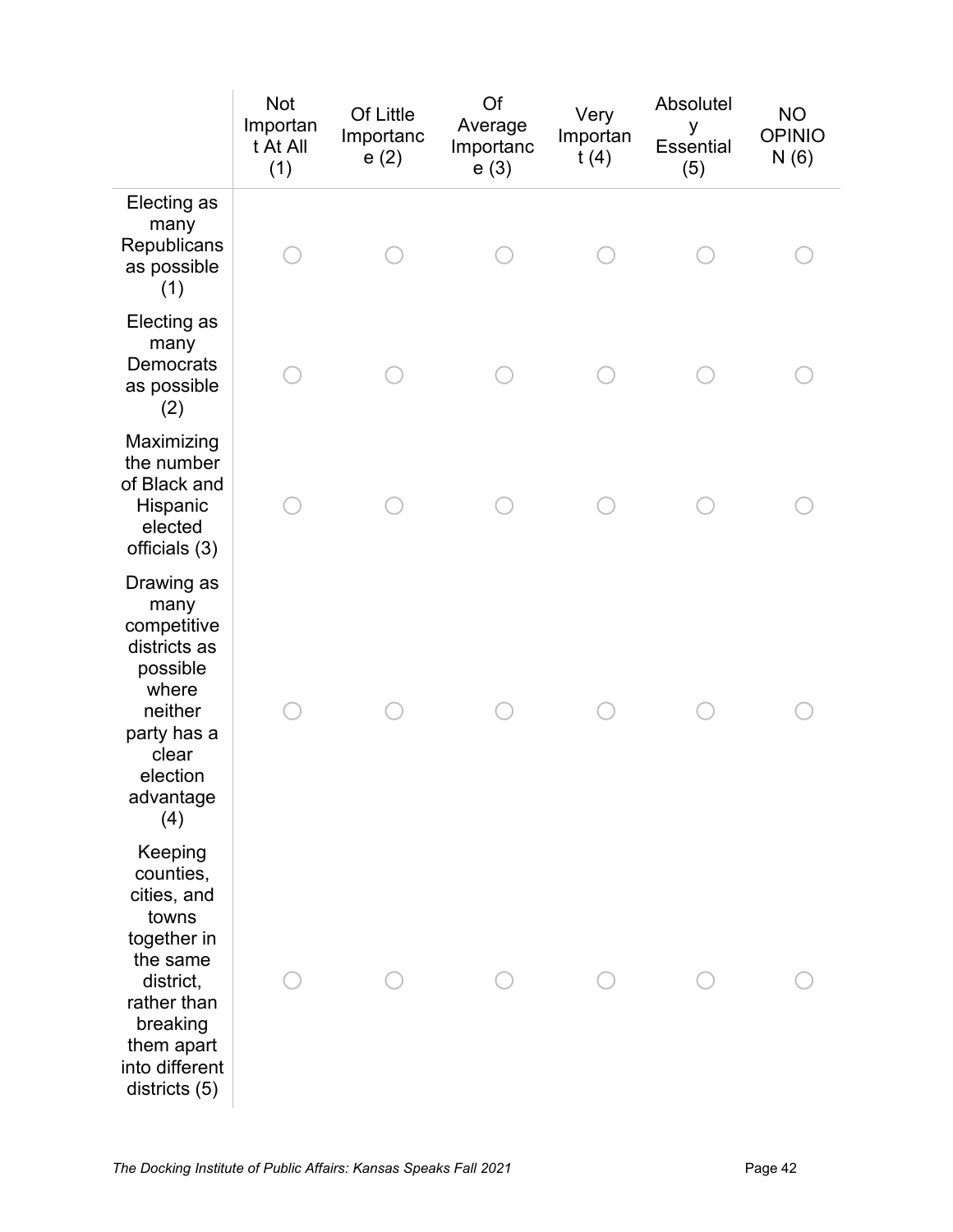Changing the districts that were drawn in 2010 as little as possible so that as many voters as possible continue to have the same elected officials (6) Making sure that politicians who are elected now keep their districts if possible, meaning they are not drawn into districts with each other or intentionally drawn out of their districts (7) Making districts as compact as possible, rather than drawing larger districts that connect communitie s that are further away from each other (8)

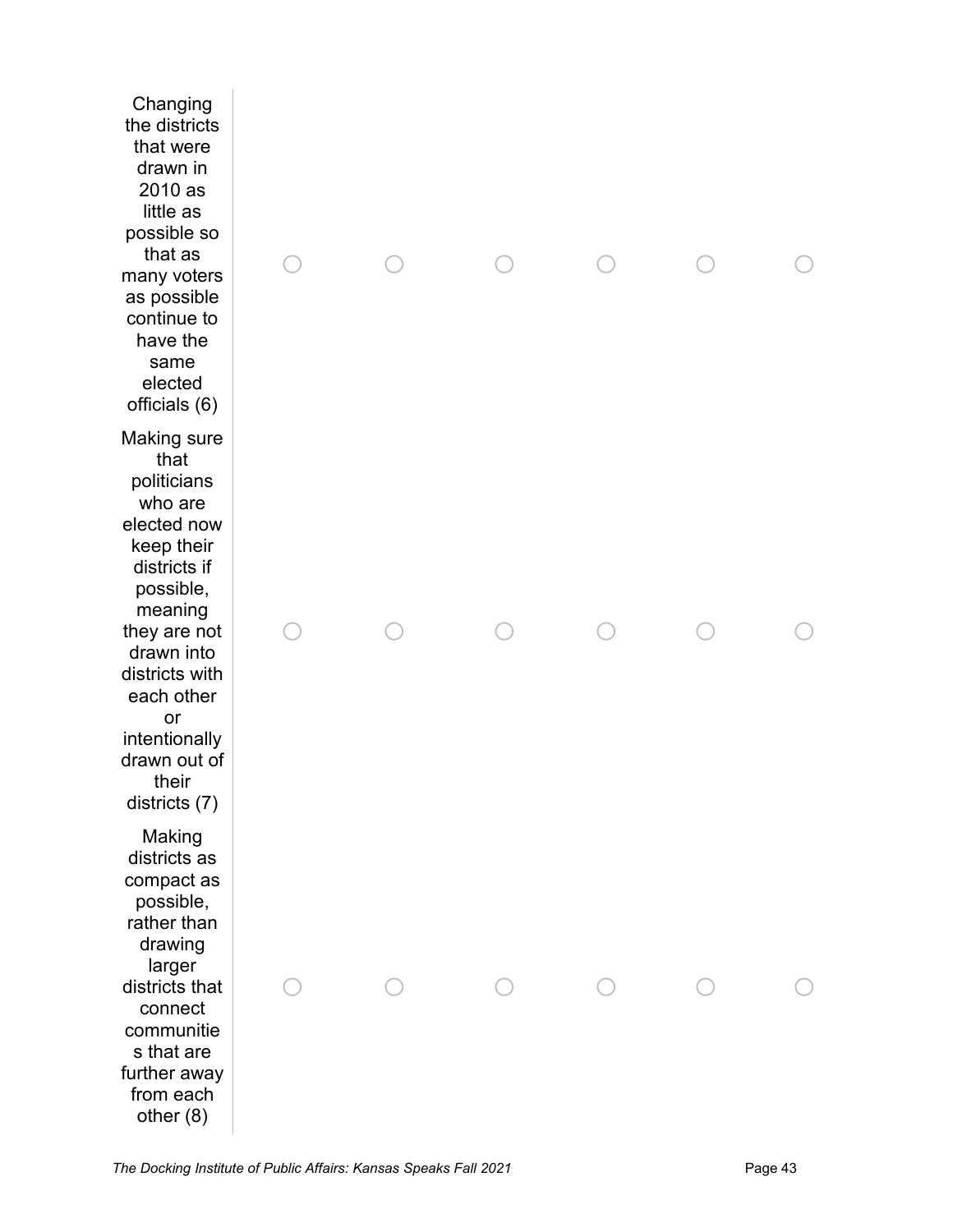*If As you might know, voters elect members of the Kansas legislature and the U.S. House from distric...* = *Electing as many Republicans as possible [ Of Little Importance ]*

*Or As you might know, voters elect members of the Kansas legislature and the U.S. House from distric... = Electing as many Republicans as possible [ Of Average Importance ]*

*Or As you might know, voters elect members of the Kansas legislature and the U.S. House from distric... = Electing as many Republicans as possible [ Very Important ]*

*Or As you might know, voters elect members of the Kansas legislature and the U.S. House from distric... = Electing as many Republicans as possible [ Absolutely Essential ]*

Q31 Previously, you expressed that electing Republicans was of importance. Please rate how important you think the following statements are.

|                                                                                                 | <b>Not</b><br>Importan<br>t At All<br>(1) | Of Little<br>Importanc<br>e(2) | Of<br>Average<br>Importanc<br>e(3) | Very<br>Importan<br>t(4) | Absolutel<br>у<br><b>Essential</b><br>(5) | <b>NO</b><br><b>OPINIO</b><br>N(6) |
|-------------------------------------------------------------------------------------------------|-------------------------------------------|--------------------------------|------------------------------------|--------------------------|-------------------------------------------|------------------------------------|
| Electing as<br>many<br>moderate<br>Republicans<br>as possible<br>in the<br>primary (1)          |                                           |                                |                                    |                          |                                           |                                    |
| Electing as<br>many<br>conservativ<br>e<br>Republicans<br>as possible<br>in the<br>primary. (2) |                                           |                                |                                    |                          |                                           |                                    |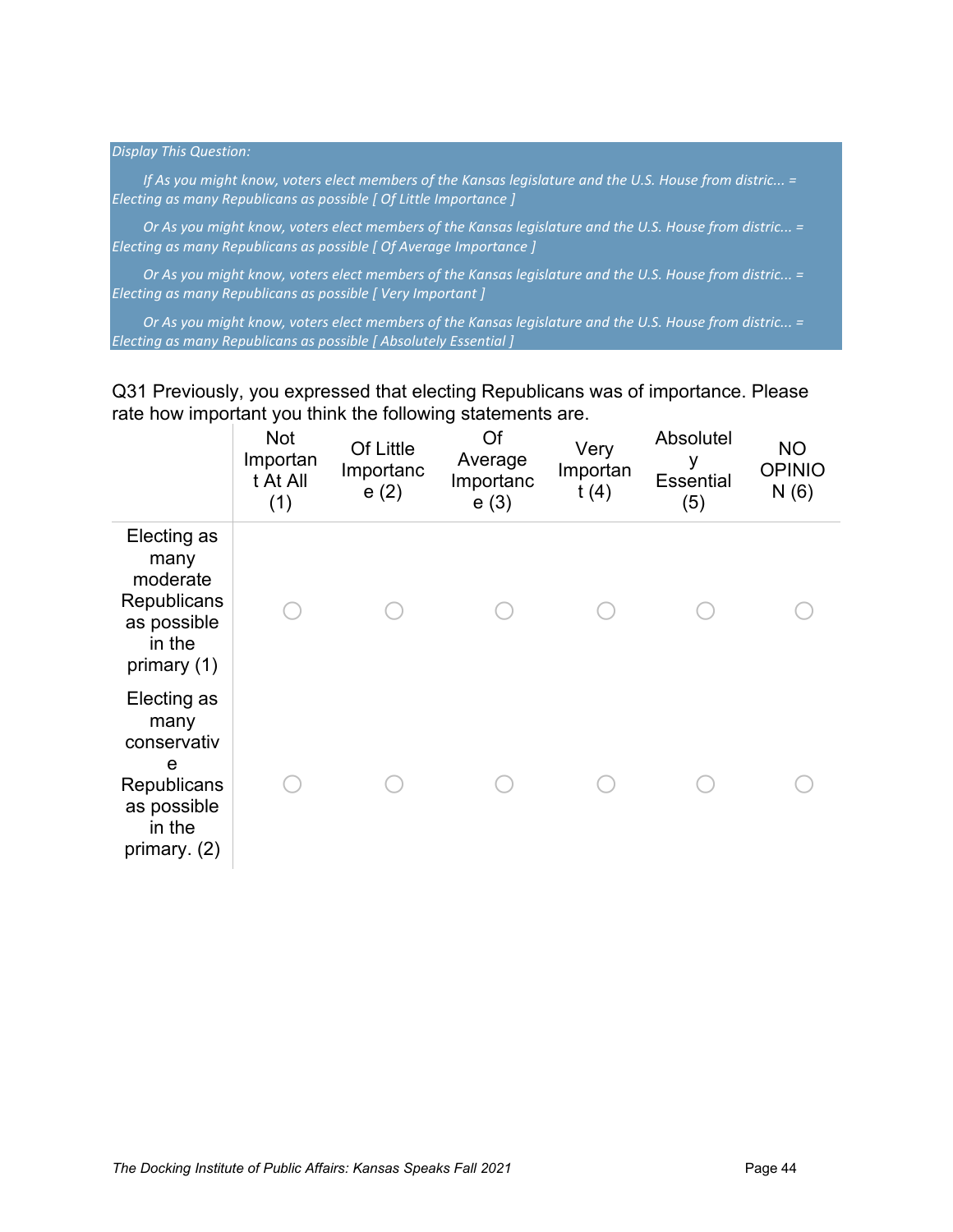Q32 As you might know, the Kansas Supreme Court has ruled that the Kansas constitution allows women a basic right to abortion, and that the legislature still has the right to regulate abortion. In August 2022, Kansas voters will be voting on a proposed constitutional amendment which would overturn that Supreme Court ruling. The amendment would give the Kansas legislature the absolute authority to regulate abortion no matter what the Kansas constitution says, and even to ban abortion under all circumstances in Kansas should federal law on abortion change and if the legislature wants to do so. With this proposed amendment in mind, how strongly do you agree or disagree with these statements: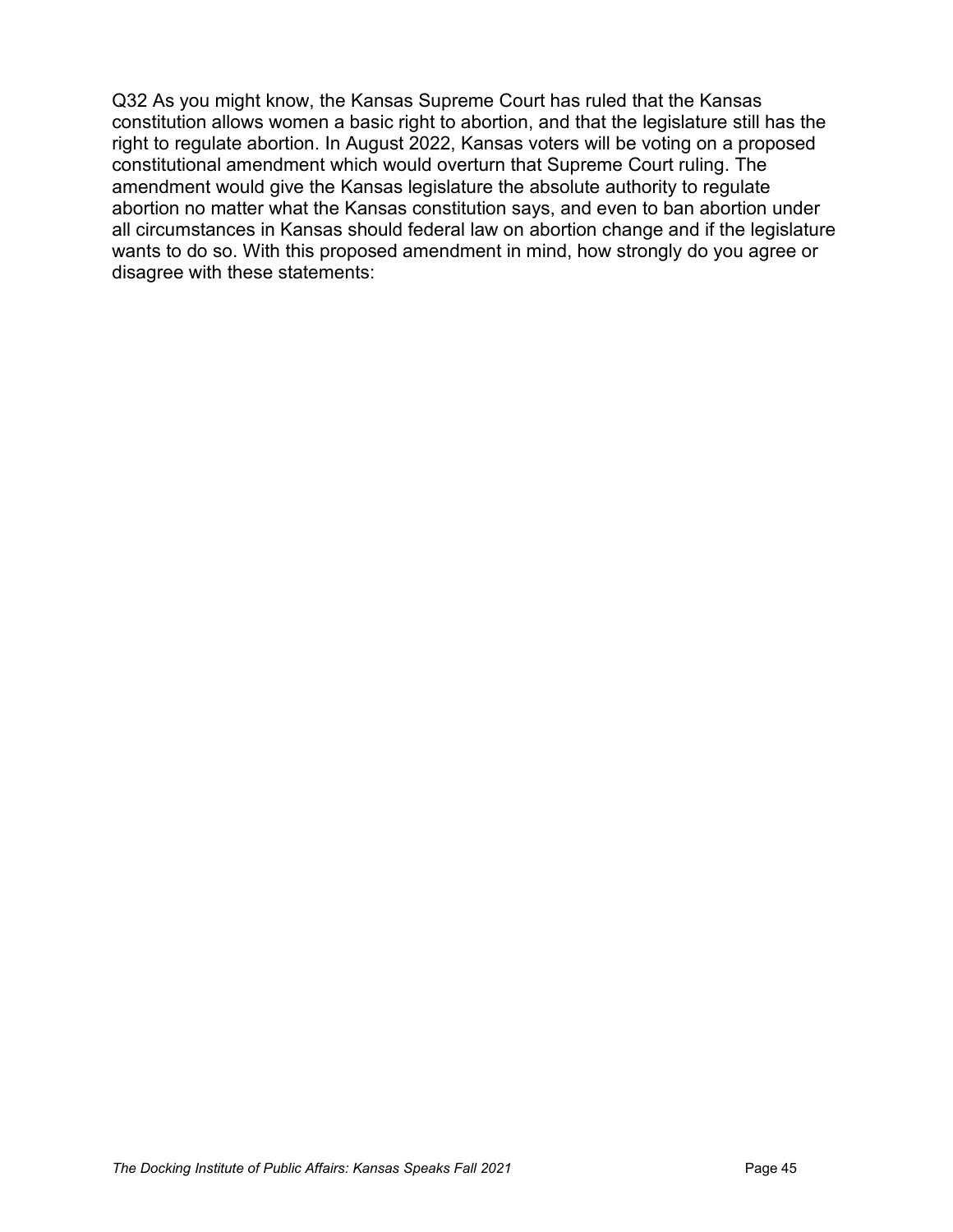|                                                                                                                                                                 | Strongly<br>Agree (1) | Agree<br>(2) | <b>Neither</b><br>Agree<br>Nor<br><b>Disagree</b><br>(3) | <b>Disagree</b><br>(4) | Strongly<br><b>Disagree</b><br>(5) | <b>DON'T</b><br><b>KNOW</b><br>(6) |
|-----------------------------------------------------------------------------------------------------------------------------------------------------------------|-----------------------|--------------|----------------------------------------------------------|------------------------|------------------------------------|------------------------------------|
| Abortion<br>should be<br>completely<br>illegal in<br>Kansas, even<br>in cases<br>where a<br>woman<br>becomes<br>pregnant due<br>to rape. $(1)$                  |                       |              |                                                          |                        |                                    |                                    |
| Abortion<br>should be<br>completely<br>illegal in<br>Kansas, even<br>in cases<br>where a<br>woman<br>becomes<br>pregnant due<br>to incest. $(2)$                |                       |              |                                                          |                        |                                    |                                    |
| Abortion<br>should be<br>completely<br>illegal in<br>Kansas, even<br>in cases<br>where a<br>woman's life<br>or health is at<br>risk from a<br>pregnancy.<br>(3) |                       |              |                                                          |                        |                                    |                                    |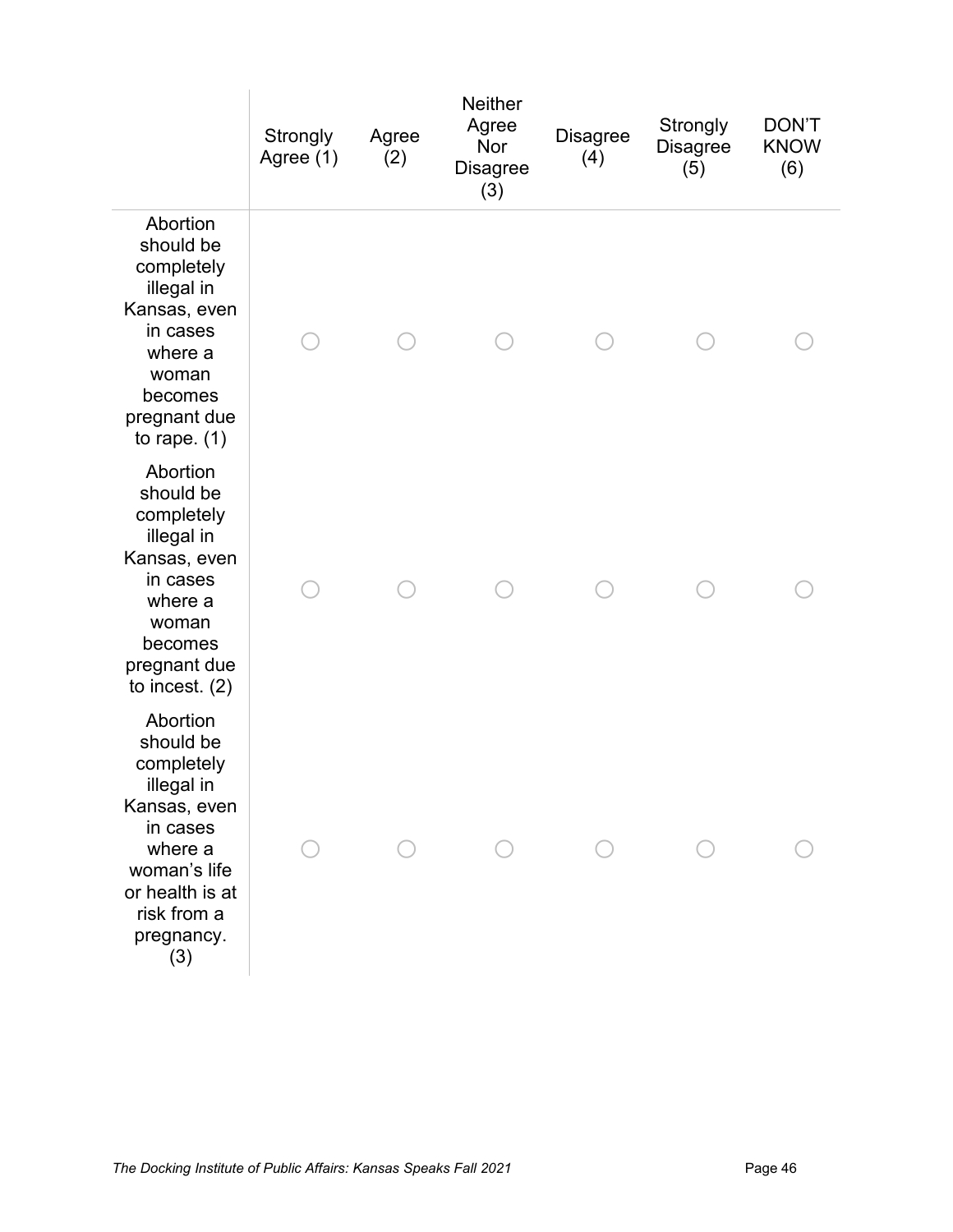The Kansas government should not place any regulations on the circumstances under which women can get abortions. (4) My opinion on abortion policy aside, I feel conflicted about it in that I find value in both prochoice and pro-life arguments about the issue. (5) Honestly, I might have an opinion about abortion, but I really don't care about the issue all that much. (6) When it comes to abortion, women are in a better position than politicians to make their own choices about whether to get an abortion. (7)

|  |  | $\begin{matrix} \circ & \circ & \circ & \circ & \circ \end{matrix}$ |  |
|--|--|---------------------------------------------------------------------|--|
|  |  |                                                                     |  |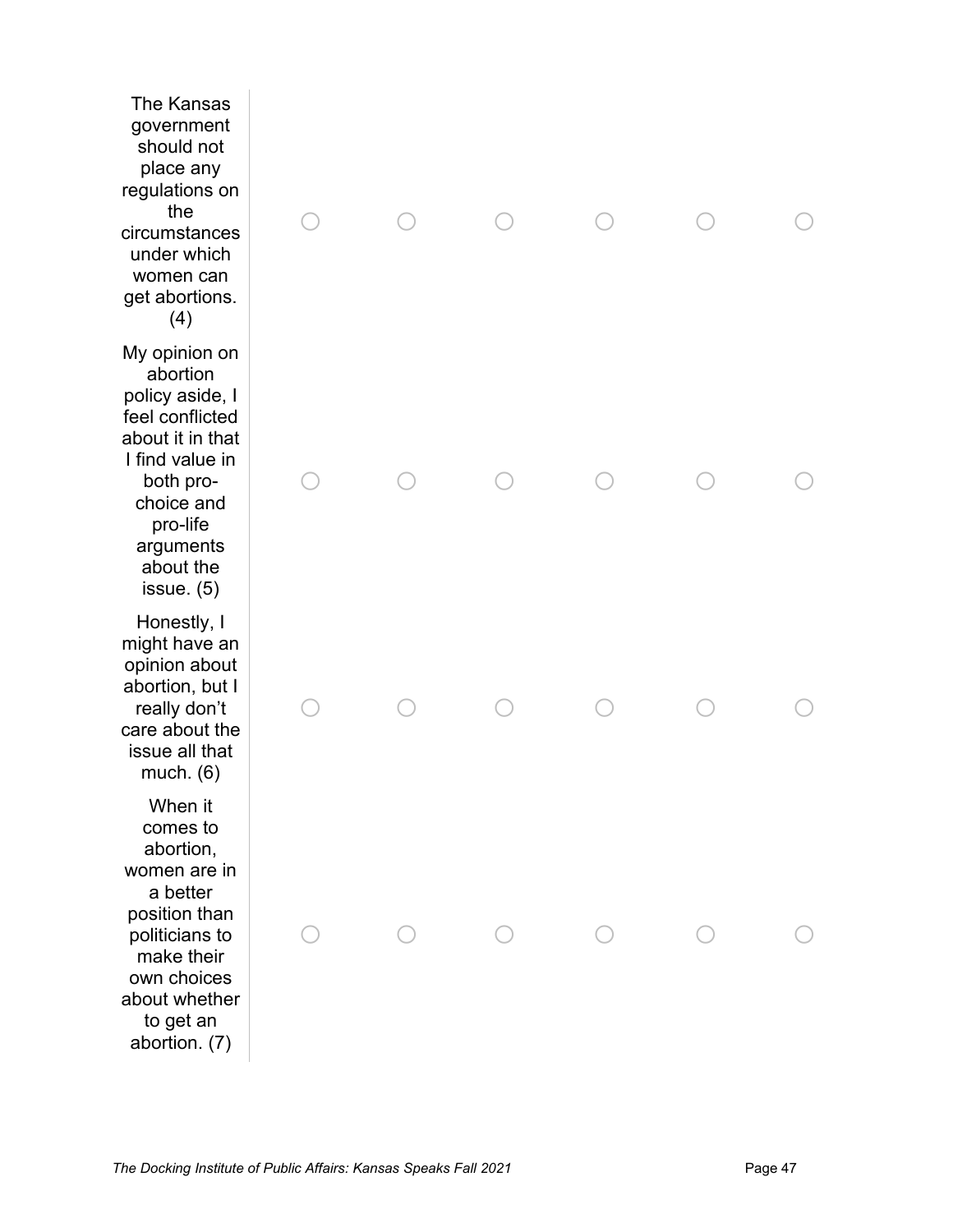| A woman who<br>gets an<br>abortion is<br>fundamentally<br>a bad person.<br>(8)                                                 |  |  |  |
|--------------------------------------------------------------------------------------------------------------------------------|--|--|--|
| Abortion is<br>murder. $(9)$                                                                                                   |  |  |  |
| Life begins at<br>conception,<br>meaning the<br>moment that a<br>man's sperm<br>fertilizes a<br>woman's egg<br>after sex. (10) |  |  |  |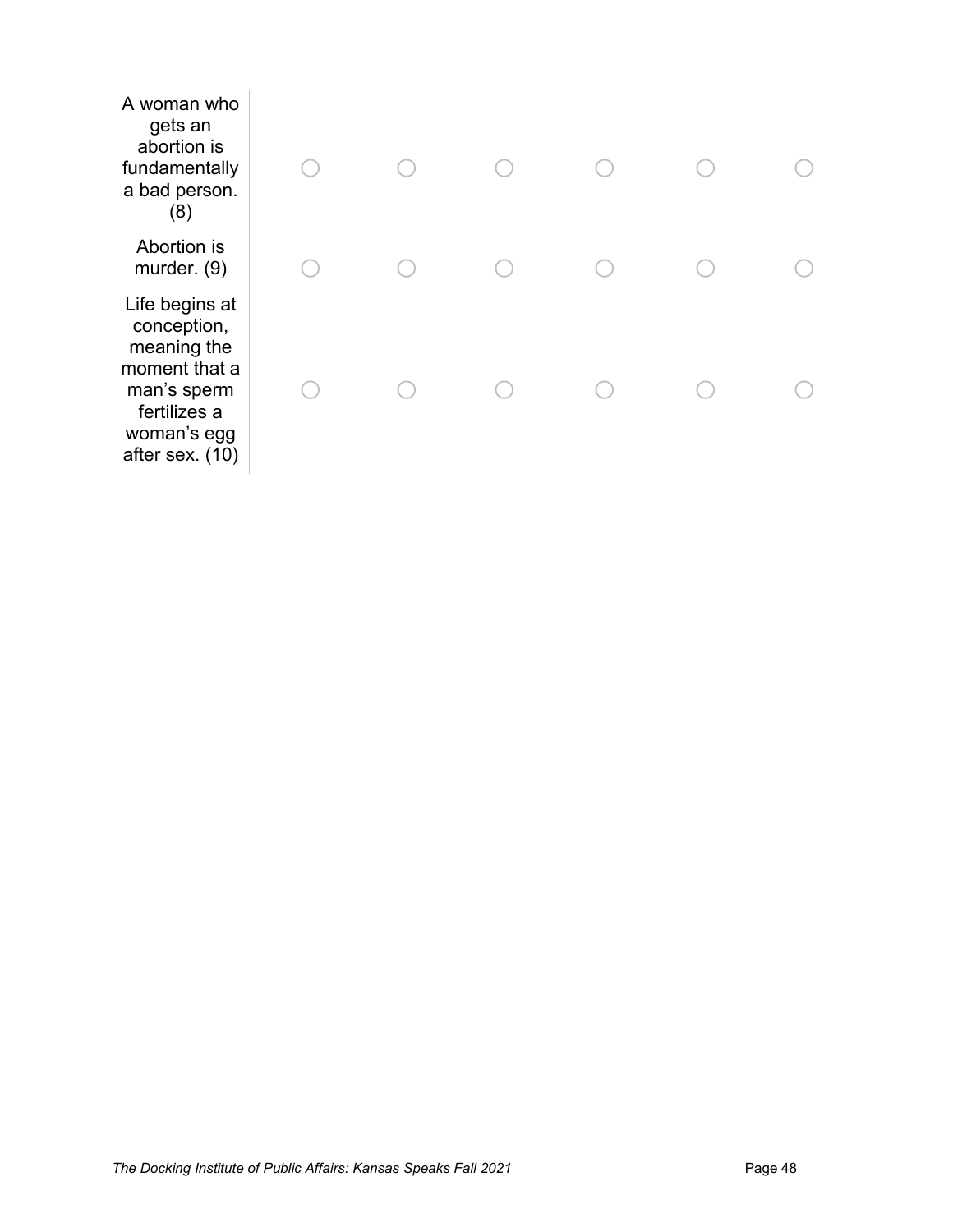Q33 Now we have a couple of questions related to internet connectivity. First, how much do you pay for internet service at home per month?

- $\circ$ \$10-20 (1)
- $\circ$ \$21-30 (2)
- $\circ$ \$31-40 (3)
- $\circ$ \$41-50 (4)
- $\circ$  \$51-60 (5)
- $\circ$ \$61-70 (6)
- $\circ$  \$71-80 (7)
- $\circ$ \$81-90 (8)
- $\circ$ \$91-100 (9)
- $\bigcirc$  Over \$100 (10)
- $\bigcirc$  I don't know (11)
- $\bigcirc$  I don't have internet service at home (12)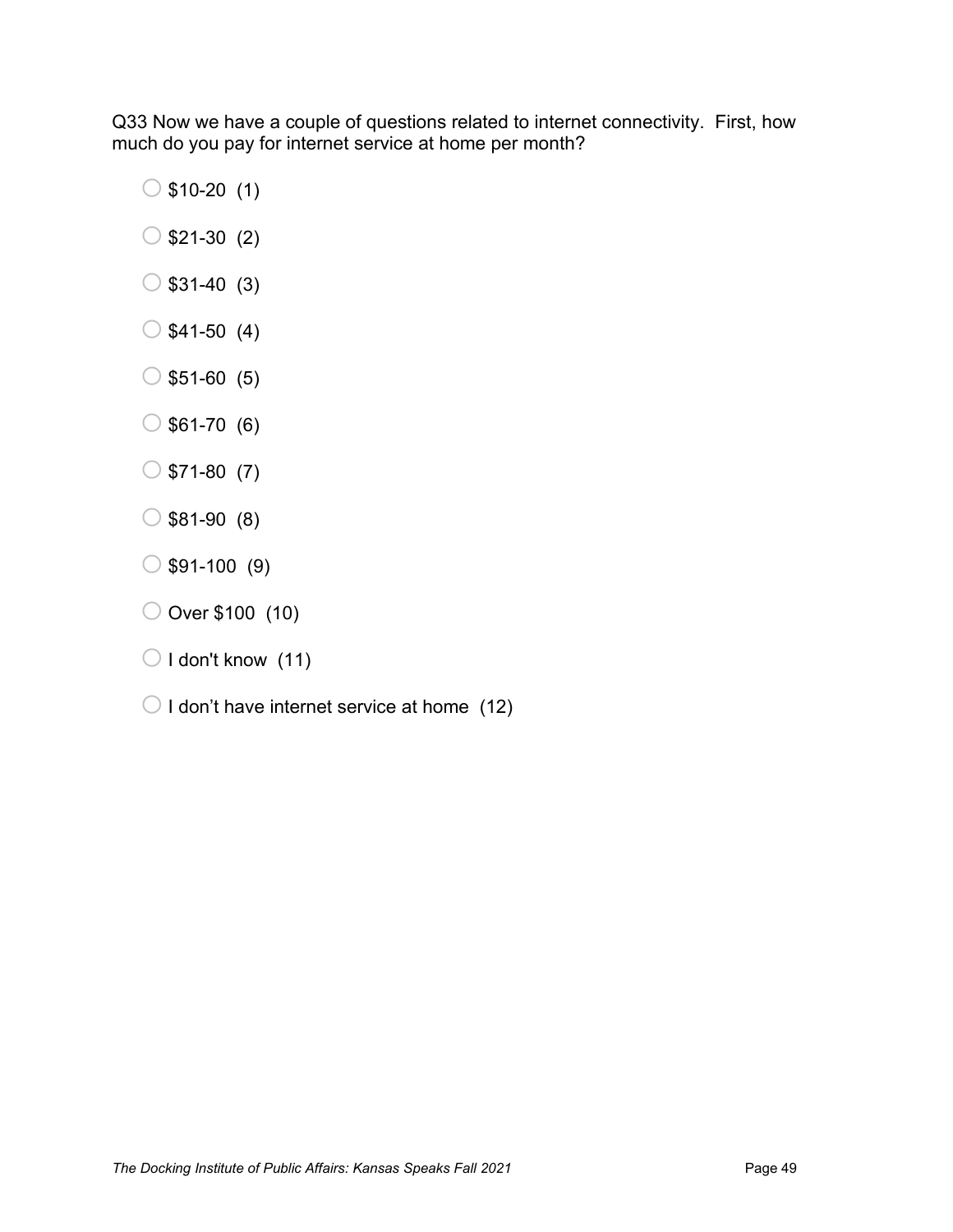Q34 What online activities do you have difficulty participating in because of an inadequate internet connection? Please select all that apply.

|                                        | Email (1)                                                                                               |  |  |  |  |
|----------------------------------------|---------------------------------------------------------------------------------------------------------|--|--|--|--|
|                                        | Downloading content (such as receiving email attachments, online forms,<br>video or audio, etc.) (2)    |  |  |  |  |
|                                        | Uploading content (submitting homework, sending attachments, posting to<br>discussion boards, etc.) (3) |  |  |  |  |
|                                        | Participating in real-time discussion or collaborative documents (4)                                    |  |  |  |  |
| (5)                                    | Videoconferencing or video calls (such as Zoom, Skype, FaceTime, etc.)                                  |  |  |  |  |
|                                        | Audio calls (audio-only Zoom, Skype, etc.) (6)                                                          |  |  |  |  |
| (7)                                    | Streaming content (movies or TV, music, podcasts, live broadcasts, etc.)                                |  |  |  |  |
|                                        | Social media (8)                                                                                        |  |  |  |  |
|                                        | Gaming (9)                                                                                              |  |  |  |  |
|                                        | Other activities (please specify) (10)                                                                  |  |  |  |  |
|                                        | No difficulties participating in online activities (11)                                                 |  |  |  |  |
|                                        | Q35 By your best guess, where will you be in 5 years? Are you likely to                                 |  |  |  |  |
|                                        | Still be living in the same community you are in now (1)                                                |  |  |  |  |
| Move to another location in Kansas (2) |                                                                                                         |  |  |  |  |
|                                        | Relocate to a state other than Kansas (3)                                                               |  |  |  |  |
|                                        | Don't Know (4)                                                                                          |  |  |  |  |
|                                        |                                                                                                         |  |  |  |  |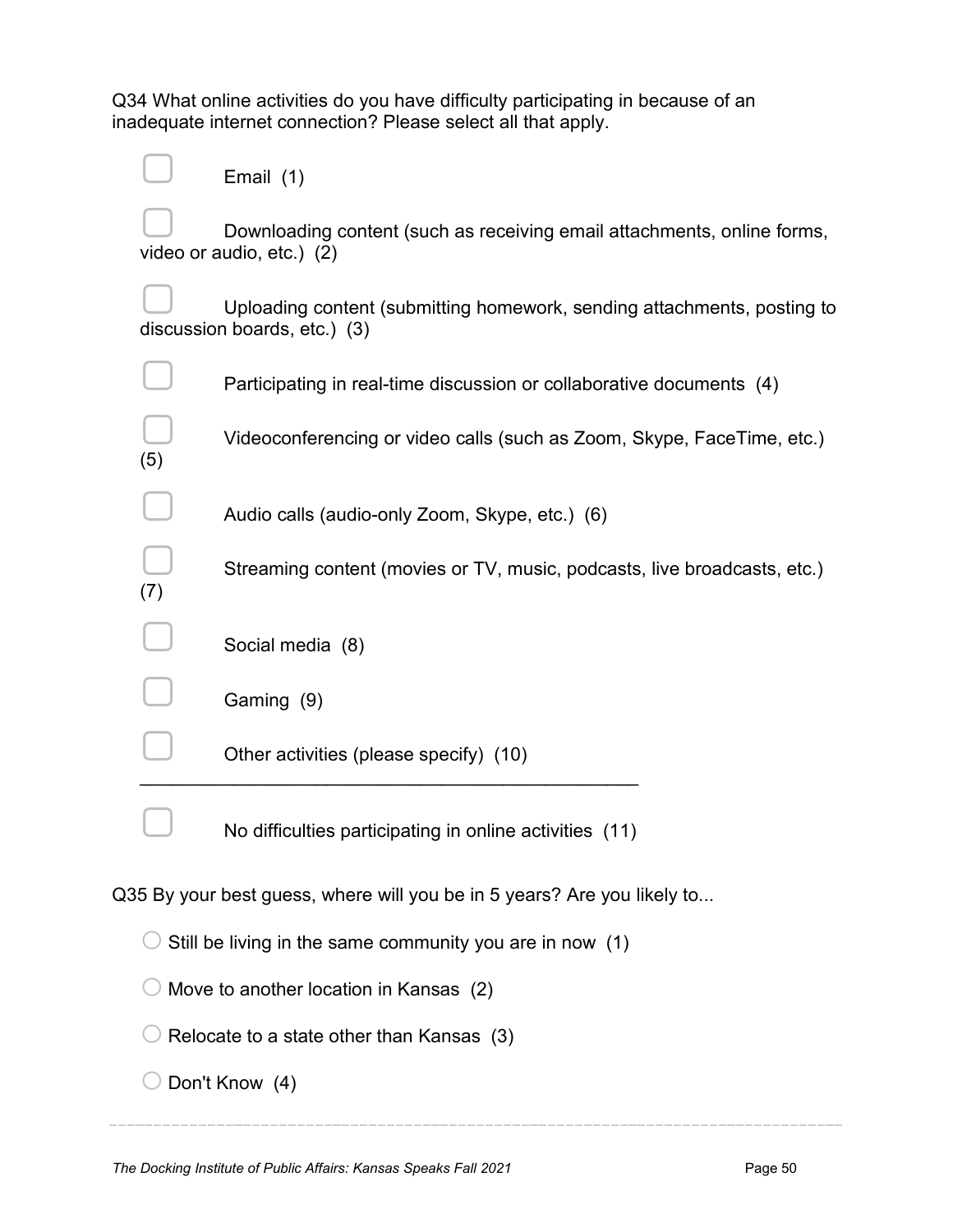Q36 Do you consider yourself a...

 $\bigcirc$  Strong Republican (1)

 $\bigcirc$  Moderate Republican (2)

 $\bigcirc$  Independent, Leaning Republican (3)

 $\bigcirc$  Independent (4)

 $\bigcirc$  Independent, Leaning Democrat (5)

 $\bigcirc$  Moderate Democrat (6)

 $\bigcirc$  Strong Democrat (7)

 $\bigcirc$  Don't Know (8)

Q37 Are you currently a registered voter in Kansas?

 $\bigcirc$  Yes (1)

 $\bigcirc$  Don't Know (3)

Q38 What is the highest level of education you have received?

 $\bigcirc$  Less than high school (1)

 $\bigcirc$  High school diploma or equivalency (2)

 $\bigcirc$  Some college (3)

 $\bigcirc$  Associates or technical degree (4)

- $\bigcirc$  Bachelors degree (5)
- $\bigcirc$  Postgraduate degree (6)

 $\bigcirc$  Don't Know (7)

 $\bigcirc$  Prefer to not answer (9)

 $\bigcirc$  No (2)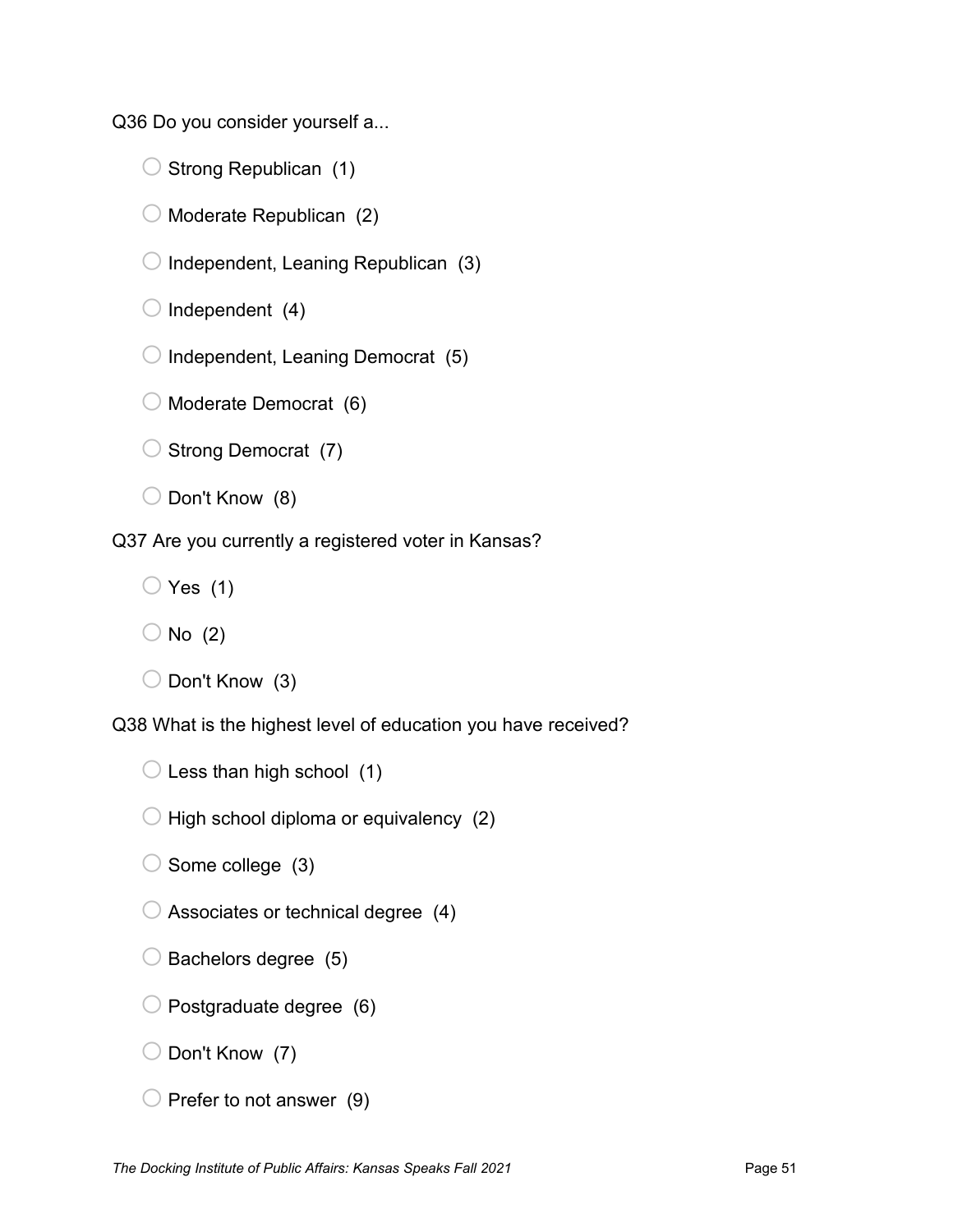Q39 Are you Hispanic, Latino/a, or Spanish origin?

 $\bigcirc$  Yes (1)

- $\bigcirc$  No (2)
- $\bigcirc$  Don't Know (3)
- $\bigcirc$  Prefer to not answer (4)

Q40 Which one or more of the following would you say is your race?

| White (1)                            |
|--------------------------------------|
| Black or African American (2)        |
| Asian or Pacific Islander (3)        |
| American Indian or Alaska Native (4) |
| Other (5)                            |
| Don't Know (6)                       |
| Prefer to not answer (8)             |

# Q41

Which category includes your total annual household annual income in 2020 before